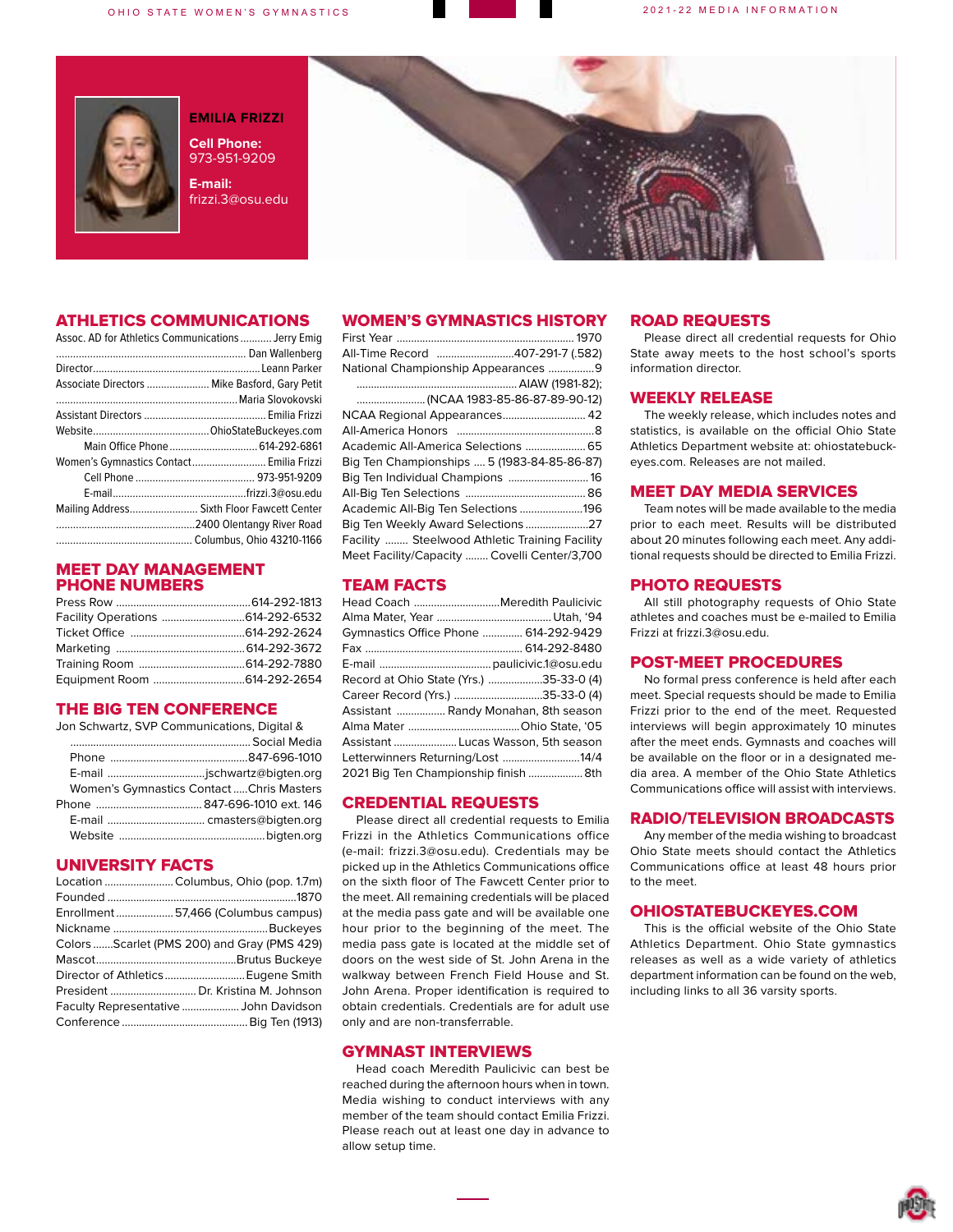## 2022 BUCKEYE ROSTER

| <b>NAME</b>            | POS.       | YR. | <b>HOMETOWN (PREVIOUS SCHOOL)</b>         |
|------------------------|------------|-----|-------------------------------------------|
| Stephanie Berger       |            | Fr. | Boston, Mass. (Groten-Dunstable Regional) |
| <b>Elexis Edwards</b>  | All-Around | Jr. | Richmond, Va. (Monacan)                   |
| Claire Gagliardi       | All-Around | Sr. | Hubbard, Ohio (Hubbard)                   |
| Savannah Gonzalez      | All-Around | So. | Indio, Calif. ()                          |
| <b>Alexis Hankins</b>  | All-Around | Jr. | Omaha, Neb. (Bennington)                  |
| <b>Kaitlyn Grimes</b>  | All-Around | Fr. | LaGrange, III. (Lyons Township)           |
| Jenna Hlavach          |            | Fr. | Baltimore, Md. (Eastern Technical)        |
| Ella Hodges            | All-Around | Jr. | Winchester, Mass. (Winchester)            |
| Sydney Jennings        | V, BB      | Sr. | Rochester, Mich. (Stoney Creek)           |
| Raina Malas            | All-Around | Jr. | Dublin, Ohio (Dublin Coffman)             |
| Colby Miller           | All-Around | Jr. | Mason, Ohio (William Mason)               |
| <b>Hannah Oliveros</b> | All-Around | So. | Streamwood, III. (Schaumburg Christian)   |
| <b>Miriam Perez</b>    | All-Around | Sr. | Los Angeles, Calif. (Laurel Springs)      |
| Maddy Pike             |            | Fr. | Mason, Ohio (William Mason)               |
| Emma Pritchard         | All-Around | So. | Ashville, Ohio (Teays Valley)             |
| Nicole Riccardi        | All-Around | So. | East Northport, N.Y. (Northport)          |
| Sarah Rowland          | All-Around | Jr. | St. Charles, III. $($                     |
| Zoe Schweitzer         | UB, BB, FX | Jr. | Pittsburgh, Pa. (PA Cyber Charter)        |
| <b>Tory Vetter</b>     |            | Fr. | Hilliard, Ohio (Hilliard Davidson)        |
| Jojo Warga             | VT, BB, FX | So. | Girard, Ohio (Girard)                     |

#### **Coaches**

Meredith Paulicivic – Head Coach (5th season) Randy Monahan – Assistant Coach (10th season) Lucas Wasson – Assistant Coach (5th season)

## 2022 SCHEDULE

| <b>DATE</b>    | <b>OPPONENT/EVENT</b>                     | <b>LOCATION</b>       | <b>TIME</b> |
|----------------|-------------------------------------------|-----------------------|-------------|
| Jan. 7         | at Arkansas                               | Fayetteville, Ark.    | 8 p.m.      |
| <b>Jan. 15</b> | <b>Denver</b>                             | <b>Columbus, Ohio</b> | 4 p.m.      |
| <b>Jan. 22</b> | Penn State*                               | <b>Columbus, Ohio</b> | 2 p.m.      |
| <b>Jan. 30</b> | Rutgers*                                  | Columbus, Ohio        | 5 p.m.      |
| Feb. 7         | at Nebraska*                              | Lincoln, Neb.         | 8 p.m.      |
| Feb. 12        | at Minnesota*                             | Minneapolis, Minn.    | 5 p.m.      |
| Feb. 18        | at Big Five Meet*                         | Toledo, Ohio          | 7 p.m.      |
| <b>Feb. 26</b> | <b>Michigan State</b>                     | <b>Columbus, Ohio</b> | 4 p.m.      |
| <b>Mar. 4</b>  | All-Ohio Meet (Kent State, Bowling Green) | <b>Columbus, Ohio</b> | 7 p.m.      |
| Mar. 6         | at Kent State                             | Kent, Ohio            | 1 p.m.      |
| <b>Mar. 11</b> | <b>Cal/Pitt</b>                           | <b>Columbus, Ohio</b> | 7 p.m.      |
| Mar. 19        | <b>Big Ten Championships</b>              | Columbus, Ohio        | <b>TBD</b>  |
| Mar. 30-Apr. 2 | at NCAA Regionals                         | <b>TBD</b>            | <b>TBD</b>  |
| Apr. 14-16     | at NCAA Championships                     | Fort Worth, Texas     | <b>TBD</b>  |

\* Denotes Big Ten meet

Home meets in **bold**

All home meets take place at the Covelli Center All times Eastern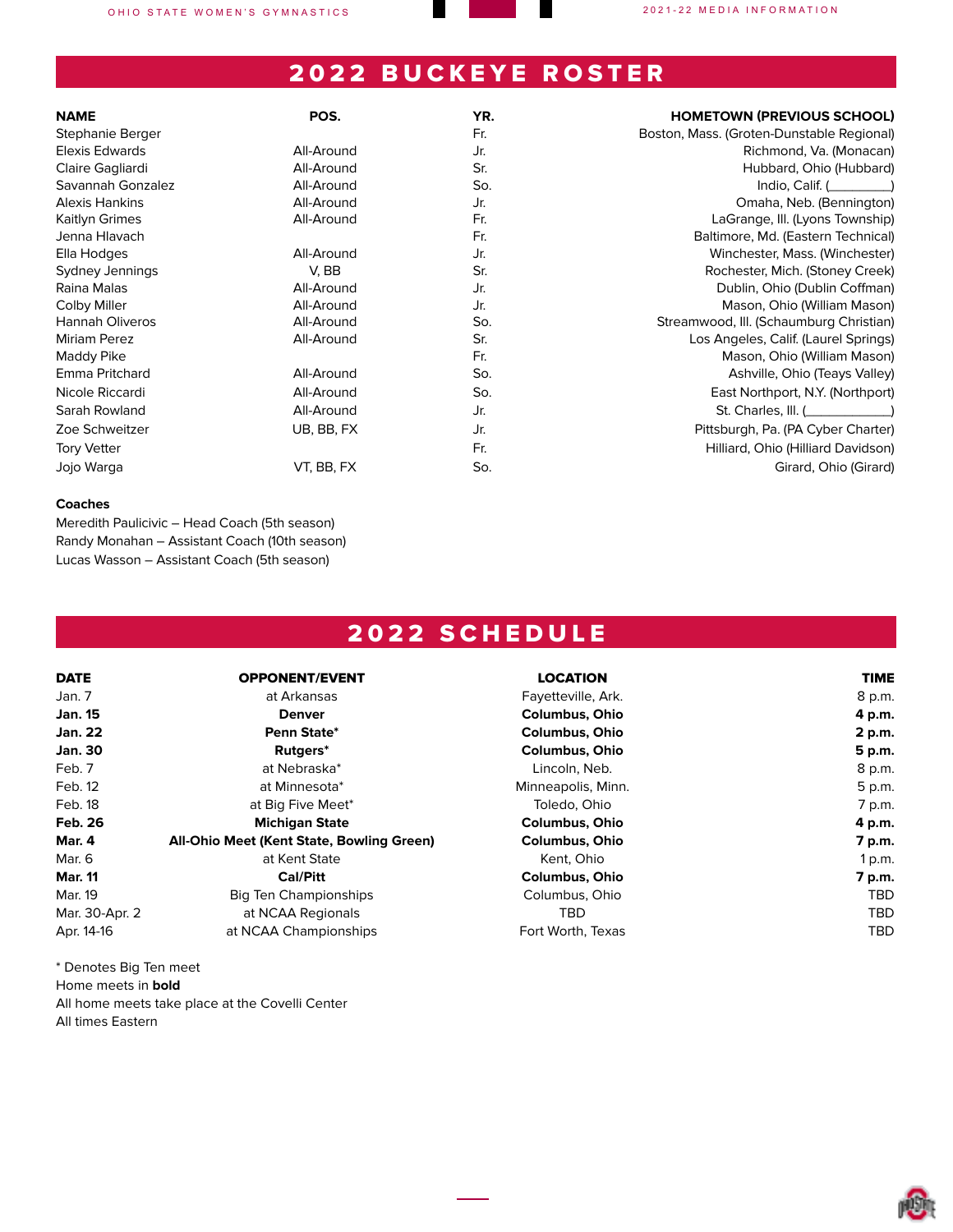# 2022 OHIO STATE BUCKEYES



**STEPHANIE BERGER** Freshman Boston, Mass.



**ELEXIS EDWARDS** Junior Richmond, Va.



**CLAIRE GAGLIARDI** Senior Hubbard, Ohio



**SAVANNAH GONZALEZ** Sophomore Indio, Calif.



**KAITLYN GRIMES** Freshman LaGrange, Ill.



**ALEXIS HANKINS** Junior Omaha, Neb.



**COLBY MILLER** Senior Mason, Ohio



**SARAH ROWLAND** Junior St. Charles, Ill.



**JENNA HLAVACH** Freshman Baltimore, Md.



**HANNAH OLIVEROS** Sophomore Streamwood, Ill.



**ZOE SCHWEITZER** Junior Pittsburgh, Pa.



**ELLA HODGES** Junior Winchester, Mass.



**MIRIAM PEREZ** Senior Los Angeles, Calif.



**TORY VETTER** Freshman Hilliard, Ohio



**SYDNEY JENNINGS** Senior Rochester, Mich.



**MADDY PIKE** Freshman Mason, Ohio



**JOJO WARGA** Sophomore Girard, Ohio



**RAINA MALIS** Junior Dublin, Ohio



**EMMA PRITCHARD** Sophomore Ashville, Ohio



**NICOLE RICCARDI** Sophomore East Northport, N.Y.

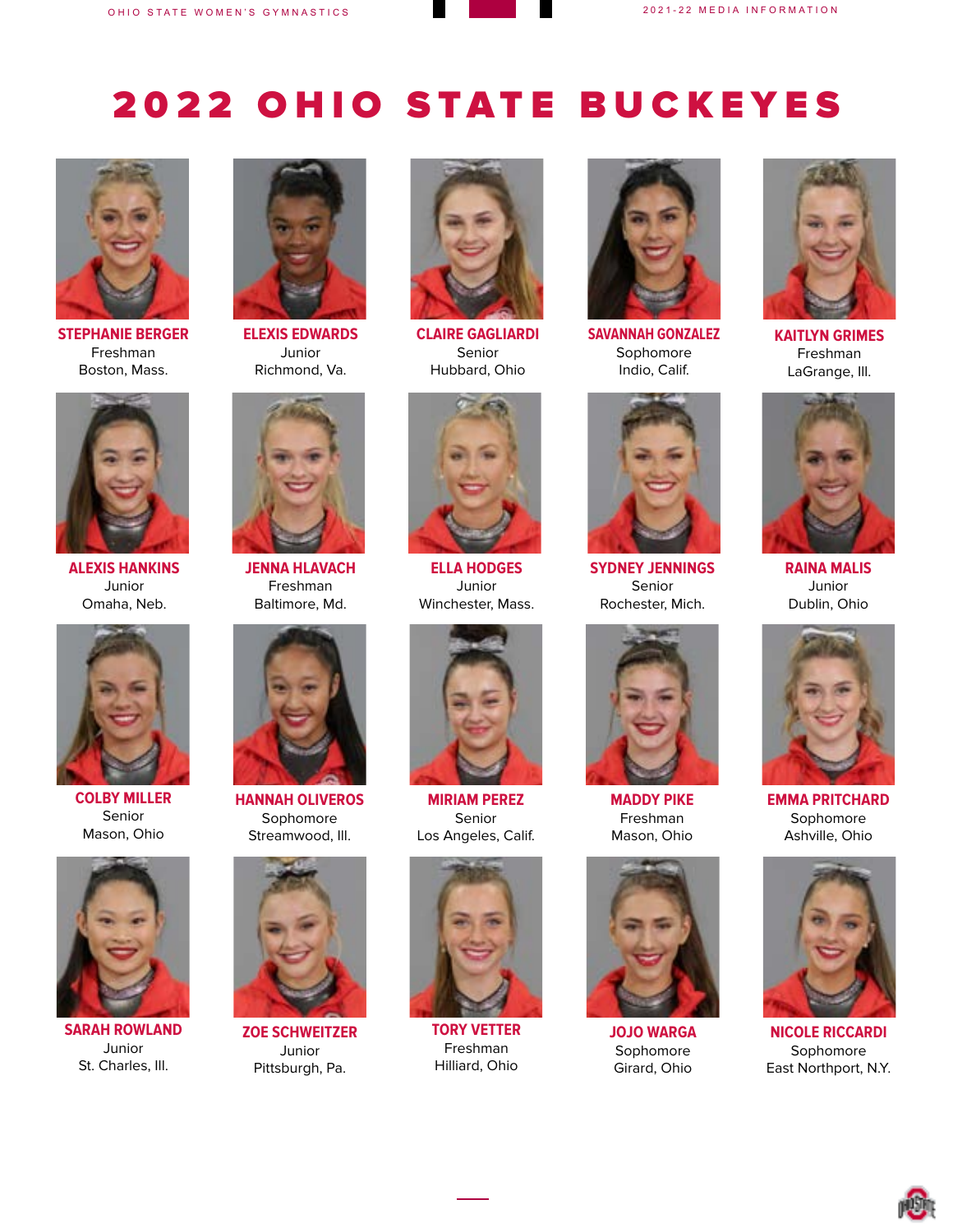

## MEREDITH PAULICIVIC **HEAD COACH**

**FIFTH SEASON UTAH '94**

Meredith Paulicivic is set to begin her fifth season as the head coach of the Ohio State women's gymnastics program. She joined the Buckeye family in May 2017 and is the fifth head coach in the program's 51-year history.

In 2021, Paulicivic led the Buckeyes to their first appearance in the Sweet 16 since the NCAA implemented its new regional format in 2019. The team posted a season-best score of 196.525 to advance, good for the 10th highest score in program history. Jenna Swartzentruber earned a spot on the all-conference team, garnering second team All-Big Ten laurels after a successful senior campaigning highlighted by four event titles on the year.

Off the floor, 19 Buckeyes earned OSU Scholar-Athlete laurels while 11 garnered Academic All-Big Ten honors. Also, eight gymnasts were named Big Ten Distinguished Scholars, matching the most of Paulicivic's time in Columbus for the second straight year.

The Buckeyes were in the midst of another successful season before the 2020 postseason was canceled due to the COVID-19 pandemic. With Paulicivic's guidance, a 9.900 or higher was scored 19 times by 10 different gymnasts, setting a new program record. Ohio State claimed 24 individual event titles from 11 different gymnasts to assists in its 16 team event titles. For the third straight year, a trio of Buckeyes - Olivia Aepli, Claire Gagliardi and Colby Miller - received All-Big Ten honors, with them earning a spot on the second team.

In her second season at the helm of the Buckeye women's gymnastics team, Paulicivic led the program to its 41st appearance in the NCAA Regionals as Ohio State was selected to the NCAA Second Round in Ann Arbor, Mich. Over the course of the season, the Buckeyes achieved their highest ranking at No. 14 and scored a season-high of 196.850 to tie for the thirdhighest in program history.

Eight different gymnasts hit a 9.900 throughout the year, which was the previous high mark under Paulicivic and best for Ohio State since 2002. Paulicivic guided three to All-Big Ten honors (Jamie Stone, Olivia Aepli and Jenna Swartzentruber) and saw four gymnasts named to the Big Ten All-Championship Team (Aepli, Swartzentruber, Janelle McClelland and Danica Abanto).

During her first season, Paulicivic led the Buckeyes to a thirdplace finish at the NCAA Columbus Regional, the best finish since 2012 at the postseason competition. Ohio State scored a 196.500, the highest score at an NCAA Regional in program history.

With her direction, three Buckeyes - Jamie Stone, Olivia Aepli and Alexis Mattern - picked up All-Big Ten honors. Paulicivic coached Stone and Aepli to Big Ten titles on vault and uneven bars, respectively, and helped Stone qualify for the NCAA Championships on vault. In addition, every gymnast that competed in a meet set or tied a career high on at least one event.

In 2018, Ohio State tallied a 196.000 or better six times, including the sixth highest mark in program history with a score of 196.775. The Buckeyes also tied the program record on uneven bars twice with a 49.325.

A high-level choreographer, Paulicivic spent two seasons as an assistant at Utah from 2015-17, helping guide the Utes to a fifth-place finish at the NCAA Championships and a Pac-12 team championship in 2017. As Utah's primary vault coach, Paulicivic coached Pac-12 vault co-champions Mykayla Skinner and Tiffani Lewis as Skinner went on to become the Fayetteville Regional vault champion and a regular-season All-American.

At Utah, Paulicivic was the primary vault coach while assisting on balance beam and floor exercise while being responsible for the choreography and music selection on beam and floor. In 2016, Paulicivic helped guide Lewis to the Pac-12 floor championship and Baely Rowe and Makenna Merrell to runner-up floor finishes at Pac-12 Championships as the Utes finished fourth nationally as a team on floor exercise.

Prior to her time at Utah, Paulicivic spent a season as an assistant coach at Arizona, helping the Wildcats to a 17th-place finish nationally, the highest team ranking in over a decade. Paulicivic also was head coach at SCEGA Gymnastics from 2007-14, coaching six U.S. National Team members, including world bronze medalist Rachel Tidd. She spent the previous nine years as assistant coach and head choreographer for floor and beam at SCEGA after a one-year stint as assistant coach at University of California.

As a gymnast at Utah from 1991-94, Paulicivic (nee King), competed on a pair of NCAA Championship teams in 1992 and 1994. Paulicivic was a three-time All-American on vault and a team captain as a senior.

A native of Twenty Nine Palms, Calif., Paulicivic graduated from Utah with a bachelor's degree in exercise and sport science in 1994. Paulicivic and her husband, George, are the parents of two daughters, Blayne and Avery, and a son, Corbin.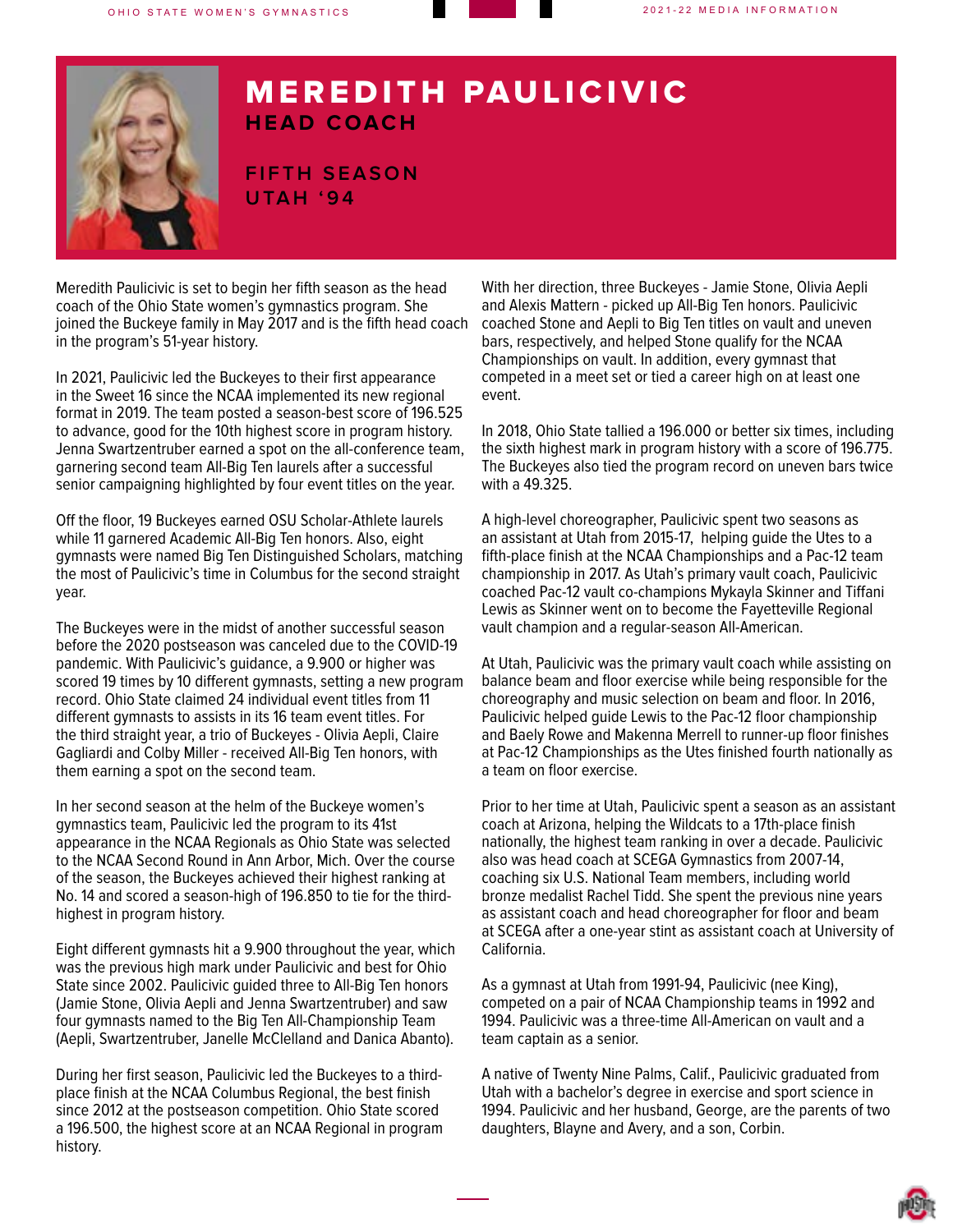## ASSISTANT COACHES



RANDY MONAHAN ASSISTANT COACH **8TH SEASON**

Randy Monahan is entering his eighth season as an assistant coach at Ohio State. He is the primary uneven bars for the Buckeyes.

In 2019, his coaching helped develop a record number of feats that had not been done in several seasons, including a No. 14 rank for the first time since 2013.

Monahan's bar squad became the No. 19 bar squad in the nation. During the second-round of the NCAA competition, sophomore Jenna Swartzentruber scored the highest on the uneven bars for the Buckeyes, tying for fourth with 9.875.

With Monahan's guidance, the Buckeyes had a 9.800 or better on uneven bars at total of 53 times during the 2019 season.

Monahan is the primary uneven bars coach for the Buckeyes. In 2018, his coaching helped develop a squad that tied the program record on uneven bars twice with a score of 49.325. Monahan also coached Big Ten uneven bar champion Olivia Aepli, who scored a 9.950 to become the first individual champion for Ohio State on the apparatus since 1986. Aepli was a second team All-Big Ten selection and member of the All-Big Ten Championship Team. With his guidance, the Buckeyes had a 9.800 or better on uneven bars a total of 46 times.

During the 2017 campaign, the Buckeyes once again advanced to an NCAA Regional. Alexis Mattern was named first team All-Big Ten and Kaitlyn Hofland picked up second team All-Big Ten honors. In addition, Mattern advanced to the NCAA Championships as an individual in the all-around.

In 2016, the Buckeyes advanced to the NCAA Minneapolis Regional after Hofland, Mattern and Jamie Stone each garnered second team All-Big Ten laurels.

In his first season at Ohio State he helped the team advance to an NCAA Regional as freshman Mattern garnered second team All-Big Ten honors and another freshman, Taylor Harrison, competed as an individual at the NCAA Championships after posting a fourth-place all-around finish at the NCAA Columbus Regional.

Monahan spent the previous six seasons as an assistant at Penn State, working primarily with the vault and uneven bar events. He helped coach five gymnasts to 16 All-America honors and was named the NACGC/W Regional Assistant Coach of the Year in 2009 and 2011. Monahan helped guide the Nittany Lions to two NCAA Championship appearances while in University Park.

Monahan was a standout in his career at Ohio State from 2001-05. The seven-time All-American was a two-time Big Ten all-around champion, two-time Big Ten Gymnast of the Year, two-time team captain and was a part of a pair of Big Ten championship teams.



## LUCAS WASSON ASSISTANT COACH **5TH SEASON**

Lucas Wasson was named an assistant coach on head coach Meredith Paulicivic's staff in July 2017. He is the primary vault and tumbling coach for the Buckeyes.

During the 2019 season, Wasson had a hand in the teams season-high vault score of 49.175 at the NCAA Ann Arbor Regional Second Round. Freshman Sydney Jennings highlighted the lineup with a 9.875, the fifth highest score during competition, and Janelle McClelland with a seasonhigh of 9.825. Jenna Swartzentruber scored a season-high 9.800, and Morgan Lowe also posted a season-high of 9.850 on vault.

Wasson guided freshman Sydney Jennings to a career high and team high on the season at 9.900 to anchor the squad against West Virginia and Temple. Jennings took first overall, winning her first event title as a Buckeye. Junior Olivia Aepli added a 9.825, tying for third, and Jamie Stone posted a 9.800. The vault squad scored 49.050, their second highest score on the season.

Wasson in his second season with the Buckeyes assisted Big Ten All-Championship team members Janelle McClelland and Danica Abanto to a 9.900 on floor exercise.

In his first season at Ohio State, Wasson was the primary vault coach while assisting on floor exercise. Every gymnast that competed on vault tied or set a career high on the apparatus. The Buckeyes also scored a 9.800 or better on vault 36 times during the 2018 campaign. With Wasson's guidance, Jamie Stone won the vault title at the 2018 Big Ten Championships with a score of 9.900, Ohio State's first individual champion on vault since 1999. She repeated the performance two weeks later at the NCAA Columbus Regional, where she qualified for the 2018 NCAA Championships thanks to her first-place finish. Wasson also helped coach Alexis Mattern to a bronze medal on floor exercise at the Big Ten Championships. Stone and Mattern both received All-Big Ten honors.

Wasson spent six years as optional team director at Perfection Gymnastics School in West Chester, Ohio. Prior to that, he served as optional/elite coach at Buckeye Gymnastics in Westerville, Ohio, for six years and competitive team director/head coach at Stars Gymnastics and Cheer in Dayton for three years. Wasson has successfully coached 20 athletes at the USAG National Training Center and coached 15 athletes on to the TOPS national team. He was integral in the early development of Nia Dennis, a former national team member, and coached Lexie Priessman at the 2014 U.S. Classic.

Wasson holds a National Coach Certificate from USA Gymnastics University, which he received in 2013.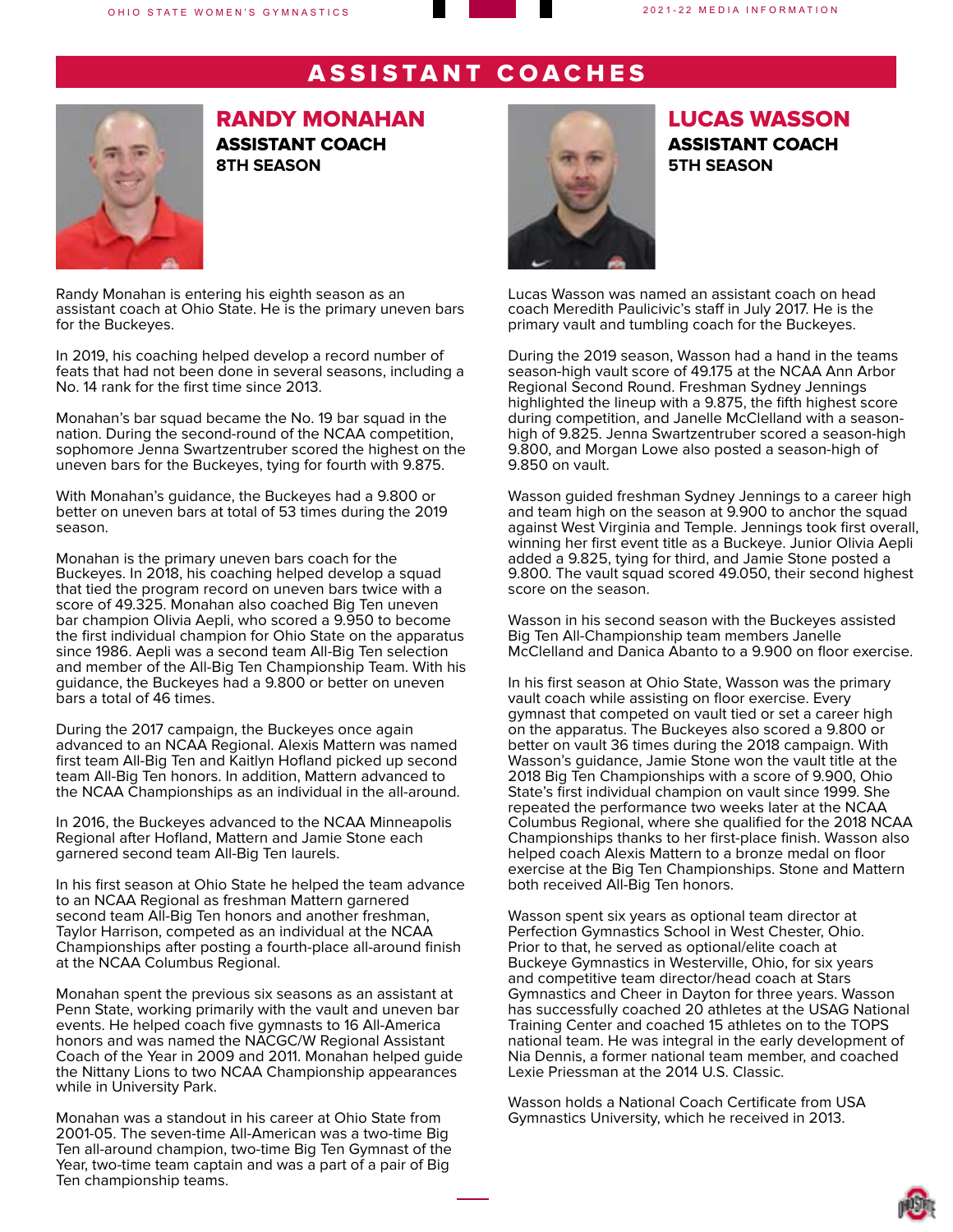OHIO STATE WOMEN'S GYMNASTICS 2021-22 MEDIA INFORMATION



## CLAIRE GAGLIARDI **SENIOR**

Hubbard, Ohio

2021 (Junior): Appeared in all eight meets for the Buckeyes, primarily on floor... Recorded individual best and claimed first place against Illinois, Michigan State on floor (9.925)... Assisted in a Buckeye win during a trimeet against Maryland, Penn State with a career-best on vault (9.825) Named to the 2021 Big Ten All-Championship Team

2020 (Sophomore): Appeared in all nine meets for the Buckeyes, primarily on floor... Registered three floor event titles... Claimed the floor exercise event title in the home opener against NC State (9.875)... Placed first on floor in the Big Five match-up (9.900)... Scored a 9.900 or higher four times on the season... Tied her career-best floor score of 9.925 against Michigan and during a tri-meet against Maryland and Central Michigan

2019 (Freshman): Appeared in 10 meets throughout the season, seven on bars and three on floor... Earned two event titles on bars (vs. Nebraska, 2/16; vs. WVU and Temple, 3/2)... Tied for second on bars with a score of 9.850 at quad meet vs. Penn State, West Virginia and NC State... Finished tied for third on bars vs. Bowling Green, posting a 9.800... Claimed first on bars against West Virginia and Temple, registering a score of 9.875... Won the bars title with a career-high of 9.900 vs. Nebraska... Placed third on floor with a personal-best score of 9.825 at NC State, tying the score again against Penn State... Debuted as a Buckeye on floor vs. Georgia, scoring a 9.800



## SYDNEY JENNINGS **SENIOR**

Rochester, Mich.

2021 (Junior): Appeared in seven meets for the Buckeyes, primarily on vault and beam... Achieved a career-high on beam in tri-meet against Illinois, Michigan State (9.825)... Recorded two first-place titles on vault against Iowa (9.850) and Michigan State and Nebraska (9.825)

2020 (Sophomore): Appeared in all nine meets for the Buckeyes... Claimed the vault event title with a 9.900, tying her career best, during the tri-meet against Maryland ad Central Michigan... Led the vault squad with a 9.850 against No. 8 Minnesota... Tied for second on vault with a 9.775 during the match-up against NC State... Placed second with a 9.850 on vault against Michigan State

2019 (Freshman): Competed in 12 meets on vault... Scored a career-high 9.900 to win the title vs. West Virginia and Temple... Led the vault lineup with a 9.875 at the Ann Arbor NCAA Regional... Tied for third with a 9.850 on vault vs. Penn State, West Virginia and NC State... Finished tied for second on vault, scoring a 9.800 against Bowling Green



## COLBY MILLER **SENIOR**

Mason, Ohio

2021 (Junior): Tied for first in tri-meet vs. Michigan State, Nebraska on bars (9.850)... Assisted in a Buckeye win against Rutgers by placing first on bars (9.850)... Recorded a personal best on vault at the Big Ten Championships (9.800)... Established new personal best, leading Buckeyes to the Sweet 16 with a score of 9.925 on bars, tying for third... Registered a 9.900 on bars in NCAA Regional Finals

2020 (Sophomore): Appeared in all nine meets for the Buckeyes, primarily on uneven bars... Claimed two uneven bar titles during her sophomore campaign... Registered a career-high 9.900 on bars to win the title against Penn State... Scored a 9.875 to win bars during the match-up

against Michigan State... Received a 9.900 on bars during the match-up against No. 8 Minnesota to take fourth... Placed third on bars during the match-up against Michigan (9.850)... Placed in the top eight at the Big Five meet on uneven bars with a 9.850

2019 (Freshman): Appeared in nine meets for the Buckeyes... Competed on bars and beam at the NCAA Ann Arbor Regiona... Claimed second on beam with a career-best score of 9.900 in her first collegiate appearance on the event vs. West Virginia and Temple... Tied for third on beam with a score of 9.825 vs. Bowling Green... Posted a career-high on bars of 9.875 to tie for first vs. Iowa; her performance earned Big Ten Co-Freshman of the Week... Finished tied for third on bars with a score 9.800 at Michigan State... Registered a score of 9.825 on bars vs. NC State, good for third... Opened her Buckeye career with a 9.800 on bars to lead the lineup at **Georgia** 



### MIRIAM PEREZ **SENIOR** Los Angeles, Calif.

2021 (Junior): Did not compete in the 2021 season

2020 (Sophomore): Appeared in one meet for the Buckeyes... Scored a 9.475 on beam against Michigan

2019 (Freshman): Appeared in seven meets for Ohio State... Competed on beam and floor at the NCAA Ann Arbor Regional... Won the balance beam title at Maryland with a career-high score of 9.850 in her first collegiate performance on the event... Debuted as a Buckeye on floor exercise at Michigan State, scoring a career-best 9.800



### ELEXIS EDWARDS **JUNIOR** Richmond, Va.

2021 (Sophomore): Appeared in seven out of eight meets for the Buckeyes as an all-around competitor... Recorded her individual best against Rutgers taking first in vault (9.875)... Registered two career highs on bars (9.825) against Rutgers and floor (9.850, 2x) against Rutgers, Big Five Meet... Registered a team-high on vault (9.850) in Big Ten Championships Tied her career-mark with a score of 9.850 on floor and tied for third on vault (9.850), leading the Buckeyes to the Sweet 16... Earned a team-high score at NCAA Regional finals on vault (9.850)

2020 (Freshman): Appeared in two meets for the Buckeyes... Shined in her collegiate debut with a 9.925 on vault to claim a first-place finish... Registered a 9.850 on vault to take third against Arizona and Bridgeport

Prior to Ohio State: Trained at Virginia International Gymnastics... Threetime Junior Olympics national qualifier; placed second in the all-around in 2016, also finishing second on beam and floor as well as third on vault along the way... Competed at the 2016 Nastia Liukin Cup, finishing sixth in the all-around... Placed second on floor at the 2015 JO Nationals

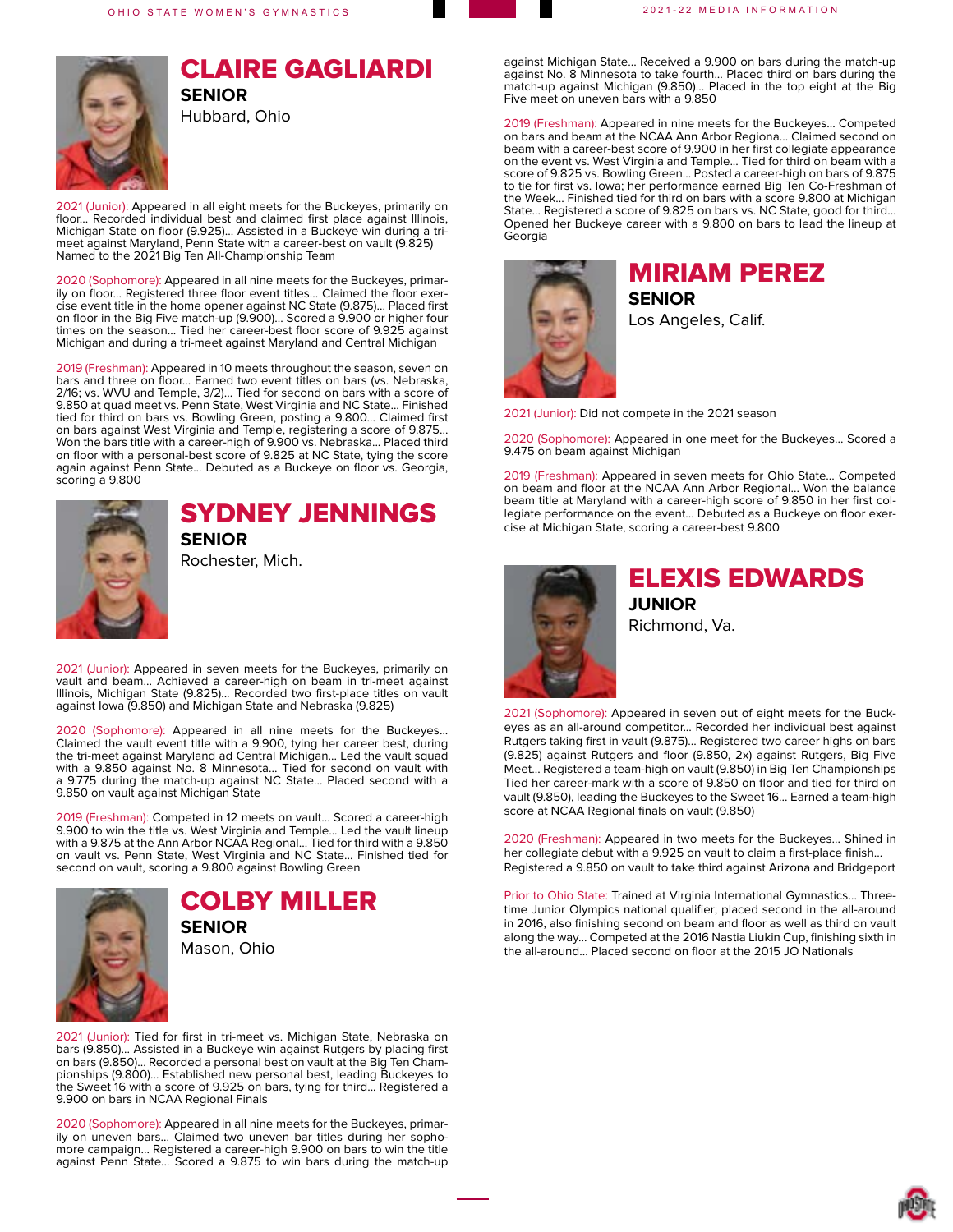

## ALEXIS HANKINS **JUNIOR** Omaha, Neb.

2021 (Sophomore): Appeared in seven meets for the Buckeyes as an allaround competitor... Tied for first on floor (9.875) in a tri-meet against Michigan State and Nebraska... Recorded career-high and tied for third against Maryland, Penn State on bars (9.875)... Matched career-high on floor (9.900) to advance the Buckeyes to the Sweet 16

2020 (Freshman): Appeared in eight meets for the Buckeyes... Tallied two event titles during her rookie season... Won on balance beam with a career high 9.900 during the tri-meet against Maryland and Central Michigan... Scored a career high on floor exercise with a 9.900 to win the event against Penn State

Prior to Ohio State: Trained at Premier Gymnastics... Shined in the allaround at the 2018 River City Classic and at the 2017 Brestyan's Invitational, winning the title at both events... Took fourth on the uneven bars at the 2018 regional championships... 2016 state beam champion in Nebraska



## ELLA HODGES **JUNIOR**

Winchester, Mass.

2021 (Sophmore): Appeared in all eight meets for the Buckeyes as an allaround competitor... Recorded individual best and career-high on beam (9.950) in a tri-meet vs. Maryland and Penn State... Received three first place wins on beam throughout the season vs Iowa (9.875), Illinois and Michigan State (9.875), and Maryland and Penn State (9.950)... Placed fifth with a score of 9.875 on beam to secure a top-two finish, leading the Buckeyes to the Sweet 16... Highest-scoring Buckeye on beam at NCAA regional final, tying for fourth place (9.900)

2020 (Freshman): Appeared in all nine meets for the Buckeyes... Tallied three event titles during her rookie season... Scored a team high 9.925 on balance beam, winning the event during the Big Five meet... Registered a 9.875 on floor in the match-up against Arizona to win the event title... Claimed first on balance beam (9.850) against Maryland and Central Michigan to assist in the Buckeyes win... Led the Buckeyes on beam with a 9.825 to assist in the win against Penn State

Prior to Ohio State: Trained at Brestyan's Gymnastics... Three-time Junior Olympic National qualifier... 2018 JO silver medalist on balance beam... Claimed a silver medal in the all-around at regionals in 2018 after winning the all-around regional title in 2016 and 2017



## RAINA MALAS **JUNIOR**

Dublin, Ohio

2021 (Sophomore): Recorded career-high on floor in the season opener against Michigan (9.875)

2020 (Freshman): Appeared in all nine meets for the Buckeyes, primarily on vault... Won her first collegiate event on vault with a 9.825 against Penn State... Registered her first career 9.900 against Arizona... Scored a 9.775 on vault to assist in the Buckeyes win over NC State... Placed fourth on vault during the match-up against Michigan State (9.775)... Claimed fourth on vault (9.875) in the quad-meet against Missouri, Minnesota and Lindenwood

Prior to Ohio State: Trained at Buckeye Gymnastics... 2017 Junior Olympic national qualifier... Won the floor exercise title at the 2017 Ohio State Championship... 2016 Ohio state vault champion



## SARAH ROWLAND **JUNIOR** St. Charles, Ill.

2021 (Sophomore): Did not compete in the 2021 season

2020 (Freshman): Appeared in five games for the Buckeyes, splitting her time between vault and floor exercise... Registered a season high 9.800 on vault against Michigan... Scored a 9.700 on floor to assist the Buckeyes in their win over Penn State... Earned a 9.600 on vault during the Buckeyes home opener win against NC State

Prior to Ohio State: Trained at Illinois Gymnastics Institute... Third place on vault at the 2019 regional championships... Placed second in the allaround as well as second on bars and beam at the 2019 Illinois State Championship



### ZOE SCHWEITZER **JUNIOR** Pittsburgh, Pa.

2021 (Sophomore): Appeared in seven meets for the Buckeyes, competing on bars and beam... Tied for second on bars (9.900) to help Ohio State win the tri-meet vs. Illinois and Michigan State... Tied for third on beam (9.850) in a Buckeye win over Maryland and Penn State

2020 (Freshman): Appeared in all nine meets for the Buckeyes... Placed third against No. 8 Michigan on uneven bars with a score of 9.850.. Tied for second on uneven bars with a 9.825 to assists in the win over Penn State... Scored a 9.775 during the home-opener victory against NC State Registered a 9.775 on beam against Arizona

Prior to Ohio State: Trained at X-Cel Gymnastics... Three-time Junior Olympic national qualifier... 2017 Pennsylvania State Champion in the all-around, uneven bars and floor exercise... 2016 regional uneven bars champion and 2015 national uneven bars champion



SAVANNAH GONZALEZ **SOPHOMORE** Indio, Calif.

2021 (Freshman): Appeared in one meet for the Buckeyes in a quad-meet against Michigan, Penn State, and Rutgers... Made her Buckeye debut competing on floor, recording a score of 9.675

Prior to Ohio State: Silver medalist on beam at Western Nationals



HANNAH OLIVEROS **SOPHOMORE** Streamwood, Ill.

2021 (Freshman): Honored as Big Ten Freshman of the Week after her debut performance for the Buckeyes against Michigan... Tied for first in her collegiate opener on beam (9.900), establishing a career-high

Prior to Ohio State: Trained for Midwest Elite Gymnastics Academy, Illinois Gymnastics and Legacy Elite Gymnastics... 2018 Illinois State Champion on vault, beam and all-around... Second on beam at nationals in 2018... 2019 Illinois all-around champion

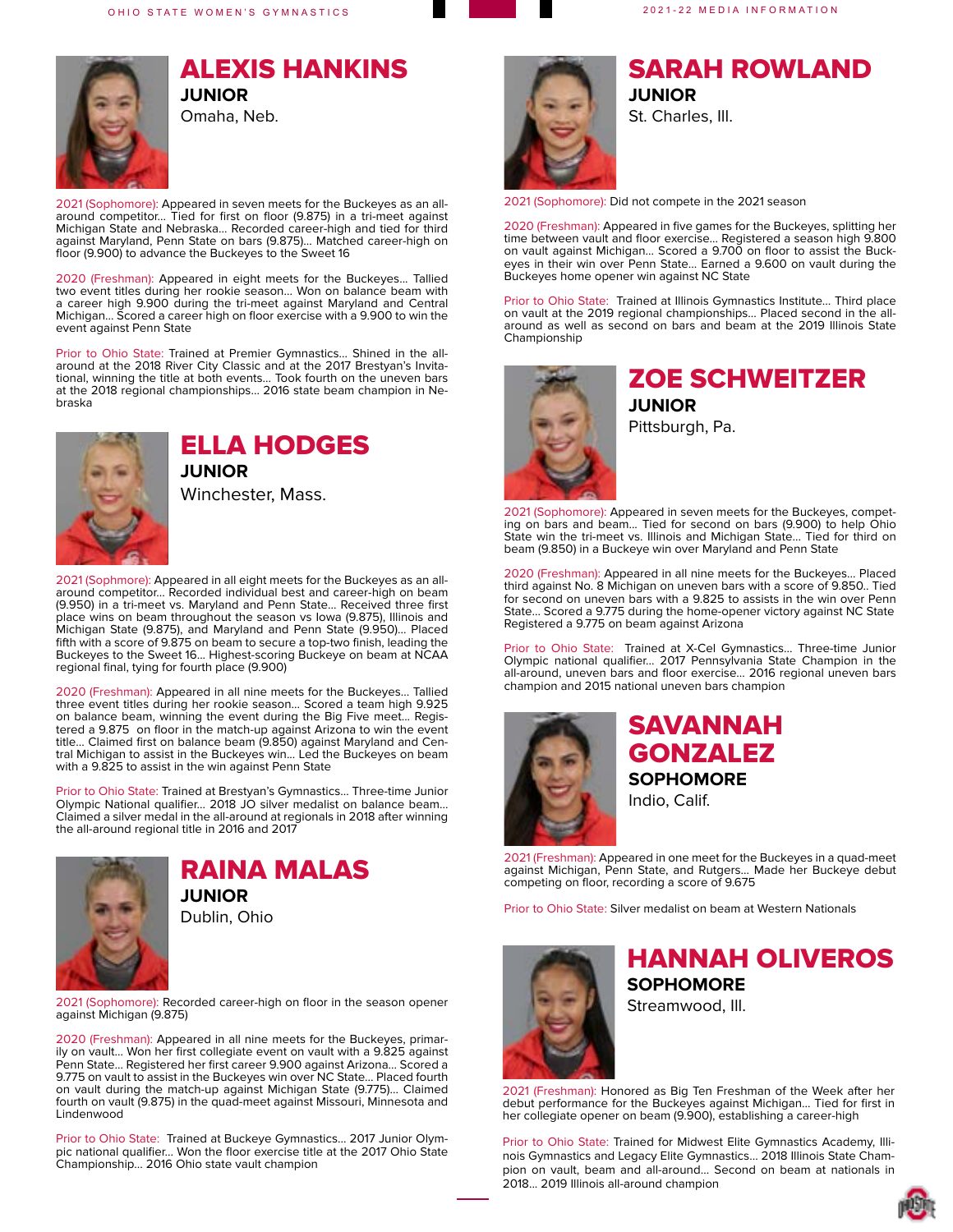

## EMMA PRITCHARD **SOPHOMORE**

Ashville, Ohio

2021 (Freshman): Appeared in all eight meets for the Buckeyes as an allaround competitor... Made her collegiate debut against Michigan, competing on bars (9.775), beam (9.825), and floor (9.700)... Contributed to a Buckeyes win against Rutgers with a first-place tie on beam (9.850)

Prior to Ohio State: Trained for 13 years at Gym-X-Treme... Four-time National Qualifier... 2016 JO National Team member and Region 5 All-Star Team member... 2017 Nastia Liukin qualifier



### NICOLE RICCARDI **SOPHOMORE** East Northport, N.Y.

2021 (Freshman): Appeared in all eight meets for the Buckeyes, primarily competing on vault... Established individual best and career-high on vault in tri-meet against Maryland and Penn State, placing second (9.875)... Tied for second on vault to assist in a Buckeye win over Rutgers (9.800)

Prior to Ohio State: Trained for 14 years with Infinity Elite,,, 2017 Nastia Liukin Cup qualifier... 2019 National Team qualifier



## JOJO WARGA **SOPHOMORE**

Girard, Ohio

2021 (Freshman): Appeared in four meets for the Buckeyes, competing on floor

Prior to Ohio State: Trained at Youngstown Gymnastics Center... Threeyear member of the National Honor Society and National BETA Club Member





Prior to Ohio State: Trained at Brestyan's American Gymnastics... Qualified for the 2018 U.S. Classics... Finished first on every apparatus at the 2019 Brestyan Invitational... Took second in the all around at the 2019 JO Nationals... Two-year Senior Elite gymnast... Four-time JO qualifier Two-time regional champion

Personal: Daughter of Cynthia Berger... Has a brother, Christopher... Majoring in business... Hobbies include playing volleyball and drawing



## KAITLYN GRIMES **FRESHMAN** LaGrange, Ill.

Prior to Ohio State: Competed for BIG Gymnastics for 13 years... 2019 Junior Olympic qualifier and finished 10th in the all-around... 2021 runnerup in the Illinois State Championships... 2021 D.P. national qualifier and finished 10th in the all around and won the team championship... Member of the National Honor Society in high school and the Hinsdale Hospital Junior Board from 2017-2021

Personal: Daughter of Jeanne and Brian Grimes... Has two sisters, Nicole and Tessa... Hobbies include spending time with family and friends, listening to music and water sports... Majoring in business



JENNA HLAVACH **FRESHMAN** Baltimore, Md.

Prior to Ohio State: Trained for seven years with Rebounders Gymnastics Three-time national qualifier (2018, 19, 21)... 2021 all-around and floor regional champion... 2016 State Champion... Member of the National Honor Society

Personal: Daughter of Steven and Leslie Hlavach... Has a brother, Brandon... Hobbies include spending time with friends, walking her dog and watching movies... Majoring in elementary education



MADDY PIKE **FRESHMAN** Mason, Ohio

Prior to Ohio State: Trained for five years at Perfection Gymnastics Two-time national qualifier... 2021 state campion on bars, beam and allaround... 2021 regional champion on vault

Personal: Daughter of Karin Pike and Aaron Pike... Has a brother, Abram... Hobbies include spending time with friends and watching Netflix... Majoring in elementary education...



TORY VETTER **FRESHMAN**

Hilliard, Ohio

Prior to Ohio State: Trained for 12 years at for Universal Gymnasts Inc.... Three-time Ohio State All Around Champion... Finished fourth in the all around at Nationals in 2021... Took first place in the all around at the 2018 Nastia Liukin Cup

Personal: Daughter of Melissa and Bruce Vetter... Has two siblings, Mitch and Tessa... Hobbies include baking, painting, wakeboarding/surfing and water skiing... Majoring in health sciences – pre-dental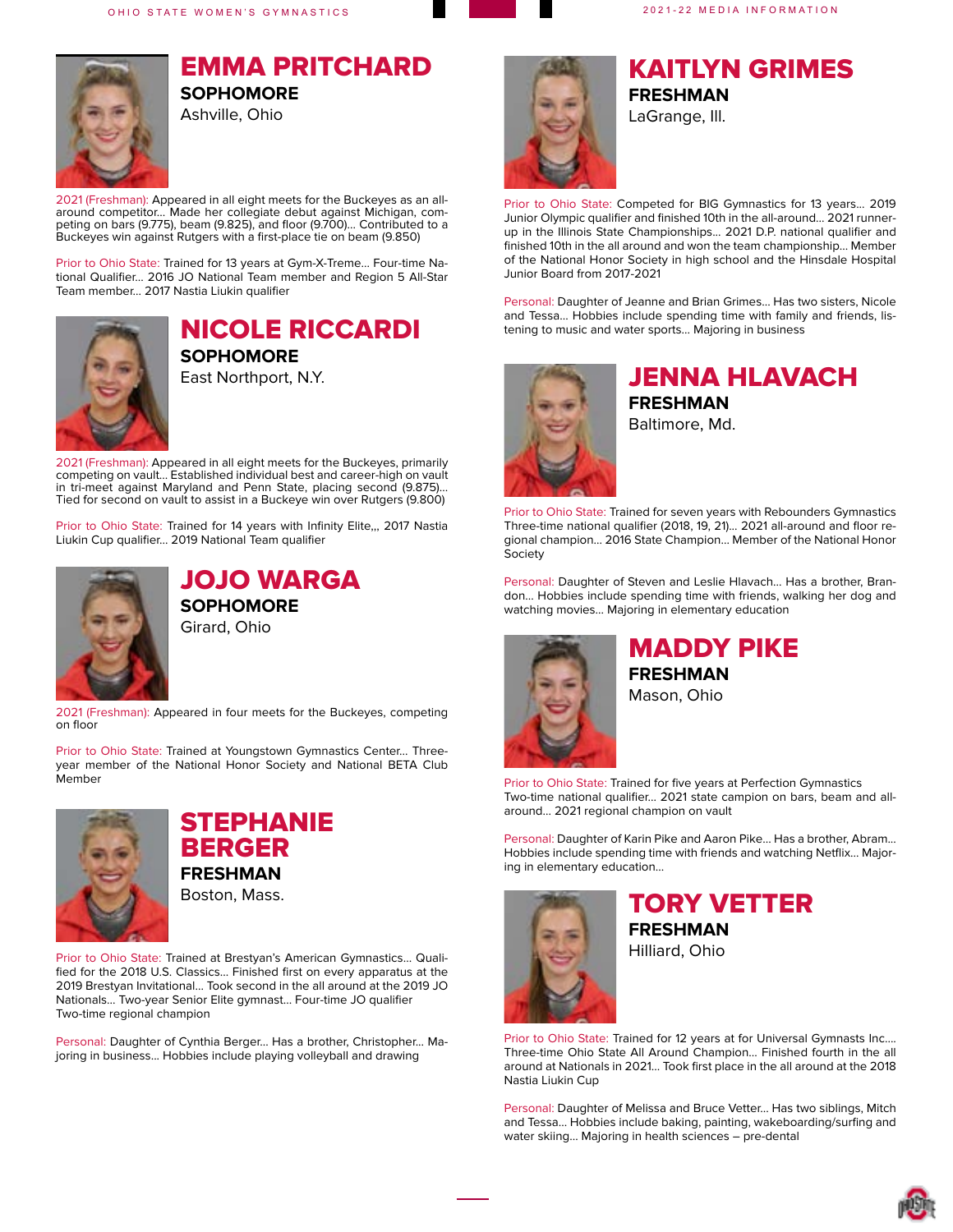

## 2021 SEASON RESULTS

|                            |       | <b>Vault</b>  |       | <b>Bars</b>     | <b>Beam</b>     |                 |           | <b>Floor</b>              | <b>All-Around</b> |
|----------------------------|-------|---------------|-------|-----------------|-----------------|-----------------|-----------|---------------------------|-------------------|
| Gymnast                    | 2021  | <b>Career</b> |       | 2021 Career     |                 | 2021 Career     | 2021      | <b>Career</b>             | 2021 Career       |
| <b>Brooke Chesney</b>      |       |               |       |                 |                 |                 | 9.825(3x) | 9.925                     |                   |
| <b>Elexis Edwards</b>      | 9.875 | 9.925         | 9.825 | 9.825           |                 |                 | 9.850(2x) | 9.850(3x)                 |                   |
| Claire Gagliardi           | 9.825 | 9.825         |       | 9.900           |                 |                 | 9.925     | 9.925(3x)                 |                   |
| Kaitlyn Gilson             |       |               |       |                 |                 | 9.825           |           |                           |                   |
| Savannah Gonzalez          |       |               |       |                 |                 |                 | 9.700     | 9.700                     |                   |
| <b>Alexis Hankins</b>      |       |               | 9.875 | 9.875           | 9.875           | 9.900           | 9.900     | 9.900(2x)                 |                   |
| Ella Hodges                |       |               |       |                 | 9.950           | 9.950           |           | $9.850$ (2x) $9.875$ (2x) |                   |
| Sydney Jennings            | 9.850 | 9.900(3x)     |       |                 | 9.825           | 9.825           |           |                           |                   |
| Morgan Lowe                | 9.850 | 9.875         |       |                 |                 | 9.1509.850 (3x) |           |                           |                   |
| Raina Malas                |       | 9.900         | 9.725 | 9.725           |                 |                 | 9.875     | 9.875                     |                   |
| <b>Colby Miller</b>        | 9.800 | 9.800         | 9.925 | 9.925           | 9.875           | 9.900           |           |                           |                   |
| <b>Hannah Oliveros</b>     |       |               |       |                 | 9.900           | 9.900           |           |                           |                   |
| <b>Miriam Perez</b>        |       |               |       |                 |                 | 9.850           | 9.600     | 9.800                     |                   |
| Emma Pritchard             |       |               | 9.850 | 9.850           | 9.875           | 9.875           | 9.825     | 9.825                     |                   |
| Nicole Riccardi            | 9.875 | 9.875         |       |                 |                 |                 |           |                           |                   |
| Sarah Rowland              |       | 9.800         |       |                 |                 |                 |           | 9.800                     |                   |
| Kali Schierl               |       |               |       |                 |                 |                 |           |                           |                   |
| Zoe Schweitzer             |       |               | 9.900 | 9.900           | 9.850           | 9.850           |           |                           |                   |
| Jenna Swartzentruber 9.850 |       | 9.850         |       | 9.925 9.925(3x) | 9.850(3x) 9.925 |                 |           | 9.900                     | 39.225            |
| Jojo Warga                 |       |               |       |                 |                 |                 | 9.775     | 9.775                     |                   |

| <b>Date</b><br><b>Ten</b>                                                                                         |                                                                                                                                                                                                                                       | <b>OSU Rank Opponent (Rank)</b>                                                                                                                                                                                                                                                       | <b>OSU Score Opp. Score</b>                                                                                           |                                                                                                                                        | <b>Site</b>                                                                                                                                                                                                                     | <b>Overall</b>                                                                | Big                                                                                 |
|-------------------------------------------------------------------------------------------------------------------|---------------------------------------------------------------------------------------------------------------------------------------------------------------------------------------------------------------------------------------|---------------------------------------------------------------------------------------------------------------------------------------------------------------------------------------------------------------------------------------------------------------------------------------|-----------------------------------------------------------------------------------------------------------------------|----------------------------------------------------------------------------------------------------------------------------------------|---------------------------------------------------------------------------------------------------------------------------------------------------------------------------------------------------------------------------------|-------------------------------------------------------------------------------|-------------------------------------------------------------------------------------|
| Jan. 16<br>Jan. 23<br>Jan. 30<br>Feb. 7<br>Feb. 14<br>Feb. 21<br>Feb. 26<br>Mar. 7<br>Mar. 20<br>Apr. 2<br>Apr. 3 | $- -$<br>13<br>$\hspace{0.05cm} -\hspace{0.05cm} -\hspace{0.05cm}$<br>$\overline{\phantom{m}}$<br>24<br>22<br>21<br>21<br>$\hspace{0.05cm} -\hspace{0.05cm} -\hspace{0.05cm}$<br>$\overline{\phantom{a}}$<br>$\overline{\phantom{a}}$ | Michigan (5)<br>lowa (9)<br>Michigan State, Nebraska<br>Illinois (20), Michigan State (17)<br>Rutaers<br>Maryland, Penn State<br><b>Big Five Meet</b><br>Michigan, Penn State, Rutgers<br><b>Big Ten Championships</b><br><b>NCAA Regional Round II</b><br><b>NCAA Regional Final</b> | 196.000<br>193.800<br>195.325<br>196.375<br>195.950<br>196.400<br>195.275<br>196.000<br>195.225<br>196.525<br>196.625 | 197.225<br>196.550<br>195.775, 194.725<br>196.075, 194.500<br>194.050<br>196.275.195.925<br>4th/5<br>2nd/4<br>8th/10<br>2nd/4<br>4th/4 | Ann Arbor, Mich.<br>Iowa City, Iowa<br>East Lansing, Mich.<br>Columbus, Ohio<br>Piscataway, N.J.<br>State College, Pa.<br>College Park, Md.<br>Columbus, Ohio<br>Minneapolis, Minn.<br>Morgantown, W. Va.<br>Morgantown, W. Va. | $O-1$<br>$O - 2$<br>1-3<br>$3-3$<br>$4 - 3$<br>$6 - 3$<br>$9 - 4$<br>$11 - 5$ | $O-1$<br>$O - 2$<br>$1 - 3$<br>$3 - 3$<br>$4 - 3$<br>$6 - 3$<br>$9 - 4$<br>$11 - 5$ |

#### 2021 INDIVIDUAL BESTS

| Event     | <b>Individual</b>    | Score | <b>Date</b> | Location                     |       | <b>2021 TEAM BESTS</b> |             |                    |
|-----------|----------------------|-------|-------------|------------------------------|-------|------------------------|-------------|--------------------|
| V         | <b>Edwards</b>       | 9.875 | Feb. 14     | Piscataway, N.J.             | Event | Score                  | <b>Date</b> | Location           |
|           | Riccardi             | 9.875 |             | Feb. 21 State College, Pa. V |       | 49.175                 | Feb. 21     | State College, Pa. |
| <b>UB</b> | Swartzentruber 9.925 |       | Feb. 7      | Columbus, Ohio               | UB    | 49.300                 | Feb. 7      | Columbus, Ohio     |
|           |                      |       | Mar. 7      | Columbus, Ohio               | BB    | 49.225                 | Feb. 21     | State College, Pa. |
|           | Miller               | 9.925 |             | Apr. 2 Morgantown, W. Va.    | FX    | 49.200                 | Feb. 7      | Columbus, Ohio     |
| <b>BB</b> | Hodges               | 9.950 |             | Feb. 21 State College, Pa.   |       |                        |             |                    |
| <b>FX</b> | Gagliardi            | 9.925 | Feb. 7      | Columbus, Ohio               |       |                        |             |                    |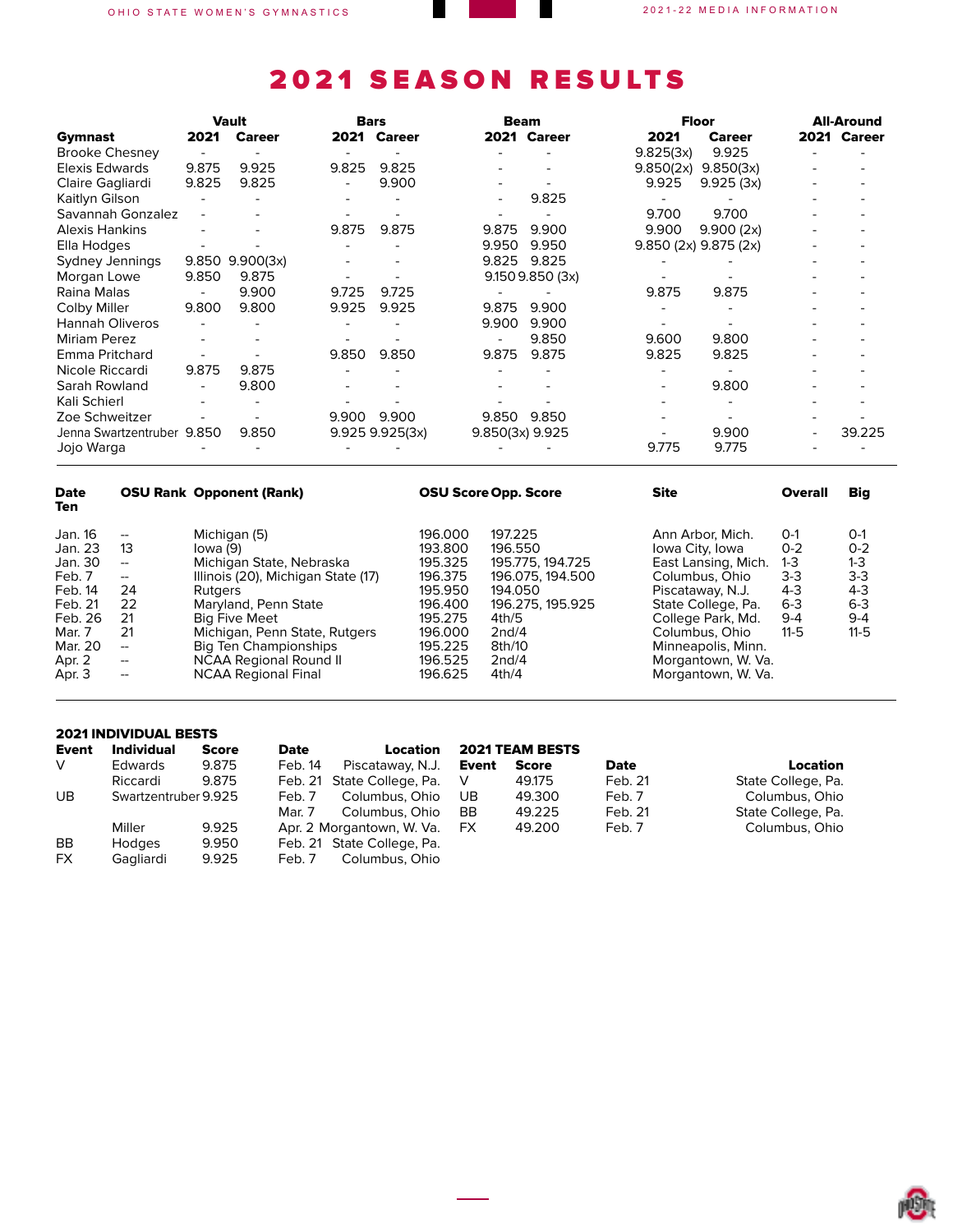## 2021 MEET-BY-MEET BREAKDOWN

(#) indicates Top 3 finish

Ohio State at Michigan - L, 197.225-196.000 Jan. 16, 2021 - Ann Arbor, Mich.

| Name                   |        | UB     | ВB        | FX     | AA |
|------------------------|--------|--------|-----------|--------|----|
| <b>Brooke Chesney</b>  |        |        |           | 9.725  |    |
| Elexis Edwards         | 9.850  | 9.750  |           |        |    |
| Claire Gagliardi       | 9.750  |        |           | 9.850  |    |
| <b>Alexis Hankins</b>  |        | 9.750  | 9.800     |        |    |
| Ella Hodges            |        |        | 9.850     |        |    |
| Sydney Jennings        | 9.750  |        |           |        |    |
| Morgan Lowe            | 9.800  |        | 9.150     |        |    |
| Raina Malas            |        | 9.150  |           | 9.875  |    |
| Colby Miller           | 9.775  | 9.800  | 9.725     |        |    |
| <b>Hannah Oliveros</b> |        |        | 9.900(11) |        |    |
| Emma Pritchard         |        | 9.775  | 9.825     | 9.700  |    |
| Nicole Riccardi        | 9.800  |        |           |        |    |
| Jenna Swartzentruber   |        | 9.875  |           |        |    |
| Jojo Warga             |        |        |           | 8.900  |    |
| Team                   | 48.975 | 48.950 | 49.100    | 48.975 |    |

Ohio State at Iowa - L, 196.550-193.800 Jan. 23, 2021 - Iowa City, Iowa

| Name                  | V                | UB             | ВB        | FX     | AA |
|-----------------------|------------------|----------------|-----------|--------|----|
| Elexis Edwards        | 9.825 (T2) 8.025 |                |           | 9.475  |    |
| Claire Gagliardi      | 9.700            |                |           | 9.850  |    |
| <b>Alexis Hankins</b> |                  | 9.050          | 9.800     | 9.725  |    |
| Ella Hodges           |                  |                | 9.875(11) | 9.100  |    |
| Sydney Jennings       | 9.850(1)         |                |           |        |    |
| Morgan Lowe           | 9.750            |                |           |        |    |
| Raina Malas           |                  | 9.725          |           | 9.075  |    |
| Colby Miller          | 9.550            | 9.800          | 9.775     |        |    |
| Hannah Oliveros       |                  |                | 9.025     |        |    |
| Emma Pritchard        |                  | 9.725          | 9.700     | 9.750  |    |
| Nicole Riccardi       | 9.800            |                |           |        |    |
| Zoe Schweitzer        |                  |                | 9.675     |        |    |
| Jenna Swartzentruber  |                  | $9.850$ (T3) - |           |        |    |
| Team                  | 48.925           | 48.150         | 48.825    | 47.900 |    |
|                       |                  |                |           |        |    |

Ohio State vs. Michigan State, Nebraska - 2nd/3, 195.325 Jan. 30, 2021 - East Lansing, Mich.

| Name                  | v         | UB            | BB     | <b>FX</b> | AA |
|-----------------------|-----------|---------------|--------|-----------|----|
| Elexis Edwards        | 9.825(11) | 9.225         |        | 9.775     |    |
| Claire Gagliardi      | 9.725     |               |        | 9.750     |    |
| <b>Alexis Hankins</b> |           | 9.800         | 9.875  | 9.875(11) |    |
| Ella Hodges           |           |               | 9.775  | 9.825     |    |
| Sydney Jennings       | 9.825(11) |               | 9.225  |           |    |
| Morgan Lowe           | 9.800     |               |        |           |    |
| Colby Miller          | 9.675     | 9.850(11)     | 9.775  |           |    |
| Emma Pritchard        |           | 8.850         | 9.825  | 9.825     |    |
| Nicole Riccardi       | 9.800     |               |        |           |    |
| Zoe Schweitzer        |           | 9.725         | 9.600  |           |    |
| Jenna Swartzentruber  |           | $9.850(11) -$ |        |           |    |
| Jojo Warga            |           |               |        | 9.725     |    |
| Team                  | 48.975    | 48.450        | 48.850 | 49.050    |    |

Ohio State vs. Illinois, Michigan State - 1st/3, 196.375 Feb. 7, 2021 - Columbus, Ohio

| Name                  | ٧              | UB               | ВB        | FX       | AA |
|-----------------------|----------------|------------------|-----------|----------|----|
| Elexis Edwards        | 9.775          | 9.750            |           | 9.575    |    |
| Claire Gagliardi      | 9.550          |                  |           | 9.925(1) |    |
| <b>Alexis Hankins</b> |                | 9.775            | 9.850     | 9.900(2) |    |
| Ella Hodges           |                |                  | 9.875(T1) | 9.850    |    |
| Sydney Jennings       | $9.800$ (T2) - |                  | 9.825     |          |    |
| Morgan Lowe           | 9.675          |                  |           |          |    |
| <b>Colby Miller</b>   | 9.725          | 9.875            | 9.800     |          |    |
| Emma Pritchard        |                | 9.825            | 9.825     | 9.750    |    |
| Nicole Riccardi       | 9.725          |                  |           |          |    |
| Zoe Schweitzer        |                | 9.900 (T2) 9.625 |           |          |    |
| Jenna Swartzentruber  |                | 9.925(1)         |           |          |    |
| Jojo Warga            |                |                  |           | 9.775    |    |
| Team                  | 48.700         | 49.300           | 49.175    | 49.200   |    |

Ohio State at Rutgers - W, 195.950-194.050 Feb. 14, 2021 - Piscataway, N.J.

| Name                  | V              | UB                    | BB               | <b>FX</b>      | AA |
|-----------------------|----------------|-----------------------|------------------|----------------|----|
| <b>Brooke Chesney</b> |                |                       |                  | 9.825          |    |
| Elexis Edwards        | 9.875(1)       | $9.825$ (T2) -        |                  | $9.850$ (T3) - |    |
| Claire Gagliardi      |                |                       |                  | $9.850$ (T3) - |    |
| Ella Hodges           |                |                       | 9.825            | 9.850 (T3)     |    |
| Sydney Jennings       | 9.775          |                       | 8.825            |                |    |
| Morgan Lowe           | $9.800$ (T2) - |                       |                  |                |    |
| Raina Malas           |                | 9.450                 |                  |                |    |
| <b>Colby Miller</b>   | 9.700          | 9.850(1)              | 9.725            |                |    |
| Emma Pritchard        |                | 9.600                 | 9.850 (T1) 9.800 |                |    |
| Nicole Riccardi       | $9.800$ (T2) - |                       |                  |                |    |
| Zoe Schweitzer        |                | 9.750                 | 9.700            |                |    |
| Jenna Swartzentruber  | 9.725          | 9.825 (T2) 9.850 (T1) |                  |                |    |
| Jojo Warga            |                |                       |                  | 9.000          |    |
| Team                  | 48.975         | 48.850                | 48.950           | 49.175         |    |

Ohio State vs. Maryland, Penn State - 1st/3, 196.400 Feb. 21, 2021 - State College, Pa.

| Name                  | V              | UB        | BB                          | FX     | AA |
|-----------------------|----------------|-----------|-----------------------------|--------|----|
| <b>Brooke Chesney</b> |                |           |                             | 9.825  |    |
| Elexis Edwards        | 9.825          | 9.775     |                             | 9.600  |    |
| Claire Gagliardi      | 9.825          |           |                             | 9.800  |    |
| Alexis Hankins        |                |           | 9.875 (T3) 9.850 (T3) 9.675 |        |    |
| Ella Hodges           |                |           | 9.950(1)                    | 9.825  |    |
| Morgan Lowe           | $9.850$ (T3) - |           |                             |        |    |
| Colby Miller          | 9.775          | 9.775     | 9.175                       |        |    |
| Emma Pritchard        |                | 9.775     | 9.825                       | 9.775  |    |
| Nicole Riccardi       | 9.875(2)       |           |                             |        |    |
| Zoe Schweitzer        |                | 9.750     | $9.850$ (T3) -              |        |    |
| Jenna Swartzentruber  | 9.800          | 9.900(11) | 9.750                       |        |    |
| Team                  | 49.175         | 49.100    | 49.225                      | 48.900 |    |
|                       |                |           |                             |        |    |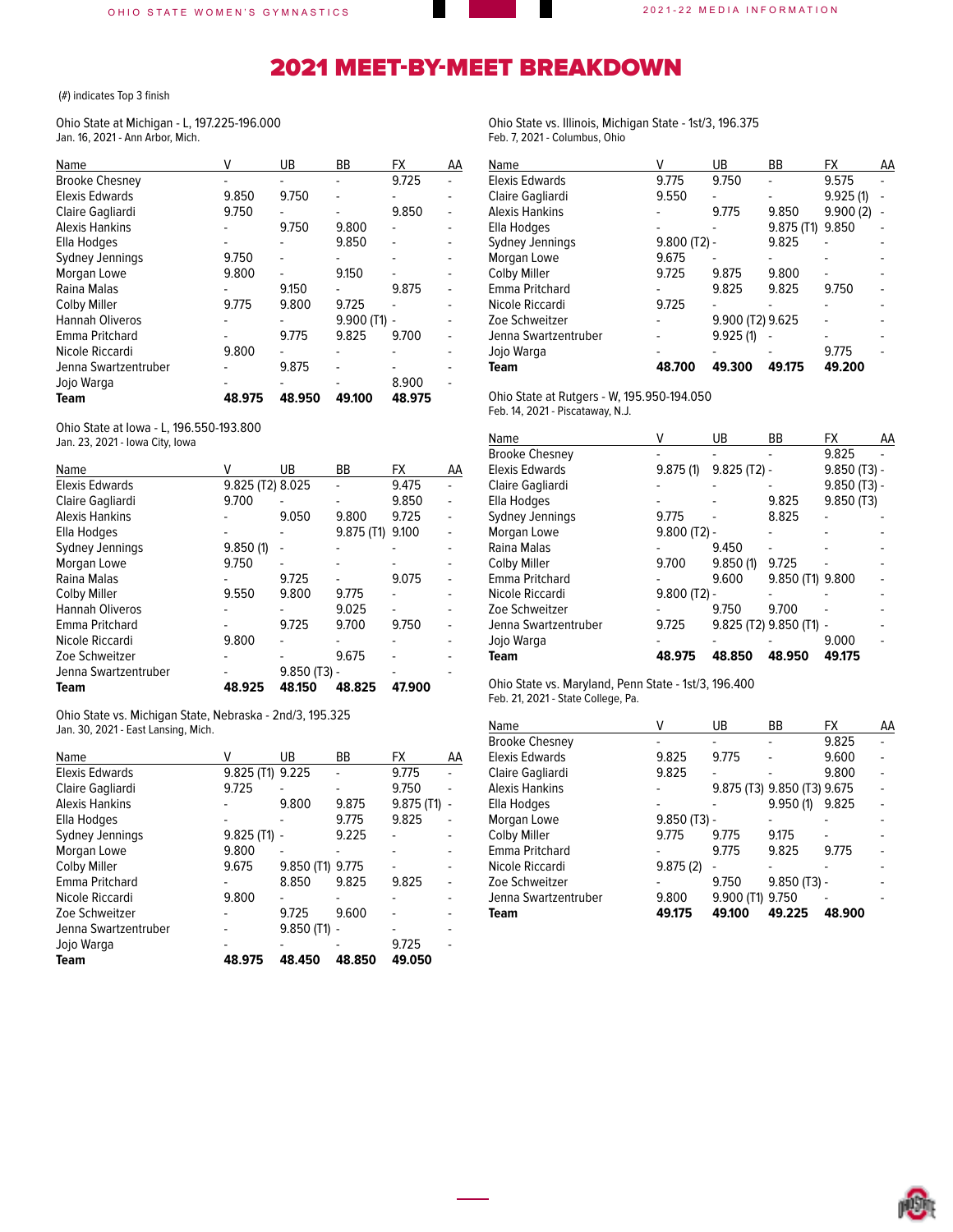## 2021 MEET-BY-MEET BREAKDOWN

(#) indicates Top 3 finish

Ohio State at Big Five Meet - 4th/5, 195.275 Feb. 26, 2021 - College Park, Md.

| Name                  |        | UB     | ВB     | FX     | AA |
|-----------------------|--------|--------|--------|--------|----|
| <b>Brooke Chesney</b> |        |        |        | 9.825  |    |
| Elexis Edwards        | 9.825  | 9.175  |        | 9.850  |    |
| Claire Gagliardi      |        |        |        | 9.850  |    |
| <b>Alexis Hankins</b> |        | 9.250  | 9.850  | 9.825  |    |
| Ella Hodges           |        |        | 9.825  | 9.050  |    |
| Sydney Jennings       | 9.750  |        |        |        |    |
| Morgan Lowe           | 9.825  |        |        |        |    |
| Colby Miller          | 9.775  | 9.875  | 9.825  |        |    |
| Emma Pritchard        |        | 9.850  | 9.250  | 9.625  |    |
| Nicole Riccardi       | 9.500  |        |        |        |    |
| Zoe Schweitzer        |        | 9.800  | 9.675  |        |    |
| Jenna Swartzentruber  | 9.850  | 9.850  | 9.475  |        |    |
| Team                  | 49.025 | 48.625 | 48.650 | 48.975 |    |

Ohio State vs. Michigan, Penn State, Rutgers - 2nd/4, 196.000 Mar. 7, 2021 - Columbus, Ohio

| Name                  |        | UB               | ВB     | FX             | AA |
|-----------------------|--------|------------------|--------|----------------|----|
| <b>Brooke Chesney</b> |        |                  |        | 9.600          |    |
| Claire Gagliardi      | 9.700  |                  |        | $9.900$ (T2) - |    |
| Savannah Gonzalez     |        |                  |        | 9.675          |    |
| <b>Alexis Hankins</b> |        | 9.825            | 9.800  | 9.825          |    |
| Ella Hodges           |        |                  | 9.225  | 9.625          |    |
| Sydney Jennings       | 9.775  |                  |        |                |    |
| Morgan Lowe           | 9.825  |                  |        |                |    |
| Colby Miller          | 9.750  | 9.825            | 9.875  |                |    |
| Emma Pritchard        |        | 9.675            | 9.875  | 9.775          |    |
| Nicole Riccardi       | 9.750  | 9.775            |        |                |    |
| Zoe Schweitzer        |        | 9.800            | 9.750  |                |    |
| Jenna Swartzentruber  | 9.800  | 9.925 (T2) 9.850 |        |                |    |
| Team                  | 48.900 | 49.150           | 49.150 | 48.800         |    |

Ohio State at Big Ten Championships, 8th/9, 195.225 Mar. 29, 2021 - Minneapolis, Minn.

| Name                  |        | UB     | ВB     | FX     | AA |
|-----------------------|--------|--------|--------|--------|----|
| <b>Brooke Chesney</b> |        |        |        | 9.775  |    |
| Elexis Edwards        | 9.850  | 9.750  |        | 9.725  |    |
| Claire Gagliardi      | 9.625  |        |        | 9.875  |    |
| <b>Alexis Hankins</b> |        | 9.825  | 9.000  | 9.650  |    |
| Ella Hodges           |        |        | 9.150  |        |    |
| Sydney Jennings       | 9.750  |        |        |        |    |
| Morgan Lowe           | 9.825  |        |        |        |    |
| <b>Colby Miller</b>   | 9.800  | 9.825  | 9.850  |        |    |
| Emma Pritchard        |        | 9.825  | 9.775  | 9.775  |    |
| Nicole Riccardi       |        |        |        |        |    |
| Zoe Schweitzer        |        | 9.850  | 9.750  |        |    |
| Jenna Swartzentruber  | 9.750  | 9.900  | 9.700  |        |    |
| Jojo Warga            |        |        |        | 9.600  |    |
| Team                  | 48.975 | 49.225 | 48.225 | 48.800 |    |

Ohio State at NCAA Regional Round II, 2nd/4, 196.25 Apr. 2, 2021 - Morgantown, W. Va.

| Name                  | V      | UB     | BB     | FX     | AA |
|-----------------------|--------|--------|--------|--------|----|
| <b>Brooke Chesney</b> |        |        |        | 9.800  |    |
| Elexis Edwards        | 9.850  | 9.350  |        | 9.850  |    |
| Claire Gagliardi      | 9.750  |        |        | 9.875  |    |
| Savannah Gonzalez     |        |        |        | 9.700  |    |
| <b>Alexis Hankins</b> |        | 9.800  | 9.775  | 9.900  |    |
| Ella Hodges           |        |        | 9.875  |        |    |
| Sydney Jennings       | 9.825  |        |        |        |    |
| Morgan Lowe           | 9.800  |        |        |        |    |
| Colby Miller          | 9.750  | 9.925  | 9.850  |        |    |
| Emma Pritchard        |        | 9.800  | 9.800  |        |    |
| Zoe Schweitzer        |        | 9.775  | 9.800  |        |    |
| Jenna Swartzentruber  | 9.800  | 9.875  | 9.850  |        |    |
| Jojo Warga            |        |        |        | 9.725  |    |
| Team                  | 49.025 | 49.175 | 49.175 | 49.150 |    |

Ohio State at NCAA Regional Final, 4th/4, 195.625 Apr. 3, 2021 - Morgantown, W. Va.

| Name                  | v      | UB     | BB     | <b>FX</b> | AA |
|-----------------------|--------|--------|--------|-----------|----|
| <b>Brooke Chesney</b> |        |        |        | 9.800     |    |
| Elexis Edwards        | 9.850  | 9.625  |        | 9.650     |    |
| Claire Gagliardi      | 9.675  |        |        | 9.850     |    |
| Savannah Gonzalez     |        |        |        | 9.750     |    |
| Alexis Hankins        |        | 9.725  | 9.325  | 9.775     |    |
| Ella Hodges           |        |        | 9.900  |           |    |
| Sydney Jennings       | 9.825  |        |        |           |    |
| Morgan Lowe           | 9.800  |        |        |           |    |
| Colby Miller          |        | 9.900  | 9.700  |           |    |
| Emma Pritchard        |        | 9.725  | 9.825  |           |    |
| Zoe Schweitzer        |        | 9.600  | 9.700  |           |    |
| Jenna Swartzentruber  | 9.800  | 9.875  | 9.825  |           |    |
| Jojo Warga            |        |        |        | 9.700     |    |
| Team                  | 48.950 | 48.850 | 48.950 | 48.875    |    |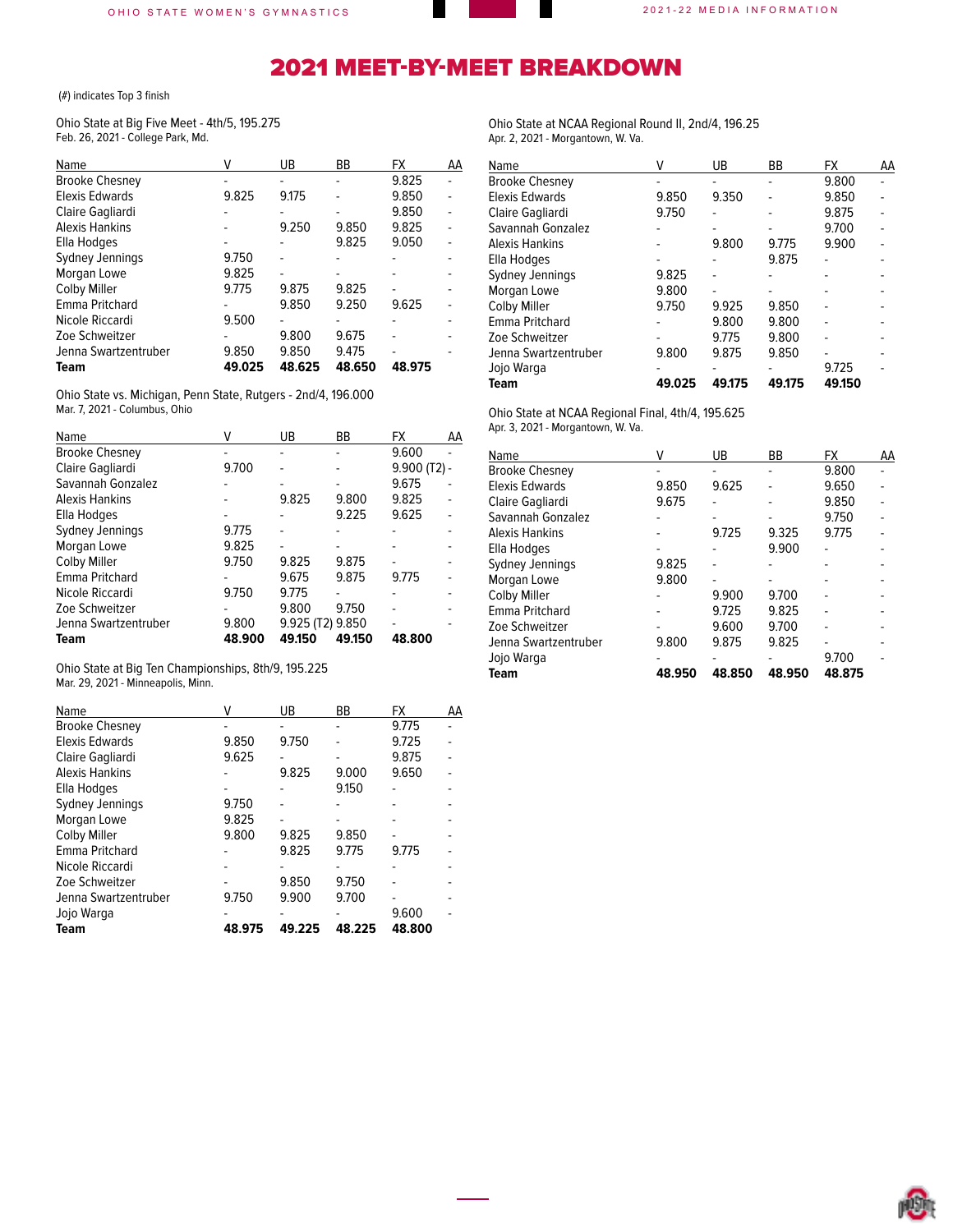NCAA TEAM APPEARANCES 1983-85-86-87-89-90-12

#### BIG TEN TEAM TITLES

1983-84-85-86-87

#### AIAW TEAM FINISHES

1973 - 7th, 1981 - 15th, 1982 - 5th

#### MAIAW TEAM FINISHES

1974-6th, 1975-8th, 1976-8th, 1977-11th, 1978-6th, 1979- 5th, 1980-3rd, 1981-1st, 1982-1st

#### OAISW TEAM FINISHES

1975-3rd, 1976-3rd, 1977-3rd, 1978-3rd, 1979-3rd, 1980- 1st, 1981-1st, 1982-1st

## **YEAR-BY-YEAR RECORDS**<br>Year W-L Pct.

| Year | W-L          | Pct.  | <b>Big Ten</b>           | <b>NCAA</b> |
|------|--------------|-------|--------------------------|-------------|
| 1970 | $5 - 3$      | .625  |                          |             |
| 1971 | $1 - 2$      | .333  |                          |             |
| 1972 | $4-6$        | .400  |                          |             |
| 1973 | $4 - 0$      | 1.000 |                          |             |
| 1974 | $7-6$        | .538  | $\overline{\phantom{0}}$ |             |
| 1975 | $6 - 7$      | .462  | 3rd                      |             |
| 1976 | $4 - 8$      | .333  | 6th                      |             |
| 1977 | $2 - 5$      | .286  | 5th                      |             |
| 1978 | $8-2$        | .800  | 5th                      |             |
| 1979 | $8-3$        | .727  | 4th                      |             |
| 1980 | $10 - 5$     | .667  | 5th                      |             |
| 1981 | $11 - 4$     | .733  | 2nd                      |             |
| 1982 | $10-3$       | .769  | 3rd                      |             |
| 1983 | $15-1$       | .938  | 1st                      | 8th         |
| 1984 | $12 - 0$     | 1.000 | 1st                      |             |
| 1985 | $9-1$        | .900  | 1st                      | 8th         |
| 1986 | $12 - 2$     | .857  | 1st                      | 10th        |
| 1987 | $10 - 2 - 1$ | .808  | 1st                      | 8th         |
| 1988 | $14 - 4$     | .788  | 4th                      |             |
| 1989 | $11 - 4$     | .733  | 2nd                      | 12th        |
| 1990 | $9-10$       | .473  | 5th                      | 12th        |
| 1991 | $7 - 7$      | .500  | 4th                      |             |
| 1992 | $12 - 7$     | .632  | 5th                      |             |
| 1993 | $9 - 3$      | .750  | 4th                      |             |
| 1994 | $7-11$       | .389  | 5th                      |             |
| 1995 | $5-9$        | .357  | 7th                      |             |
| 1996 | $9-11$       | .450  | 3rd                      |             |
| 1997 | $19 - 7 - 1$ | .711  | 3rd                      |             |
| 1998 | $9 - 4$      | .692  | 7th                      |             |
| 1999 | $8-6$        | .571  | 3rd                      |             |
| 2000 | $8-9$        | .471  | 4th                      |             |
| 2001 | $13 - 3$     | .813  | 4th                      |             |
| 2002 | $3-15$       | .167  | 4th                      |             |
| 2003 | $10 - 4$     | .714  | 5th                      |             |
| 2004 | $9 - 7 - 1$  | .559  | 7th                      |             |
| 2005 | $6-10$       | .375  | 7th                      |             |
| 2006 | $8 - 7$      | .533  | 5th                      |             |
| 2007 | $12-6$       | .666  | 4th                      |             |
| 2008 | $7 - 6 - 1$  | .536  | 7th                      |             |
| 2009 | $6 - 7$      | .460  | 5th                      |             |
| 2010 | $4 - 7$      | .363  | 7th                      |             |
| 2011 | $4 - 3 - 1$  | .563  | 4th                      |             |
| 2012 | $8-3$        | .727  | 2nd                      | 10th        |
| 2013 | 6-5          | .545  | 5th                      |             |
| 2014 | $3-11$       | .214  | 6th                      |             |
| 2015 | $8 - 7 - 1$  | .531  | 9th                      |             |
| 2016 | $5 - 6 - 1$  | .458  | t-5th                    |             |
| 2017 | $9-6$        | .600  | 5th                      |             |
| 2018 | $12 - 7$     | .632  | 5th                      |             |
| 2019 | $7-10$       | .411  | 7th                      |             |
| 2020 | $7-9$        | .438  | N/A                      | N/A         |
| 2021 | $9 - 7$      | .563  | 8th                      |             |

TOTALS - 407-291-7 (.582)

#### COACHES' CAREER RECORDS

| Nancy Krattiger, 1976-79 22-18-0 (.550)         |  |
|-------------------------------------------------|--|
|                                                 |  |
| Carey Fagan, 2005-201786-84-4 (.505)            |  |
| Meredith Paulicivic, 2018-present35-33-0 (.515) |  |

#### NATIONAL COACH OF THE YEAR

Carey Fagan .................................................................... 2012

#### CENTRAL REGION COACH OF THE YEAR

Carey Fagan ........................................................ 2009, 2012

#### TEAM RECORDS

| <b>Top 10 Team Scores</b> |                                              |
|---------------------------|----------------------------------------------|
|                           | 1. 197.625 Feb. 18, 2012 vs. Denver          |
|                           | 2. 197.075Feb. 24, 2001 vs. West Virginia    |
|                           | 3. 196.925 March 2, 2012 vs. Kent State      |
|                           | 4. 196.850March 9, 2013 vs. Bridgeport       |
|                           | 5. 196.825 March 14, 2003 vs. Kent State     |
|                           | 6. 196.775Jan. 27, 2018 vs. Minnesota and    |
|                           |                                              |
|                           | 7. 196.750  March 13, 1997 vs. Kent St. and  |
|                           |                                              |
|                           | 8. 196.700 March 17, 2012 vs. Oklahoma       |
|                           | 9. 196.600 March 8, 2014 vs. Ball State      |
|                           | 10. 196.525 April 20, 2012 at NCAA Nationals |
|                           |                                              |
|                           |                                              |
|                           | 10. 196.525 April 2, 2021 at NCAA Regional   |
|                           |                                              |
|                           |                                              |
| Vault – 49.625            |                                              |

at All-Ohio Championships........................March 8, 2003

#### **Uneven Bars – 49.325**

|  | vs. Minnesota and Illinois State  Jan. 27. 2018      |  |  |
|--|------------------------------------------------------|--|--|
|  | vs. Bowling Green and Central Michigan Feb. 25, 2018 |  |  |

#### **Balance Beam – 49.500**

| Floor Exercise - 49.600 |  |
|-------------------------|--|

#### INDIVIDUAL RECORDS

**All-Around**

| vs. Kent State and Michigan State, 1997 |  |
|-----------------------------------------|--|

#### **Vault**

| last vs. Kent State and Michigan State, 1997 |
|----------------------------------------------|
|                                              |
| All-Ohio Championships, 2003                 |
|                                              |
| All-Ohio Championships, 2003                 |

#### **Uneven Bars**

| vs. Kent State and Michigan State, 1997 |  |  |
|-----------------------------------------|--|--|

#### **Balance Beam**

| Mindi Farmer 9.975 vs. Kent St./Mich. St 1997 |
|-----------------------------------------------|
| 9.975 vs. Denver, 1997                        |
| Lindsey Vagedes 9.975 vs. Pittsburgh, 1999    |

#### **Floor Exercise**

Rickee Wirtzberger................ 10.000 vs. Ball State 2003

#### ALL-AMERICANS

| 2013 NACGC/W first team regular season All-American |
|-----------------------------------------------------|

## **BIG TEN INDIVIDUAL CHAMPIONS**<br>1983 Tracy Rinker **...................**

| 1983 |                              |  |
|------|------------------------------|--|
| 1983 | Tracy Rinker  Uneven Bars    |  |
| 1983 | Tracy Rinker Balance Beam    |  |
| 1983 |                              |  |
| 1984 |                              |  |
| 1984 |                              |  |
| 1984 | Patti Monaghan Balance Beam  |  |
| 1985 |                              |  |
| 1985 | Mary Olsen Uneven Bars       |  |
| 1985 | Mary Olsen Balance Beam      |  |
| 1985 |                              |  |
| 1986 | Mary Olsen  Uneven Bars      |  |
| 1986 |                              |  |
| 1987 |                              |  |
| 1988 |                              |  |
| 1992 |                              |  |
| 1993 |                              |  |
| 1993 |                              |  |
| 1998 |                              |  |
| 1999 |                              |  |
| 1999 | Lindsey Vagedes Balance Beam |  |
| 2013 | Aly Marohn Balance Beam      |  |
| 2013 |                              |  |
| 2018 |                              |  |
| 2018 |                              |  |

#### BIG TEN FRESHMAN OF THE YEAR

BIG TEN COACH OF THE YEAR

| 1987, 2001 |  |
|------------|--|
|            |  |

Susan Eckman.............................................................................1996

#### ALL-BIG TEN SELECTIONS

#### **FIRST TEAM**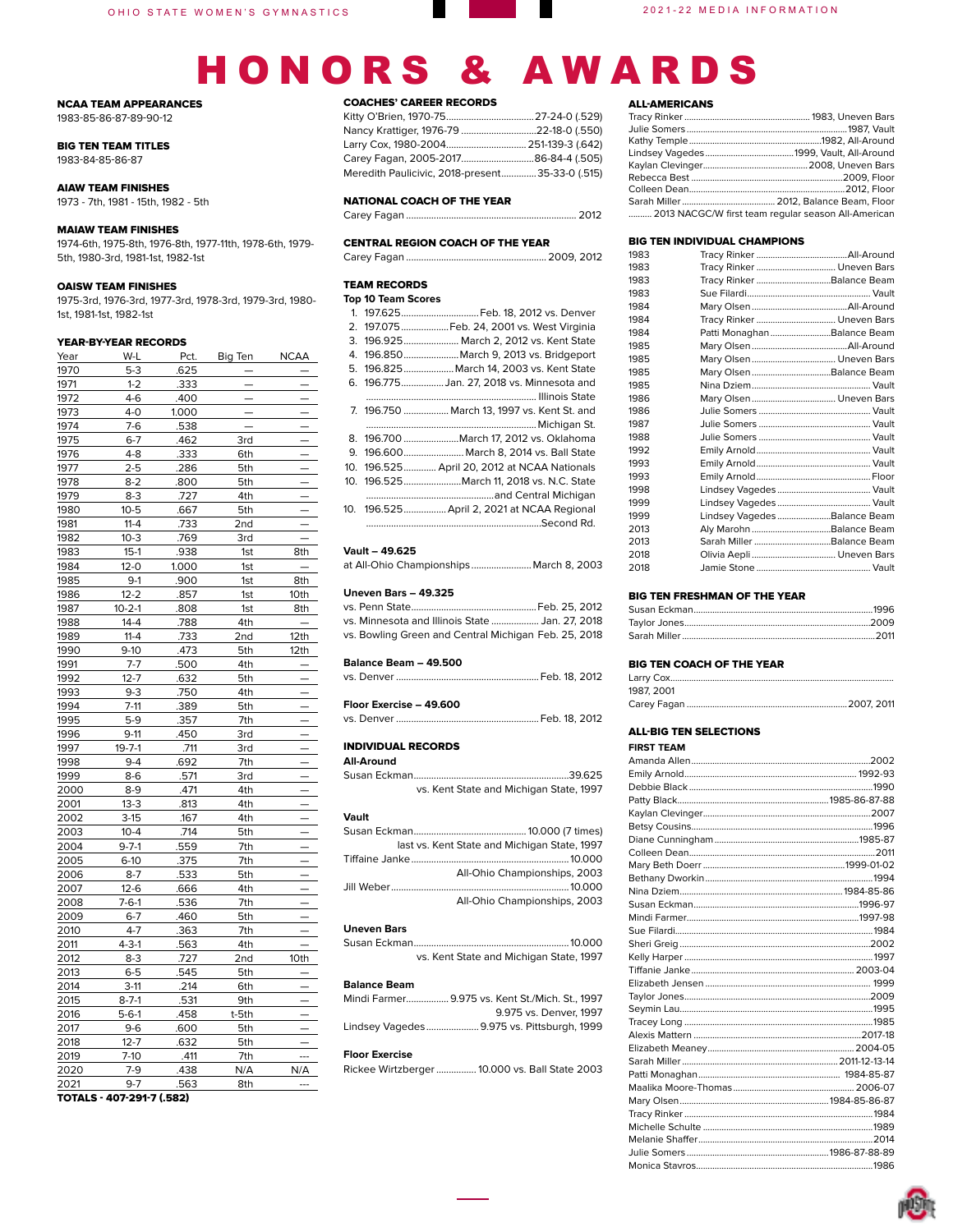#### **SECOND TEAM**

#### **BIG TEN CHAMPIONSHIP RESULTS**

| Year | Champion    | Runner-up      | Third           |
|------|-------------|----------------|-----------------|
| 1975 | <b>MSU</b>  |                |                 |
| 1976 | ILL         |                |                 |
| 1977 | ILL         |                |                 |
| 1978 | <b>MSU</b>  |                |                 |
| 1979 | <b>MSU</b>  |                |                 |
| 1980 | <b>MSU</b>  | $\overline{a}$ |                 |
| 1981 | <b>MSU</b>  | $\overline{a}$ |                 |
| 1982 | <b>MICH</b> | <b>MSU</b>     | OSU             |
| 1983 | OSU         | <b>MINN</b>    | ILL             |
| 1984 | OSU         | <b>MINN</b>    | <b>MSU</b>      |
| 1985 | OSU         | <b>MSU</b>     | <b>MINN</b>     |
|      | OSU         |                | <b>MSU</b>      |
| 1986 |             | <b>MINN</b>    |                 |
| 1987 | OSU         | <b>MSU</b>     | <b>MINN</b>     |
| 1988 | <b>MINN</b> | <b>MSU</b>     | ILL             |
| 1989 | <b>MINN</b> | OSU            | <b>MSU</b>      |
| 1990 | ILL         | <b>MSU</b>     | <b>MINN</b>     |
| 1991 | <b>MINN</b> | <b>IOWA</b>    | MICH            |
| 1992 | <b>MICH</b> | PSU            | <b>MSU</b>      |
| 1993 | <b>MICH</b> | PSU            | <b>MSU</b>      |
| 1994 | <b>MICH</b> | PSU            | <b>MINN</b>     |
| 1995 | <b>MICH</b> | <b>MSU</b>     | PSU             |
| 1996 | <b>MICH</b> | <b>MSU</b>     | OSU             |
| 1997 | <b>MICH</b> | <b>MINN</b>    | OSU             |
| 1998 | <b>MINN</b> | <b>MICH</b>    | PSU             |
| 1999 | <b>MICH</b> | PSU            | OSU             |
| 2000 | <b>MICH</b> | PSU            | <b>MINN</b>     |
| 2001 | <b>MICH</b> | PSU            | <b>MINN</b>     |
| 2002 | <b>MICH</b> | <b>MINN</b>    | <b>IOWA</b>     |
| 2003 | <b>MICH</b> | <b>IOWA</b>    | PSU             |
| 2004 | <b>MICH</b> | PSU            | <b>IOWA</b>     |
| 2005 | <b>MICH</b> | PSU            | <b>MINN</b>     |
| 2006 | <b>MINN</b> | <b>MSU</b>     | PSU             |
| 2007 | <b>MICH</b> | PSU            | ILL             |
| 2008 | <b>MICH</b> | ILL            | PSU             |
| 2009 | <b>MICH</b> | ILL            | PSU             |
| 2010 | <b>MICH</b> | PSU            | <b>IOWA</b>     |
| 2011 | <b>MICH</b> | PSU            | ILL             |
| 2012 | <b>NEB</b>  | OSU            | <b>MINN</b>     |
|      |             | <b>MICH</b>    | <b>MINN</b>     |
| 2013 | <b>NEB</b>  |                |                 |
| 2014 | <b>MICH</b> | <b>NEB</b>     | <b>MINN</b>     |
| 2015 | <b>MICH</b> | ILL            | <b>NEB</b>      |
| 2016 | <b>MICH</b> | <b>NEB</b>     | <b>MINN</b>     |
| 2017 | <b>MICH</b> | ILL            | <b>IOWA</b>     |
| 2018 | <b>MICH</b> | <b>NEB</b>     | ILL             |
| 2019 | <b>MICH</b> | ILL            | <b>NEB</b>      |
| 2020 |             | $\overline{a}$ |                 |
| 2021 | <b>MINN</b> | <b>MICH</b>    | <b>ILL/IOWA</b> |

Note - Women's sports were not officially incorporated into the Big Ten until the 1981-82 season. Any prior championships are unofficial.

#### **SERIES RECORDS**

#### **NACGC/W SCHOLASTIC ALL-AMERICA HONOREES**

| Note - 1990 and 1994 are missing. |  |
|-----------------------------------|--|
|                                   |  |

**COSIDA ACADEMIC ALL-DISTRICT IV** 

#### Alyssa Meyer ...............................

.2009

OSU VARSITY O HIGHEST TEAM GPA 2011, 2012, 2013

#### **ACADEMIC ALL-BIG TEN SELECTIONS**

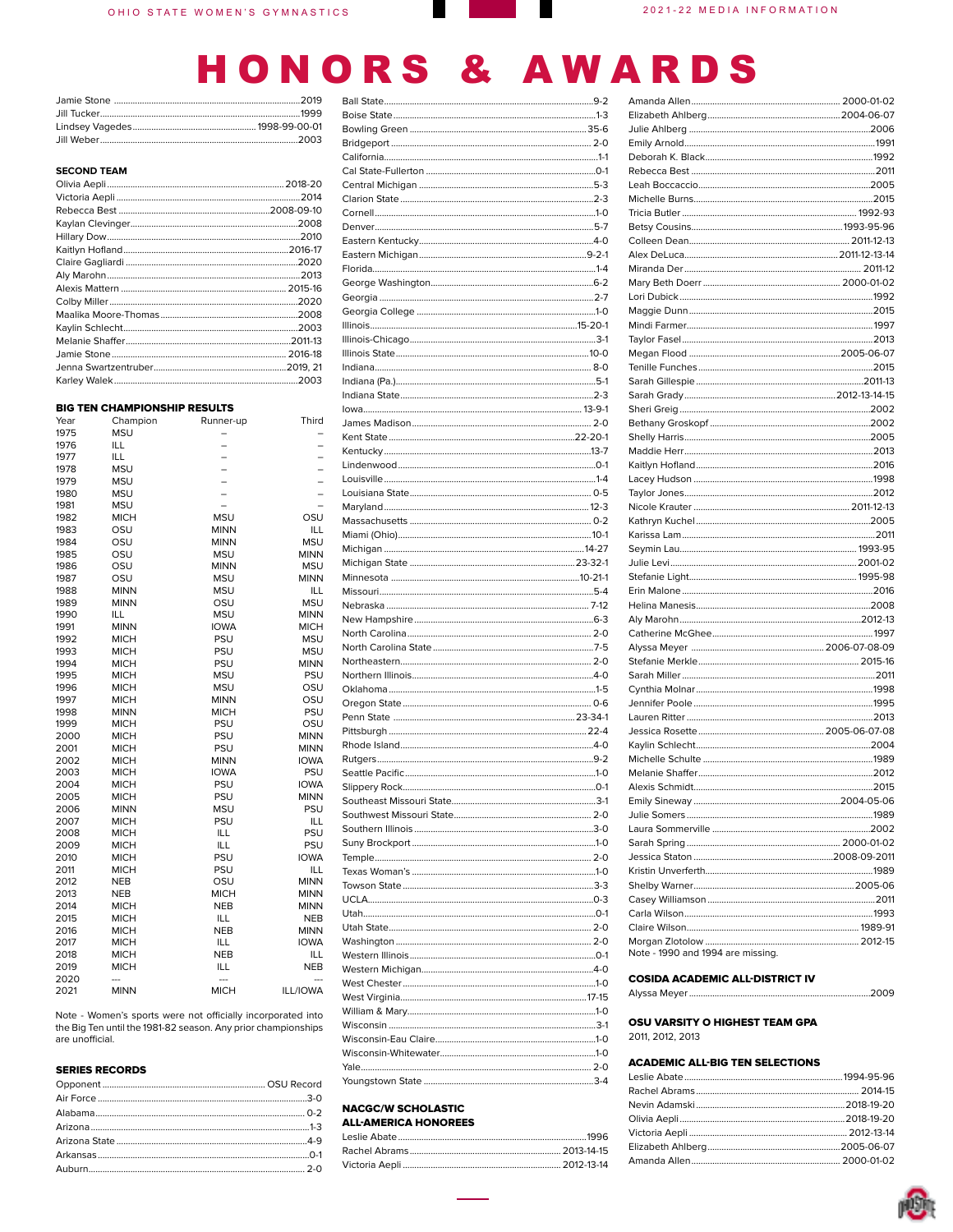a sa Ba

Ш

| Raina Malas | 2021 |
|-------------|------|
|             |      |
|             |      |
|             |      |
|             |      |
|             |      |
|             |      |
|             |      |
|             |      |
|             |      |
|             |      |
|             |      |
|             |      |
|             |      |
|             |      |
|             |      |
|             |      |
|             |      |
|             |      |
|             |      |
|             |      |
|             |      |
|             |      |
|             |      |
|             |      |

#### BIG TEN DISTINGUISHED SCHOLARS

#### **OSU SCHOLAR-ATHLETES**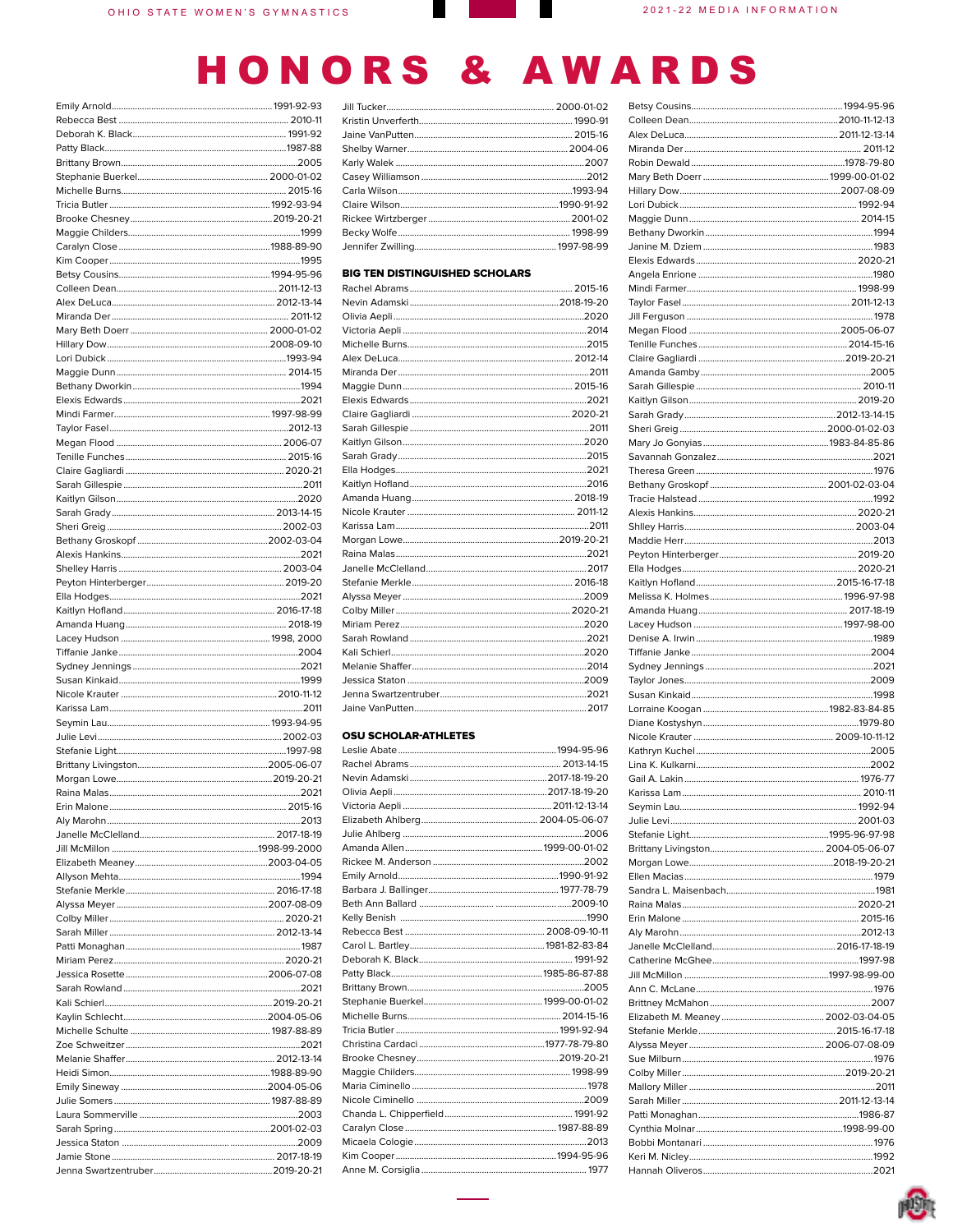a na matsay

**The Co** 

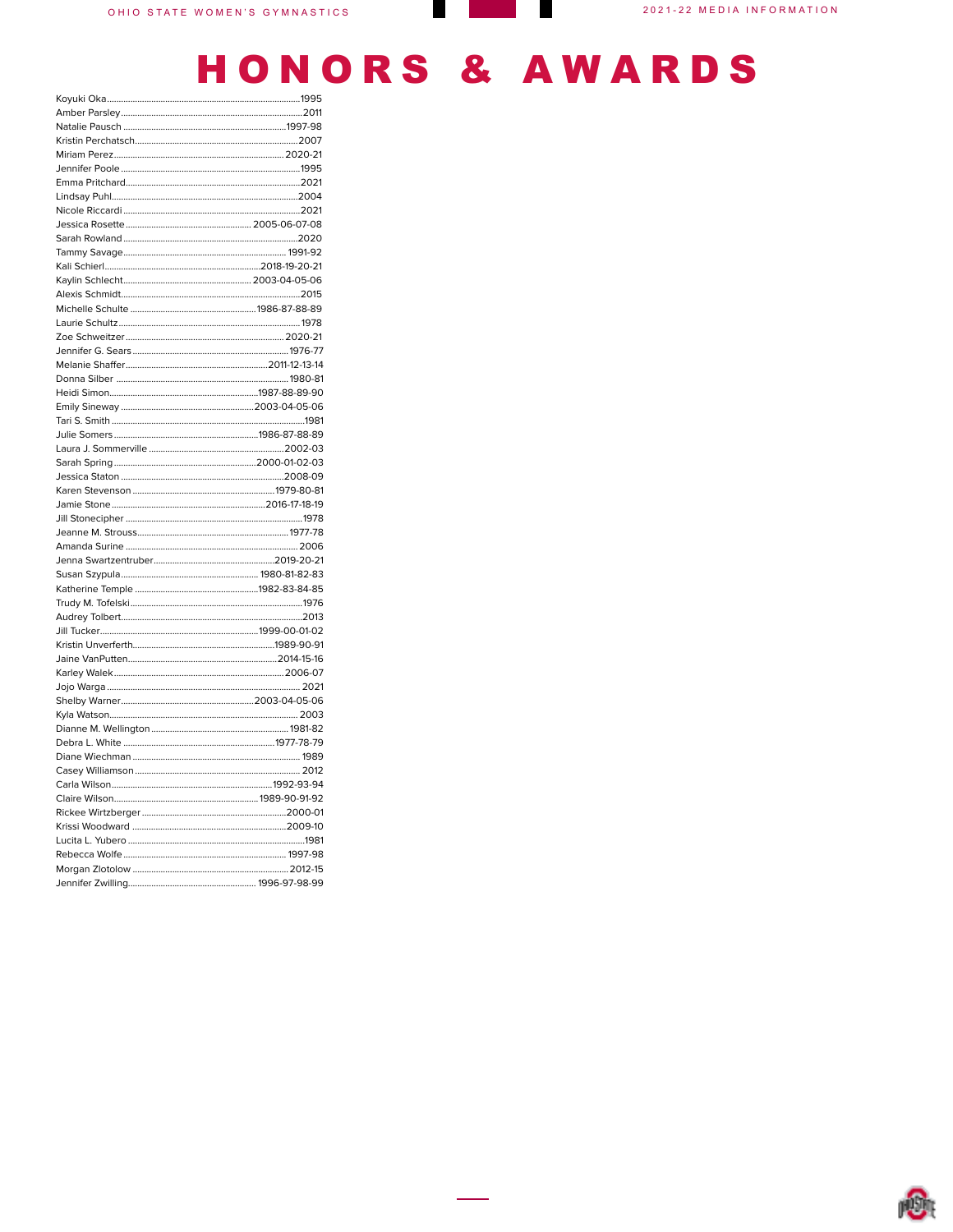

## BIG TEN CHAMPIONS



Sandy Maisen-

bach





1984

Nina Dziem

1985





**Emily Arnold** ,<br>1992

Julie Somers 1986-88

Lindsey Vagedes 1998-99

Donna Silber 1978

Sue Filardi 1983



2013





 $2012$ 



1984

2018

## HALL OF FAME

2018

#### **TRACY RINKER, 1981-84 Inducted in 1998**

While at Ohio State, Tracey Rinker won four Big Ten individual championships and led the Buckeyes to three consecutive Big Ten titles. She won the all-around, balance beam and uneven bars in the 1983 Big Ten Championships and repeated on the uneven bars in 1984. She won All-America honors in 1983 when she finished second at the NCAA's on the uneven bars. Rinker was a member of three consecutive regional championship teams from 1982 to 1984.

#### **DONNA SILBER, 1978-81** Inducted in 1994

Donna Silber won a total of ten Big Ten Championships as a Buckeye. She won on the floor exercise, vault, balance beam and uneven bars. Silber-Berry won the all-around event three times. She was a three-time OAISW all-around champion and the 1980 MAIAW vaulting champion. A two-time OSU Scholar Athlete, Silber won the all-around competition against the Korean National Gymnastics Team her junior year.

#### **JULIE SOMERS, 1986-89** Inducted in 2003

Julie Somers dominated the Big Ten on vault, winning the league title in 1986, '87 and '88. In 1987, Somers earned the sports' highest honor, becoming an All-American on vault and was voted the team's Most Valuable Gymnast in 1987. She received Senior Regional Gymnast of the Year honors in 1989 and was also named a Big Ten Medal of Honor finalist. Somers ended her career as a three-time Ann Carr Award winner and Academic All-Big Ten selection.

#### LINDSEY VAGEDES, 1998-01 **Inducted in 2006**

A three-time NCAA qualifier, Lindsey Vagedes earned two All-America honors in 1999, placing in the all-around and on vault to become the first Buckeye gymnast to earn the distinction on two events. She captured three Big Ten titles during her four-year career, winning vault titles in both 1998 and '99 and taking the balance beam crown in 1999. Vagedes left Ohio State as a four-time All-Big Ten selection, a feat just three other Buckeyes had done before.

#### **KATHY TEMPLE**

Kathy Temple became Ohio State's first All-American gymnast when she earned the honor in the all-around in 1982. A four-time letterwinner from West Bloomfield, Mich., Temple was just a freshman when she rose to All-America status. She took eighth place in the all-around (35.80) at the 1982 AIAW Championship and also placed 10th on balance beam and 12th on floor exercise. A winner of five individual events during the season, Temple led the Buckeyes to a fifth-place finish at the 1982 AIAW Championship.

#### **LINDSEY VAGEDES**

After over a decade without an All-American, Ohio State in 1999 when Lindsey Vagedes claimed the distinction in two categories – vault and all-around – as she became the first Buckeye gymnast to reach the All-America plateau in two events. The Buckeye sophomore from Warrenville, Ill., missed by just 25 hundreths of a point of becoming OSU's first-ever three-event All-American as she fell just short on balance beam. Vagedes took 10th place on vault (9.65), and recorded a 39.1 in the all-around to garner second-team All-America status.

#### **COLLEEN DEAN**

In the Buckeyes' first team trip to NCAA Nationals since 1990, Colleen Dean garnered second team All-America honors in 2012 on floor exercise after tallying a 9.850 on the event. The junior finished tied for eighth in the second session of NCAA Championships and joined Sarah Miller to become the first duo of Buckeye gymnasts to garner All-America honors in the same season.

#### **TRACY RINKER**

After Temple's All-America status in 1982, Tracy Rinker notched the same distinction in 1983 when she took home All-America laurels on the uneven bars. Rinker registered a 9.40 on uneven bars at the 1983 NCAA Championship, earning national runner-up honors. She also tied for 18th place in the all-around (36.10) at the NCAA meet. Rinker's NCAA success came just after she blitzed the Big Ten Championship record book, shattering records in the allaround, balance beam and uneven bars as she led the Buckeyes to the school's first Big Ten crown.

ALL-AMERICANS

#### **KAYLAN CLEVINGER**

In her second-consecutive national appearance in 2008, Kaylan Clevinger was named second-team All-American with a near-perfect 9.90 score on bars. Clevinger is only the fifth Buckeye gymnast to claim All-American honors and the first since Vagedes in 1999. Clevinger tied for fifth-place on bars in session one of her all-around competition. The 9.90 mark on bars increased Clevinger's all-around total to a 38.900, which placed 15th overall.

#### **REBECCA BEST**

**JULIE SOMERS**

After traveling to the national championships as an alternate her freshman season, Rebecca Best made the most of her second trip, collecting second-team All-America honors on floor in 2009. Best, just the sixth Buckeye to receive the national distinction, earned a sixth-place finish on floor with a score of 9.850 en route to posting a career-high tying 39.050 in the all-around to finish 18th.

Julie Somers became Ohio State's first All-American on vault in 1987. Like Rinker, she garnered runner-up laurels at the NCAA Championship after tallying a 9.475 on vault. Somers also was a key figure in OSU's run to the Big Ten title in 1987, the fifth consecutive for the Buckeyes. She also led the Buckeyes to an eighth-place finish at the NCAA.

#### **SARAH MILLER**

Sarah Miller was named a second team All-American on both beam and floor exercise in 2012. The sophomore posted a 9.900 on beam and a 9.850 on floor exercise to finish tied for sixth and tied for eighth, respectively, in the second session. The two-time first team All-Big Ten selection also was named to the Big Ten All-Championships team after tying for third on balance beam and fourth on floor exercise in Iowa City, Iowa. Miller followed her strong 2012 campaign with an effort in 2013 that produced an NACGC/W first team regular

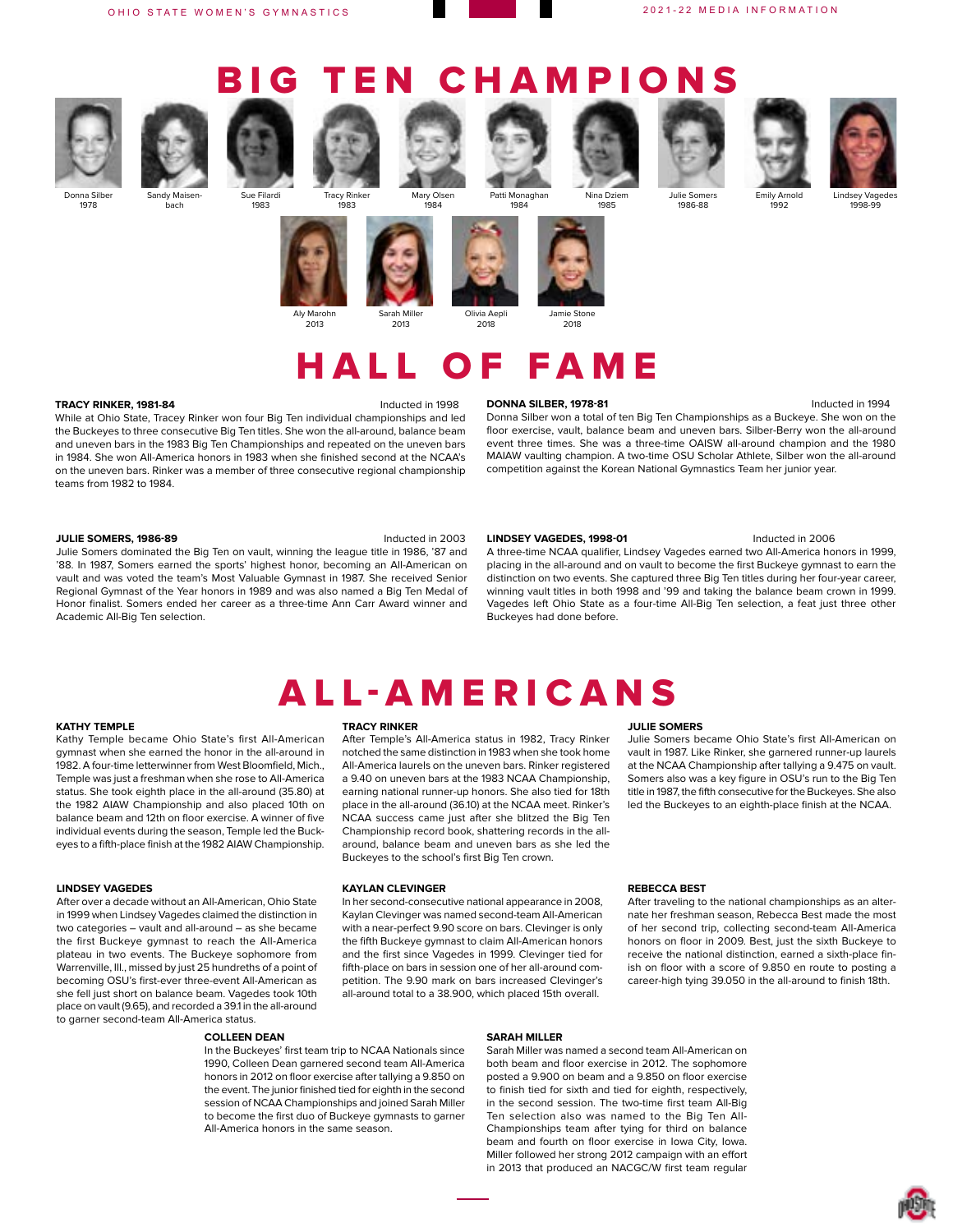|                        |                                                 |                        | 1987-88              |                                       |
|------------------------|-------------------------------------------------|------------------------|----------------------|---------------------------------------|
| <b>Date</b>            | osu                                             |                        | <b>OPP</b>           | <b>Opponent</b>                       |
| Jan.<br>17             | 182.25                                          | $\ddot{}$              | 180.40               | at Kentucky                           |
| 22                     | 182.25<br>183.95                                | ä,<br>$\ddot{}$        | 187.05<br>181.95     | Georgia<br><b>MICHIGAN STATE</b>      |
| 29                     | 182.60                                          | $\ddot{}$              | 181.65               | <b>PENN STATE</b>                     |
|                        | 182.60                                          | $\ddot{}$              | 177.45               | <b>MICHIGAN</b>                       |
| 31                     | 179.55                                          | $\ddot{}$              | 177.30               | at Kent State                         |
| 5<br>Feb.              | 183.50                                          | $\ddot{}$              | 182.65               | at Nebraska                           |
| 12                     | 184.75<br>184.75                                | ä,<br>$\ddot{}$        | 188.80<br>173.60     | at Georgia<br>Georgia Coll.           |
| 27                     | 183.60                                          | $\ddot{}$              | 179.45               | PITTSBURGH                            |
|                        | 183.60                                          | $\ddot{}$              | 179.65               | <b>MINNESOTA</b>                      |
|                        | 183.60                                          | $\ddot{}$              | 176.45               | <b>BOWLING GREEN</b>                  |
| 4<br>Mar.              | 185.65                                          | $\overline{a}$         | 185.85               | at Michigan State                     |
| 6<br>12                | 185.55<br>183.90                                | $\ddot{}$<br>$\ddot{}$ | 184.15<br>183.15     | <b>ARIZONA STATE</b><br>at Penn State |
|                        | 183.90                                          | $\ddot{}$              | 180.65               | Maryland                              |
| 19                     | 182.60                                          | ä,                     | 189.05               | at Florida                            |
|                        | 182.60                                          | $\ddot{}$              | 180.55               | New Hampshire                         |
| 24                     | 182.50                                          |                        | 4th/7                | at Big Ten Championships              |
| 9<br>Apr.              | 185.25                                          |                        | 3rd/7                | at NCAA Regional                      |
|                        |                                                 |                        | 1988-89              |                                       |
| <b>Date</b>            | <b>OSU</b>                                      |                        | <b>OPP</b>           | <b>Opponent</b>                       |
| Jan. 14                | 183.45                                          | $\ddot{}$<br>$\ddot{}$ | 178.70               | at Kentucky                           |
| 20                     | 183.45<br>184.90                                | ä,                     | 177.30<br>187.50     | Indiana (Pa.)<br><b>GEORGIA</b>       |
|                        | 184.90                                          | $\ddot{}$              | 179.95               | <b>MICHIGAN</b>                       |
|                        | 184.90                                          | $\ddot{}$              | 175.95               | <b>BOWLING GREEN</b>                  |
| 22                     | 181.70                                          | $\ddot{}$              | 175.95               | at Pittsburgh                         |
|                        | 181.70                                          | $\ddot{}$              | 173.50               | Michigan                              |
| 28                     | 183.20                                          | $\ddot{}$              | 180.55               | at Michigan                           |
| Feb.<br>$\overline{4}$ | 187.90                                          | ä,                     | 187.95               | <b>FLORIDA</b>                        |
| 10<br>18               | 184.55<br>185.90                                | $\ddot{}$<br>$\ddot{}$ | 179.75<br>180.25     | <b>PENN STATE</b>                     |
| 25                     | 186.90                                          |                        | 2nd/3                | INDIANA (PA.)<br>at Southwest Cup     |
| 26                     | 183.40                                          | i,                     | 186.85               | at Minnesota                          |
| Mar.<br>3              | 186.55                                          |                        | 187.10               | at Michigan State                     |
| 4                      | 189.25                                          | $\ddot{}$              | 182.90               | <b>KENT STATE</b>                     |
| 11                     | 186.90                                          | $\ddot{+}$             | 185.15               | at Penn State                         |
| 19-20                  | 185.45                                          |                        | 2nd/7                | at Big Ten Championships              |
| Apr.<br>1<br>$13 - 15$ | 189.65<br>186.40                                |                        | 1st/7                | <b>NCAA Northeast Regional</b>        |
|                        |                                                 |                        | 12th/12              | <b>NCAA Championships</b>             |
|                        |                                                 |                        | 1989-90              |                                       |
| <b>Date</b><br>Jan. 14 | osu<br>181.15                                   | $\ddot{}$              | <b>OPP</b><br>179.25 | <b>Opponent</b><br>at West Virginia   |
|                        | 181.15                                          | ä,                     | 188.05               | Georgia                               |
|                        | 181.15                                          | $\ddot{}$              | 178.80               | Wisconsin                             |
|                        | 181.15                                          | $\ddot{}$              | 175.50               | Indiana (Pa.)                         |
| 20                     | 184.15                                          | ä,                     | 184.95               | <b>PENN STATE</b>                     |
|                        | 184.15                                          | $\ddot{}$              | 179.80               | PITTSBURGH                            |
|                        | 184.15                                          | $\ddot{}$              | 182.95               | <b>MICHIGAN STATE</b>                 |
| 26<br>Feb.<br>4        | 183.55<br>182.20                                | ä,                     | 184.64<br>189.05     | at Arizona State<br>at Georgia        |
| 11                     | 184.05                                          | $\ddot{}$              | 182.40               | <b>MICHIGAN</b>                       |
| 17                     | 184.80                                          | L.                     | 186.35               | at Penn State                         |
| 23                     | 174.10                                          | i,                     | 181.10               | at Kent State                         |
| $\overline{2}$<br>Mar. | 184.15                                          | $\overline{a}$         | 185.80               | at Michigan State                     |
| 4                      | 182.80                                          | L.                     | 184.05               | MINNESOTA                             |
| 9                      | 185.60                                          | L.                     | 190.15               | at Florida                            |
|                        | 185.60                                          | $\overline{a}$         | 191.00               | LSU                                   |
|                        | 185.60<br>185.60                                | $\ddot{+}$<br>$\ddag$  | 185.55<br>183.15     | Minnesota<br>Wisconsin                |
|                        | 185.60                                          | $\ddot{}$              | 181.75               | George Washington                     |
| 22-24                  | 185.60                                          |                        | 5th/7                | at Big Ten Championships <sup>1</sup> |
| $\overline{7}$<br>Apr. | 188.175                                         |                        | 1st/7                | NCAA NE REGIONAL                      |
| 21                     | 183.65                                          |                        | 12th/12              | NCAA Championships <sup>2</sup>       |
|                        | 'Ann Arbor, Mich.; <sup>2</sup> Corvallis, Ore. |                        |                      |                                       |
|                        |                                                 |                        | 1990-91              |                                       |
| <b>Date</b>            | <b>OSU</b>                                      |                        | <b>OPP</b>           | <b>Opponent</b>                       |
| Jan.<br>11             | 180.35                                          |                        | 182.15               | at Kentucky                           |
|                        | 180.35<br>180.35                                | $\ddot{+}$             | 182.10<br>176.30     | George Washington<br>Radford          |
| 19                     | 181.50                                          |                        | 186.00               | at Penn State                         |
| 26                     | 182.25                                          | $\ddot{+}$             | 181.75               | <b>MICHIGAN STATE</b>                 |
|                        | 182.25                                          | $\ddot{}$              | 179.00               | <b>KENTUCKY</b>                       |
| Feb.<br>$\overline{2}$ | 180.55                                          | i.                     | 184.90               | at New Hampshire                      |
|                        | 180.55                                          | $\overline{a}$         | 184.15               | George Washington                     |

180.55 - 184.15 George Washington<br>180.55 - 182.50 Michigan State - 182.50 Michigan State<br>+ 180.30 Iowa

186.35 at Michigan<br>18 184.60 - 186.35 at Michigan<br>10 183.50 - 183.85 WEST VIRGINIA

180.55 + 180.30<br>8 184.60 - 186.35

| <b>Date</b>                                            |                                                                                                                                                                |                          |                       |                                                                                                                                                                                                                                                                                                                                                  |
|--------------------------------------------------------|----------------------------------------------------------------------------------------------------------------------------------------------------------------|--------------------------|-----------------------|--------------------------------------------------------------------------------------------------------------------------------------------------------------------------------------------------------------------------------------------------------------------------------------------------------------------------------------------------|
|                                                        | <b>OSU</b>                                                                                                                                                     |                          | <b>OPP</b>            | <b>Opponent</b>                                                                                                                                                                                                                                                                                                                                  |
| 6<br>Jan.<br>14                                        | 169.45<br>179.45                                                                                                                                               | $\ddot{}$<br>$\ddot{}$   | 167.00<br>170.20      | at Kentucky<br>NEBRASKA                                                                                                                                                                                                                                                                                                                          |
|                                                        | 179.45                                                                                                                                                         | $\ddot{}$                | 163.25                | <b>WEST VIRGINIA</b>                                                                                                                                                                                                                                                                                                                             |
| 19                                                     | 179.30                                                                                                                                                         | $\ddot{}$                | 175.90                | <b>GEORGIA</b>                                                                                                                                                                                                                                                                                                                                   |
| 21                                                     | 177.40                                                                                                                                                         | $\ddot{}$                | 176.15                | at Penn State                                                                                                                                                                                                                                                                                                                                    |
| 27                                                     | 179.45                                                                                                                                                         | $\ddot{}$                | 169.90                | <b>MICHIGAN</b>                                                                                                                                                                                                                                                                                                                                  |
| 28                                                     | 176.00                                                                                                                                                         | $\ddot{}$                | 173.95                | at Illinois                                                                                                                                                                                                                                                                                                                                      |
| Feb. 3-4                                               | 179.30                                                                                                                                                         |                          | 3rd/6                 | at Red/White Classic <sup>1</sup>                                                                                                                                                                                                                                                                                                                |
| 10                                                     | 177.55                                                                                                                                                         | $\ddot{}$                | 170.70                | at Kent State                                                                                                                                                                                                                                                                                                                                    |
|                                                        | 177.55                                                                                                                                                         | $\ddot{}$                | 164.15                | Cornell                                                                                                                                                                                                                                                                                                                                          |
| 11                                                     | 180.75                                                                                                                                                         | $\ddot{+}$               | 179.90                | <b>ARIZONA STATE</b>                                                                                                                                                                                                                                                                                                                             |
| 24-25                                                  | 178.80                                                                                                                                                         |                          | 3rd/7                 | at Shanico Invitational <sup>2</sup>                                                                                                                                                                                                                                                                                                             |
| Mar.<br>$\overline{2}$                                 | 179.05                                                                                                                                                         | $\ddot{}$                | 170.30                | <b>MICHIGAN STATE</b>                                                                                                                                                                                                                                                                                                                            |
| 3                                                      | 182.20                                                                                                                                                         | $\ddot{+}$               | 176.45                | at Bowling Green                                                                                                                                                                                                                                                                                                                                 |
| $9 - 10$                                               | 180.90                                                                                                                                                         |                          | 1st/8                 | <b>BIG TEN CHAMPIONSHIPS</b>                                                                                                                                                                                                                                                                                                                     |
| 24                                                     | 181.15<br><sup>1</sup> University, Ala.; <sup>2</sup> Corvallis, Ore.; <sup>3</sup> University Park, Pa.                                                       |                          | 3rd/6                 | NCAA Regional <sup>3</sup>                                                                                                                                                                                                                                                                                                                       |
|                                                        |                                                                                                                                                                |                          | 1984-85               |                                                                                                                                                                                                                                                                                                                                                  |
| <b>Date</b>                                            | <b>OSU</b>                                                                                                                                                     |                          | <b>OPP</b>            | <b>Opponent</b>                                                                                                                                                                                                                                                                                                                                  |
| 4<br>Jan.                                              | 176.20                                                                                                                                                         | $\ddot{}$                | 171.75                | at Kentucky                                                                                                                                                                                                                                                                                                                                      |
| 11                                                     | 178.10                                                                                                                                                         | í,                       | 183.55                | at Georgia                                                                                                                                                                                                                                                                                                                                       |
| 19                                                     | 181.30                                                                                                                                                         | $\ddot{}$                | 177.90                | <b>PENN STATE</b>                                                                                                                                                                                                                                                                                                                                |
| 26                                                     | 181.25                                                                                                                                                         | $\ddot{}$                | 169.45                | at Michigan                                                                                                                                                                                                                                                                                                                                      |
| Feb. 1-2                                               | 181.80                                                                                                                                                         | $\ddot{}$                | 3rd/5                 | at Red/White Classic <sup>1</sup>                                                                                                                                                                                                                                                                                                                |
| 8                                                      | 181.55                                                                                                                                                         |                          | 169.30                | <b>KENT STATE</b>                                                                                                                                                                                                                                                                                                                                |
| 9                                                      | 183.40<br>179.75                                                                                                                                               | $\ddot{}$                | 174.95                | <b>ILLINOIS STATE</b>                                                                                                                                                                                                                                                                                                                            |
| 15<br>17                                               | 182.00                                                                                                                                                         |                          | 4th/7<br>3rd/4        | at Arizona Invitational<br>at Southwest Cup <sup>2</sup>                                                                                                                                                                                                                                                                                         |
| 23                                                     | 181.70                                                                                                                                                         | $\ddot{}$                | 179.55                | at Nebraska                                                                                                                                                                                                                                                                                                                                      |
| 1<br>Mar.                                              | 183.50                                                                                                                                                         | $\ddot{}$                | 176.50                | <b>MISSOURI</b>                                                                                                                                                                                                                                                                                                                                  |
| 2                                                      | 179.40                                                                                                                                                         | $\ddot{}$                | 177.45                | at Pittsburgh                                                                                                                                                                                                                                                                                                                                    |
| 8                                                      | 183.40                                                                                                                                                         | $\ddot{}$                | 179.10                | at Michigan State                                                                                                                                                                                                                                                                                                                                |
| $15-16$                                                | 180.85                                                                                                                                                         |                          | 1st/8                 | at Big Ten Championships <sup>3</sup>                                                                                                                                                                                                                                                                                                            |
| 30                                                     | 185.65                                                                                                                                                         |                          | 1st/6                 | at NCAA Northeast Regional <sup>4</sup>                                                                                                                                                                                                                                                                                                          |
| Apr.11-13                                              | 179.75                                                                                                                                                         |                          | 8th/10                | NCAA Championships <sup>5</sup>                                                                                                                                                                                                                                                                                                                  |
|                                                        | <sup>1</sup> University, Ala.; <sup>2</sup> Tempe, Ariz.; <sup>3</sup> East Lansing, Mich.;<br><sup>4</sup> Pittsburgh, Pa.; <sup>5</sup> Salt Lake City, Utah |                          | 1985-86               |                                                                                                                                                                                                                                                                                                                                                  |
|                                                        |                                                                                                                                                                |                          |                       |                                                                                                                                                                                                                                                                                                                                                  |
|                                                        | <b>OSU</b>                                                                                                                                                     |                          | <b>OPP</b>            |                                                                                                                                                                                                                                                                                                                                                  |
| 11                                                     | 178.35                                                                                                                                                         | $\ddot{}$                | 170.95                | <b>Opponent</b><br>West Virginia                                                                                                                                                                                                                                                                                                                 |
|                                                        | 178.35                                                                                                                                                         | $\ddot{}$                | 168.95                | at Kentucky                                                                                                                                                                                                                                                                                                                                      |
|                                                        | 178.35                                                                                                                                                         | $\ddot{}$                | 162.45                | <b>Ball State</b>                                                                                                                                                                                                                                                                                                                                |
| 18                                                     | 180.75                                                                                                                                                         | $\ddot{}$<br>í,          | 173.70                | <b>PENN STATE</b>                                                                                                                                                                                                                                                                                                                                |
| <b>Date</b><br>Jan.<br>24<br>1                         | 182.40                                                                                                                                                         | $\ddot{}$                | 182.90                |                                                                                                                                                                                                                                                                                                                                                  |
| 8                                                      | 182.90<br>180.50                                                                                                                                               | $\ddot{}$                | 174.20<br>175.90      |                                                                                                                                                                                                                                                                                                                                                  |
| 15                                                     | 180.55                                                                                                                                                         | í,                       | 183.40                |                                                                                                                                                                                                                                                                                                                                                  |
| 23                                                     | 184.85                                                                                                                                                         | $\ddot{}$                | 176.95                |                                                                                                                                                                                                                                                                                                                                                  |
| 28                                                     | 186.10                                                                                                                                                         | $\ddot{}$                | 177.00                |                                                                                                                                                                                                                                                                                                                                                  |
| 1                                                      | 184.35                                                                                                                                                         | $\ddot{}$                | 176.75                |                                                                                                                                                                                                                                                                                                                                                  |
|                                                        | 184.35                                                                                                                                                         | $\ddot{}$                | 176.85                | Wisconsin                                                                                                                                                                                                                                                                                                                                        |
| 7                                                      | 183.15                                                                                                                                                         | $\ddot{}$                | 178.55                | <b>MICHIGAN STATE</b>                                                                                                                                                                                                                                                                                                                            |
| 8                                                      | 184.75                                                                                                                                                         | $\ddot{}$                | 178.65                |                                                                                                                                                                                                                                                                                                                                                  |
| 21                                                     | 181.80                                                                                                                                                         |                          | 1st/7                 |                                                                                                                                                                                                                                                                                                                                                  |
| 5                                                      | 185.55                                                                                                                                                         |                          | 2nd/6                 |                                                                                                                                                                                                                                                                                                                                                  |
| 18                                                     | 177.80                                                                                                                                                         |                          | 10th/10               |                                                                                                                                                                                                                                                                                                                                                  |
|                                                        |                                                                                                                                                                |                          |                       | <b>ARIZONA STATE</b><br><b>MICHIGAN</b><br>at New Hampshire<br>at Penn State<br>at West Virginia<br>at Kent State<br>at Missouri<br>PITTSBURGH<br>Big Ten Championships <sup>1</sup><br>NCAA Regional <sup>2</sup><br>NCAA Championships <sup>3</sup><br>'Minneapolis, Minn.; <sup>2</sup> State College, Pa.; <sup>3</sup> Salt Lake City, Utah |
|                                                        | <b>OSU</b>                                                                                                                                                     |                          | 1986-87<br><b>OPP</b> |                                                                                                                                                                                                                                                                                                                                                  |
|                                                        | 181.90                                                                                                                                                         | $\ddot{}$                | 175.05                |                                                                                                                                                                                                                                                                                                                                                  |
| 16                                                     | 184.15                                                                                                                                                         | $\ddot{}$                | 183.80                |                                                                                                                                                                                                                                                                                                                                                  |
| 17                                                     | 182.20                                                                                                                                                         | $\ddot{}$                | 174.40                |                                                                                                                                                                                                                                                                                                                                                  |
| 23                                                     | 181.75                                                                                                                                                         | $\ddot{}$                | 181.00                |                                                                                                                                                                                                                                                                                                                                                  |
|                                                        | 181.75                                                                                                                                                         | ä,                       | 182.25                |                                                                                                                                                                                                                                                                                                                                                  |
| 1                                                      | 185.15                                                                                                                                                         | $\ddot{}$                | 175.70                |                                                                                                                                                                                                                                                                                                                                                  |
| $\overline{7}$                                         | 182.05                                                                                                                                                         | $\ddot{}$                | 181.90                |                                                                                                                                                                                                                                                                                                                                                  |
| 22                                                     | 186.00                                                                                                                                                         | $\ddot{}$                | 182.80                |                                                                                                                                                                                                                                                                                                                                                  |
| 27                                                     | 184.05                                                                                                                                                         | i.                       | 186.15                |                                                                                                                                                                                                                                                                                                                                                  |
|                                                        | 184.05                                                                                                                                                         | i,                       | 187.05                |                                                                                                                                                                                                                                                                                                                                                  |
| Feb.<br>Mar.<br>Apr.<br><b>Date</b><br>Jan. 10<br>Feb. | 184.05                                                                                                                                                         | $\ddot{}$                | 181.10                |                                                                                                                                                                                                                                                                                                                                                  |
| 1                                                      | 185.40                                                                                                                                                         | $=$                      | 185.40                |                                                                                                                                                                                                                                                                                                                                                  |
| Mar.<br>$\overline{7}$                                 | 185.10                                                                                                                                                         | $\overline{\phantom{a}}$ | 185.80                |                                                                                                                                                                                                                                                                                                                                                  |
| 14                                                     | 180.35                                                                                                                                                         | $\ddot{}$                | 175.75                |                                                                                                                                                                                                                                                                                                                                                  |
|                                                        | 180.35                                                                                                                                                         | $\ddot{}$                | 171.95                |                                                                                                                                                                                                                                                                                                                                                  |
| 22                                                     | 186.00                                                                                                                                                         | $\ddot{}$                | 183.50                | <b>Opponent</b><br>at Kentucky<br><b>GEORGIA</b><br>at Michigan<br>at Penn State<br>Nebraska<br>at Illinois State<br><b>MICHIGAN STATE</b><br><b>PENN STATE</b><br>at Arizona State<br><b>UCLA</b><br>Nebraska<br>at Minnesota<br>at Michigan State<br><b>NEW HAMPSHIRE</b><br><b>KENT STATE</b><br>NEBRASKA                                     |
| 27                                                     | 184.35                                                                                                                                                         |                          | 1st/7                 | Big Ten Championships <sup>1</sup>                                                                                                                                                                                                                                                                                                               |
| 11<br>Apr.<br>24                                       | 184.30<br>180.20                                                                                                                                               |                          | 2nd/7<br>8th/12       | NCAA NE REGIONAL<br>NCAA Championships <sup>2</sup>                                                                                                                                                                                                                                                                                              |

|                          |                       |                        | 1979-80               |                                                                                                                                |
|--------------------------|-----------------------|------------------------|-----------------------|--------------------------------------------------------------------------------------------------------------------------------|
| <b>Date</b><br>Jan.<br>5 | <b>OSU</b><br>128.400 | Ĭ.                     | <b>OPP</b><br>134.85  | <b>Opponent</b>                                                                                                                |
|                          | 128.4                 | $\ddot{}$              | 126.75                | Michigan State<br>Indiana State                                                                                                |
| 19                       | 131.4                 | Ĭ.                     | 133.7                 | at Bowling Green                                                                                                               |
|                          | 131.4                 | $\ddot{}$              | 131                   | at Western Virginia                                                                                                            |
| 26                       | 131.750               | $\ddot{}$<br>$\ddot{}$ | 129.35                | Eastern Michigan<br><b>Clarion State</b>                                                                                       |
| Feb. 2                   | 131.75<br>130.65      | $\ddot{}$              | 120.9<br>130.6        | Michigan                                                                                                                       |
| $8 - 10$                 | 134.95                | 5th                    | at                    | <b>Big Ten Championship</b>                                                                                                    |
| 15                       | 136.29                | $\ddot{}$              | 133                   | at Indiana                                                                                                                     |
| 16                       | 133.55                | í,                     | 141.15                | at S. Illinois                                                                                                                 |
| 22<br>Mar.<br>1          | 136.00<br>134.95      | 1st<br>$\ddot{}$       | at<br>130.15          | <b>OAISW Championship</b><br>Pittsburgh                                                                                        |
| 8                        | 134.10                |                        | 135.70                | at Kent State                                                                                                                  |
|                          | 134.1                 |                        | 135.55                | at Michigan State                                                                                                              |
| $21-22$                  | 137.05                | 3rd                    | at                    | <b>MAIAW Championships</b>                                                                                                     |
|                          |                       |                        | 1980-81               |                                                                                                                                |
| <b>Date</b>              | <b>OSU</b>            |                        | <b>OPP</b>            | <b>Opponent</b>                                                                                                                |
| Dec. 5-6                 | 1st/5                 |                        |                       | at Rocky Mountain Open                                                                                                         |
| 13                       | 130.90                | $\ddot{}$              | 108.05                | at Ball State                                                                                                                  |
| 20<br>3<br>Jan.          | 136.50<br>138.05      | $\ddot{}$<br>$\ddot{}$ | 127.10<br>116.95      | lowa<br>Indiana State                                                                                                          |
| 10                       | 136.40                | $\ddot{}$              | 116.95                | Minnesota                                                                                                                      |
| 16                       | 132.60                | Ĭ.                     | 134.90                | at West Virginia                                                                                                               |
|                          | 132.60                | $\ddot{}$              | 126.90                | at Bowling Green                                                                                                               |
|                          | 132.60                | $\ddot{}$              | 109.60                | at Indiana (Pa.)                                                                                                               |
| 24<br>31                 | 140.25<br>127.00      | $\ddot{}$              | 134.20<br>140.40      | <b>Bowling Green</b><br>at Pittsburgh                                                                                          |
| Feb.<br>$\overline{7}$   | 136.25                | $\ddot{}$              | 131.44                | at Eastern Michigan                                                                                                            |
| 8                        | 137.50                | $\ddot{}$              | 134.50                | at Michigan                                                                                                                    |
| 14                       | 137.15                | $\ddot{}$              | 131.95                | Indiana                                                                                                                        |
|                          | 137.15                | $\ddotmark$            | 131.35                | Kent State                                                                                                                     |
| $20 - 21$<br>28          | 136.10<br>137.35      |                        | 2nd/8<br>1st/4        | Big Ten Championship<br>at OAISW Championship                                                                                  |
| Mar.<br>6                | 136.05                |                        | 139.95                | at Michigan State                                                                                                              |
| 14                       | 130.00                | J.                     | 132.00                | at Clarion State                                                                                                               |
| 27-28                    | 142.55                |                        |                       |                                                                                                                                |
| Apr.                     |                       |                        | 1st/11                | at MAIAW Championships                                                                                                         |
|                          |                       |                        | 15th/16               | at AIAW Championship                                                                                                           |
|                          |                       |                        | 1981-82               |                                                                                                                                |
| <b>Date</b>              | <b>OSU</b>            |                        | <b>OPP</b>            | <b>Opponent</b>                                                                                                                |
| Jan.<br>9                | 135.75                | $\ddot{\phantom{1}}$   | 134.40                | Michigan                                                                                                                       |
| 16                       | 135.75<br>133.10      | $\ddot{}$<br>$\ddot{}$ | 129.70<br>132.10      | <b>SE Missouri State</b><br>West Virginia                                                                                      |
|                          | 133.10                | $\ddot{}$              | 130.00                | Eastern Michigan                                                                                                               |
|                          | 133.10                | $\ddot{}$              | 92.50                 | SO. ILLINOIS                                                                                                                   |
| 23                       | 136.40                | Ĭ.                     | 141.80                | at Penn State                                                                                                                  |
| 29<br>31                 | 136.15                | $\ddot{}$<br>$\ddot{}$ | 127.30                | <b>Clarion State</b>                                                                                                           |
|                          | 138.35<br>138.35      | $\ddot{}$              | 138.10<br>132.10      | Michigan State<br><b>West Virginia</b>                                                                                         |
|                          | 138.35                | $\ddot{}$              | 131.00                | at Kent State                                                                                                                  |
| Feb.<br>5                | 136.80                | $\ddot{}$              | 133.10                | at Bowling Green                                                                                                               |
| 6                        | 139.15                |                        | 144.15                | Arizona State                                                                                                                  |
| 19-20<br>28              | 138.35<br>138.90      | $\ddot{}$              | 5th/8<br>130.10       | at Oregon State National Inv.<br>at OAISW Champs.                                                                              |
| Mar. 6                   | 138.75                |                        | 139.80                | Michigan State                                                                                                                 |
| $12 - 13$                | 140.05                |                        | 3rd/8                 | at Big Ten Championship                                                                                                        |
|                          |                       |                        |                       |                                                                                                                                |
| <b>Date</b>              | <b>OSU</b>            |                        | 1982-83<br><b>OPP</b> | <b>Opponent</b>                                                                                                                |
| Jan.<br>9                | 174.70                | $\ddot{}$              | 171.70                | at Minnesota                                                                                                                   |
|                          | 174.70                | $\ddot{}$              | 167.25                | Nebraska                                                                                                                       |
| 13                       | 175.90                | $\ddot{}$              | 173.10                | PENN STATE                                                                                                                     |
| 23                       | 174.00                | $\ddot{}$              | 169.30                | at Southern Illinois<br>SE Missouri                                                                                            |
| 28                       | 174.00<br>178.70      | $\ddot{}$<br>$\ddot{}$ | 167.05<br>169.95      | <b>ILLINOIS</b>                                                                                                                |
|                          | 178.70                | $\ddot{}$              | 147.90                | IOWA                                                                                                                           |
| 30                       | 176.40                | $\ddot{}$              | 169.10                | at Michigan                                                                                                                    |
|                          | 176.40                | $\ddot{}$              | 164.05                | Eastern Michigan                                                                                                               |
| Feb. 4-5                 | 175.25                |                        | 3rd/5                 | at Red/White Classic <sup>1</sup>                                                                                              |
| 11                       | 175.55<br>175.55      | $\ddot{}$<br>$\ddot{}$ | 165.10<br>163.85      | <b>BOWLING GREEN</b><br><b>KENT STATE</b>                                                                                      |
| 12                       | 174.30                | $\ddot{}$              | 170.10                | at Indiana                                                                                                                     |
| 19                       | 178.65                | ä,                     | 189.00                | at Arizona State <sup>2</sup>                                                                                                  |
|                          | 178.65                | ä,                     | 184.55                | Cal-State Fullerton                                                                                                            |
| 26                       | 175.40                |                        | 180.85                | Florida                                                                                                                        |
| Mar.<br>4                | 175.40<br>177.25      | $\ddot{}$<br>$\ddot{}$ | 173.60<br>164.75      | at West Virginia<br>PITTSBURGH                                                                                                 |
| 5                        | 179.55                | $\ddot{}$              | 176.65                | at Michigan State                                                                                                              |
| $11 - 12$                | 178.00                |                        | 1st/8                 | Big Ten Championship <sup>3</sup>                                                                                              |
| 26                       | 177.80                |                        | 1st/7                 | NCAA East Regional <sup>4</sup>                                                                                                |
| Apr. 8-9                 | 176.65                |                        | 8th/10                | NCAA Championships <sup>5</sup>                                                                                                |
| Lake City, Utah          |                       |                        |                       | 'Tuscaloosa, Ala.; <sup>2</sup> Tempe, Ariz.; <sup>3</sup> lowa City, Iowa; <sup>4</sup> Morgantown, W. Va.; <sup>5</sup> Salt |
|                          |                       |                        |                       |                                                                                                                                |



WEST VIRGINIA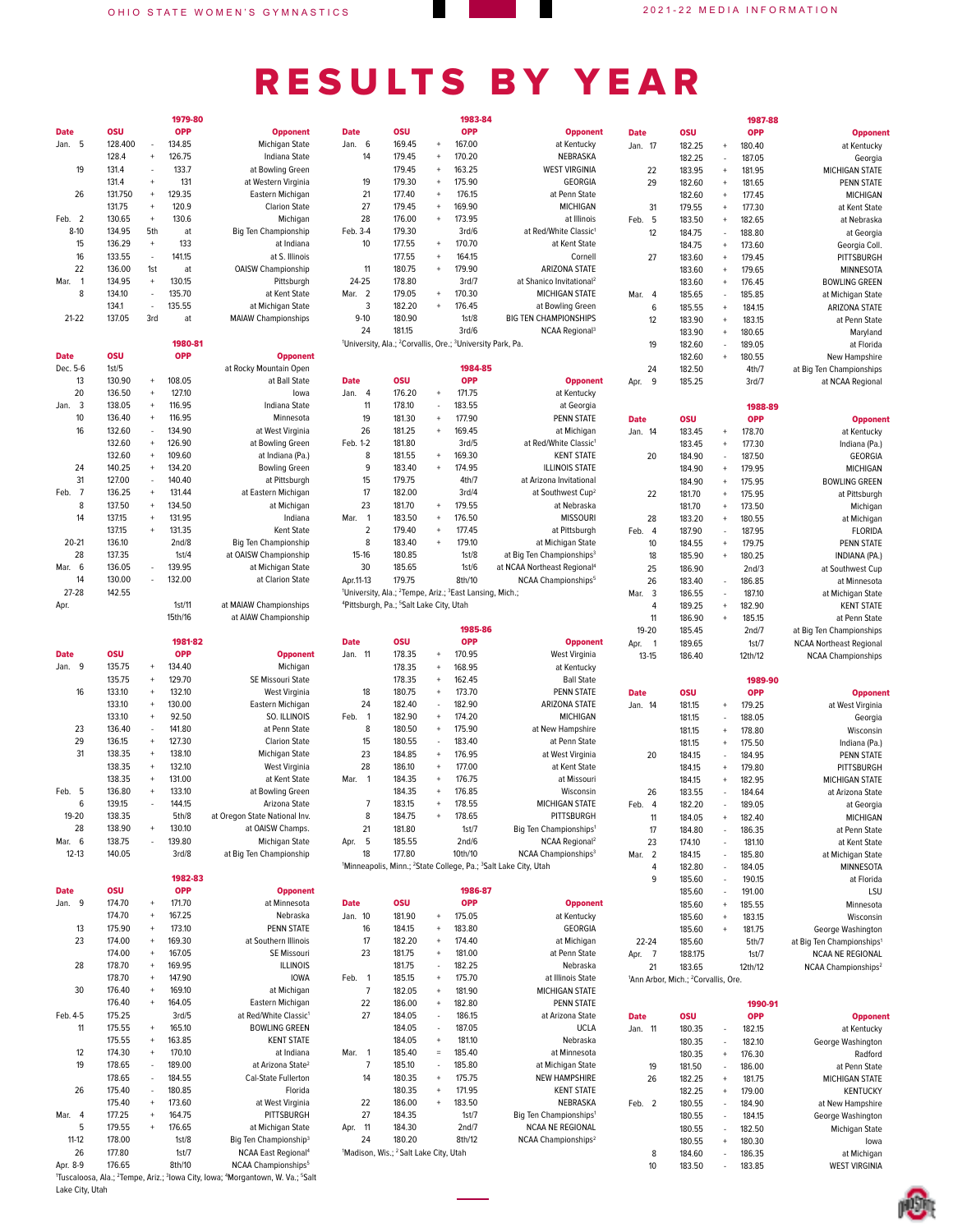| at Towson State                                           | Mar.               | 6              | 195.175            |                             | 195.800            | at Illinois                                                                                                                                                          |
|-----------------------------------------------------------|--------------------|----------------|--------------------|-----------------------------|--------------------|----------------------------------------------------------------------------------------------------------------------------------------------------------------------|
| Michigan State                                            |                    | 13             | 195.550            | $\ddot{}$                   | 194.450            | <b>ARIZONA STATE</b>                                                                                                                                                 |
| Northeastern                                              |                    | 21             | 195.900            |                             | 194.350            | PITTSBURGH                                                                                                                                                           |
| at Penn State                                             |                    | 27             | 194.625            |                             | 3rd/7              | at Big Ten Championships <sup>2</sup>                                                                                                                                |
| at Denver                                                 | Apr. 10            |                | 193.050            |                             | 5th/6              | at NCAA Regional <sup>3</sup>                                                                                                                                        |
| at Michigan                                               |                    |                |                    |                             |                    | <sup>1</sup> Charleston, W. Va.; <sup>2</sup> East Lansing, Mich.; <sup>3</sup> Morgantown, W. Va.                                                                   |
| at Michigan State<br>Kent                                 |                    |                |                    |                             | 1999-2000          |                                                                                                                                                                      |
| Western Michigan                                          | <b>Date</b>        |                | osu                |                             | <b>OPP</b>         | <b>Opponent</b>                                                                                                                                                      |
| at Illinois                                               | Jan.               | 8              | 190.650            | $\ddot{}$                   | 190.625            | at Michigan State                                                                                                                                                    |
| NEBRASKA                                                  |                    |                |                    |                             | 192.600            | LSU                                                                                                                                                                  |
| ARIZONA                                                   |                    |                |                    |                             | 191.100            | Oregon State                                                                                                                                                         |
| at Big Ten Championships <sup>1</sup>                     |                    | 14             | 192.000            | Ĭ.<br>$\overline{+}$        | 194.700            | at Arizona State                                                                                                                                                     |
| at NCAA NE Regional <sup>2</sup>                          |                    |                |                    |                             | 191.950<br>193.275 | Maryland<br>Stanford                                                                                                                                                 |
|                                                           |                    | 22             | 193.950            | $\ddot{}$                   | 193.850            | at West Virginia <sup>1</sup>                                                                                                                                        |
|                                                           |                    |                |                    | $\overline{+}$              | 185.225            | Rhode Island                                                                                                                                                         |
| <b>Opponent</b>                                           |                    | 29             | 194.600            | $\ddot{}$                   | 194.075            | N. CAROLINA STATE                                                                                                                                                    |
| SE MISSOURI STATE                                         | Feb.               | - 5            | 192.600            | $\ddot{}$                   | 191.325            | <b>ILLINOIS</b>                                                                                                                                                      |
| at Sunshine Cup1                                          |                    | 12             | 193.175            | $\ddot{}$                   | 189.325            | <b>MISSOURI</b>                                                                                                                                                      |
| <b>TOWSON STATE</b>                                       |                    | 18             | 193.425            | Ĭ.                          | 194.025<br>193.900 | <b>BOWLING GREEN</b><br><b>KENT STATE</b>                                                                                                                            |
| <b>BOWLING GREEN</b><br><b>ILLINOIS</b>                   |                    | 26             | 192.425            |                             | 194.800            | at Penn State                                                                                                                                                        |
| MINNESOTA                                                 | Mar.               | $\overline{4}$ | 194.325            |                             | 195.925            | at Pittsburgh                                                                                                                                                        |
| <b>MICHIGAN</b>                                           |                    |                |                    |                             | 195.150            | <b>Michigan State</b>                                                                                                                                                |
| at Penn State                                             |                    | 11             | 195.350            | $\ddot{}$                   | 195.225            | OKLAHOMA                                                                                                                                                             |
| at Kent                                                   |                    | 18             | 194.850            |                             | 4th/7              | at Big Ten Championships <sup>2</sup>                                                                                                                                |
| Michigan State                                            | Apr.               | 1              | 193.625            |                             | 3rd/6              | at NCAA Regional <sup>3</sup>                                                                                                                                        |
| at Shanico Invitational <sup>2</sup><br><b>KENT STATE</b> |                    |                |                    |                             |                    | <sup>1</sup> Charleston, W. Va.; <sup>2</sup> State College, Pa.; <sup>3</sup> Tuscaloosa, Ala.                                                                      |
| N. ILLINOIS                                               |                    |                |                    |                             | 2000-01            |                                                                                                                                                                      |
| at Michigan State                                         | <b>Date</b>        |                | <b>OSU</b>         |                             | <b>OPP</b>         | <b>Opponent</b>                                                                                                                                                      |
| <b>BIG TEN CHAMPIONSHIPS</b>                              | Jan.               | 6              | 192.250            |                             | 194.275            | at Minnesota                                                                                                                                                         |
| at NCAA Regional <sup>2</sup>                             |                    | 12             | 193.500            | $\ddot{}$                   | 192.900            | <b>BALL STATE</b>                                                                                                                                                    |
|                                                           |                    | 21             | 195.575            | $\ddot{}$                   | 193.150            | vs. Kent State                                                                                                                                                       |
|                                                           |                    | 27             | 195.350            | $\ddot{}$<br>$\ddot{}$      | 191.175<br>194.700 | at Bowling Green <sup>1</sup><br><b>PENN STATE</b>                                                                                                                   |
| <b>Opponent</b>                                           | Feb.               | 3              | 195.850            | $\overline{1}$              | 195.700            | at Illinois                                                                                                                                                          |
| at Kentucky                                               |                    | 9              | 195.550            | $\ddot{}$                   | 193.975            | <b>MICHIGAN STATE</b>                                                                                                                                                |
| at Shakespeare Festival1                                  |                    | 17             | 194.850            | L,                          | 196.575            | at lowa                                                                                                                                                              |
| at Towson State                                           |                    | 24             | 197.075            | $\ddot{}$                   | 195.200            | <b>WEST VIRGINIA</b>                                                                                                                                                 |
| at Northern Illinois                                      | Mar.               | 3              | 195.625            | $\ddot{}$                   | 194.425            | Central Michigan <sup>2</sup>                                                                                                                                        |
| at Michigan<br><b>RUTGERS</b>                             |                    |                |                    | $\ddot{}$<br>$\overline{1}$ | 193.600<br>192.850 | at North Carolina St.<br>William & Mary                                                                                                                              |
| <b>PENN STATE</b>                                         |                    |                |                    | $\ddot{}$                   | 191.775            | James Madison                                                                                                                                                        |
| DENVER                                                    |                    |                |                    | $\ddot{}$                   | 188.975            | Yale                                                                                                                                                                 |
| at Minnesota                                              |                    | 10             | 195.250            |                             | 196.900            | at Oklahoma                                                                                                                                                          |
| Illinois                                                  |                    | 17             | 196.075            | $\ddot{}$                   | 194.950            | <b>BOWLING GREEN</b>                                                                                                                                                 |
| at Illinois                                               |                    | 24             | 195.425            |                             | 4th/7              | at Big Ten Championship <sup>3</sup>                                                                                                                                 |
| <b>MICHIGAN STATE</b><br><b>KENT STATE</b>                | April              | - 7            | 194.925            |                             | 5th/6              | at NCAA Central Regional <sup>4</sup><br><sup>1</sup> All-Ohio Championships; <sup>2</sup> Wolfpack Invitational; <sup>3</sup> Ann Arbor, Mich.; <sup>4</sup> Tusca- |
| at Big Ten Championships <sup>2</sup>                     |                    | loosa, Ala.    |                    |                             |                    |                                                                                                                                                                      |
| <b>NCAA REGIONAL</b>                                      |                    |                |                    |                             |                    |                                                                                                                                                                      |
|                                                           |                    |                |                    |                             | 2001-02            |                                                                                                                                                                      |
|                                                           | <b>Date</b>        |                | OSU                |                             | <b>OPP</b>         | <b>Opponent</b>                                                                                                                                                      |
|                                                           | Jan.               | 5              | 193.700            |                             | 193.925            | at Kentucky                                                                                                                                                          |
| <b>Opponent</b>                                           |                    | 11<br>20       | 193.800<br>193.550 | i,<br>L,                    | 196.200<br>196.475 | at Utah<br>at Oklahoma                                                                                                                                               |
| <b>MICHIGAN</b><br><b>BOWLING GREEN</b>                   |                    | 26             | 193.575            |                             | 196.175            | <b>MICHIGAN</b>                                                                                                                                                      |
| <b>KENT STATE</b>                                         | Feb.               | $\overline{2}$ | 194.550            |                             | 195.500            | <b>MINNESOTA</b>                                                                                                                                                     |
| <b>TOWSON STATE</b>                                       |                    | 8              | 190.450            | Ĭ.                          | 193.375            | vs. Michigan State <sup>1</sup>                                                                                                                                      |
| MINNESOTA                                                 |                    |                |                    |                             | 193.300            | vs. Ball State                                                                                                                                                       |
| <b>ILLINOIS</b>                                           |                    |                |                    |                             | 192.325            | vs. Eastern Michigan                                                                                                                                                 |
| <b>RUTGERS</b>                                            |                    | 15             | 195.850            | $\ddot{}$                   | 193.675            | <b>ILLINOIS</b>                                                                                                                                                      |
| at Penn State                                             |                    | 17             | 194.450            | $\overline{+}$              | 194.350<br>195.125 | at Kent State <sup>2</sup><br>vs. Bowling Green                                                                                                                      |
| at Denver<br>at Pittsburgh                                |                    | 23             | 193.600            | Ĭ.                          | 197.150            | at Nebraska                                                                                                                                                          |
| N. ILLINOIS                                               |                    |                |                    |                             | 194.750            | vs. West Virginia                                                                                                                                                    |
| at Michigan State                                         |                    |                |                    |                             | 194.600            | vs. Arizona State                                                                                                                                                    |
| Western Michigan                                          | March <sub>2</sub> |                | 195.325            | $\overline{a}$              | 195.600            | at Michigan State                                                                                                                                                    |
| at Big Ten Championships <sup>1</sup>                     |                    | 9              | 193.200            |                             | 194.325            | <b>KENT STATE</b>                                                                                                                                                    |
| at NCAA Regional <sup>2</sup>                             |                    |                |                    | $\ddot{}$                   | 194.050            | PITTSBURGH                                                                                                                                                           |
|                                                           |                    | 16<br>23       | 195.900<br>194.725 |                             | 195.550<br>4th/7   | <b>IOWA</b><br><b>BIG TEN CHAMPIONSHIPS</b>                                                                                                                          |
|                                                           |                    |                |                    |                             |                    | <sup>1</sup> Circle of Stars Invitational; Indianapolis, Ind.; <sup>2</sup> All-Ohio Championships                                                                   |
|                                                           |                    |                |                    |                             |                    |                                                                                                                                                                      |

| 2002-03     |            |     |            |                            |  |  |  |
|-------------|------------|-----|------------|----------------------------|--|--|--|
| <b>Date</b> | <b>OSU</b> |     | <b>OPP</b> | <b>Opponent</b>            |  |  |  |
| Jan.<br>11  | 192.175    | ä,  | 196.100    | at MICHIGAN                |  |  |  |
| 17          | 192.275    | i,  | 193.850    | at N.C. State <sup>1</sup> |  |  |  |
|             |            | $+$ | 191.900    | vs. Marvland               |  |  |  |
| 25          | 195.875    | $+$ | 195.175    | <b>MICHIGAN STATE</b>      |  |  |  |
| Feb.<br>1   | 195.175    | $+$ | 193.450    | at Illinois                |  |  |  |
| 8           | 195.500    | $+$ | 192.875    | <b>BALL STATE</b>          |  |  |  |
| 14          | 195.575    | ٠   | 196.700    | NEBRASKA                   |  |  |  |

| 22                     | 183.600                                               | l,        | 190.750                                                                 | at Towson State                       |
|------------------------|-------------------------------------------------------|-----------|-------------------------------------------------------------------------|---------------------------------------|
|                        | 183.600                                               | a.        | 189.500                                                                 | Michigan State                        |
|                        | 183.600                                               | $\ddot{}$ | 176.525                                                                 | Northeastern                          |
| 29                     | 188.300                                               | ÷.        | 192.875                                                                 | at Penn State                         |
| Feb.<br>3              | 183.475                                               | l,        | 184.000                                                                 | at Denver                             |
| 12                     | 187.775                                               | L.        | 194.350                                                                 | at Michigan                           |
| 18                     | 189.525                                               | l,        | 190.950                                                                 | at Michigan State                     |
|                        | 189.525                                               | $\ddot{}$ | 188.575                                                                 | Kent                                  |
|                        | 189.525                                               | $\ddot{}$ | 185.350                                                                 | Western Michigan                      |
| 25                     | 190.625                                               | ä,        | 191.900                                                                 | at Illinois                           |
| $\overline{4}$<br>Mar. | 187.775                                               | l,        | 192.325                                                                 | NEBRASKA                              |
| 11                     | 189.675                                               | l,        | 192.525                                                                 | ARIZONA                               |
| 25                     | 189.775                                               |           | 7th/7                                                                   | at Big Ten Championships <sup>1</sup> |
| Apr.<br>1              | 183.275                                               |           | 5th/7                                                                   | at NCAA NE Regional <sup>2</sup>      |
|                        | <sup>1</sup> Champaign, Ill.; <sup>2</sup> Kent, Ohio |           |                                                                         |                                       |
|                        |                                                       |           |                                                                         |                                       |
| <b>Date</b>            | <b>OSU</b>                                            |           | 1995-96<br><b>OPP</b>                                                   | Oppone                                |
| Jan. 12                | 186.300                                               | $\ddot{}$ | 185.575                                                                 | SE MISSOURI STATE                     |
| 20                     | 187.055                                               |           | 2nd/4                                                                   | at Sunshine Cup1                      |
| 26                     | 189.050                                               | $\ddot{}$ | 187.750                                                                 | <b>TOWSON STATE</b>                   |
|                        | 189.050                                               | $\ddot{}$ | 179.850                                                                 | <b>BOWLING GREEN</b>                  |
| Feb.<br>3              | 191.125                                               | $\ddot{}$ | 190.275                                                                 | <b>ILLINOIS</b>                       |
|                        | 191.125                                               | $\ddot{}$ | 189.175                                                                 | <b>MINNESOTA</b>                      |
| 10                     |                                                       | i,        |                                                                         | <b>MICHIGAN</b>                       |
| 17                     | 192.575<br>191.825                                    | i,        | 194.125                                                                 | at Penn State                         |
|                        |                                                       |           | 193.450                                                                 |                                       |
| 23                     | 191.350                                               | í,        | 194.775                                                                 | at Kent                               |
|                        | 191.350                                               | í,        | 192.550                                                                 | Michigan State                        |
| Mar.<br>1              | 190.625                                               |           | 5th/                                                                    | at Shanico Invitational <sup>2</sup>  |
| 10                     | 193.750                                               | ä,        | 194.900                                                                 | <b>KENT STATE</b>                     |
|                        | 193.750                                               | $\ddot{}$ | 191.925                                                                 | N. ILLINOIS                           |
| 22                     | 188.950                                               | ä,        | 195.525                                                                 | at Michigan State                     |
| 30                     | 193.900                                               |           | 3rd/7                                                                   | <b>BIG TEN CHAMPIONSHIPS</b>          |
| 13<br>Apr.             | 191.450                                               |           | 4th/7                                                                   | at NCAA Regional <sup>2</sup>         |
|                        |                                                       |           | 'Bahamas; <sup>2</sup> Corvallis, Ore.; <sup>3</sup> State College, Pa. |                                       |
|                        |                                                       |           | 1996-97                                                                 |                                       |
| <b>Date</b>            | <b>OSU</b>                                            |           | <b>OPP</b>                                                              | Oppone                                |
| Jan. 10                | 190.275                                               | L,        | 190.750                                                                 | at Kentucky                           |
| 19                     | 192.275                                               |           | 1st/4                                                                   | at Shakespeare Festival1              |
| 25                     | 187.375                                               | ä,        | 192.700                                                                 | at Towson State                       |
| Feb.<br>1              | 192.700                                               | $\ddot{}$ | 190.525                                                                 | at Northern Illinois                  |
| 7                      | 193.600                                               | ÷         | 196.775                                                                 | at Michigan                           |
| 9                      | 194.275                                               | $\ddot{}$ | 189.975                                                                 | <b>RUTGERS</b>                        |
| 15                     | 193.750                                               | $\ddot{}$ | 193.125                                                                 | <b>PENN STATE</b>                     |
| 22                     | 195.325                                               | $\ddot{}$ | 194.850                                                                 | <b>DENVER</b>                         |
| 1<br>Mar.              | 192.225                                               | ÷         | 194.500                                                                 | at Minnesota                          |
|                        | 192.225                                               | $\ddot{}$ | 188.775                                                                 | Illinois                              |
| 8                      | 195.300                                               | $\ddot{}$ | 191.900                                                                 | at Illinois                           |
|                        |                                                       |           |                                                                         |                                       |

| <b>Date</b> | OSU     |           | <b>OPP</b>                                                              | <b>Opponer</b>                       |
|-------------|---------|-----------|-------------------------------------------------------------------------|--------------------------------------|
| 12<br>Jan.  | 186.300 | $\ddot{}$ | 185.575                                                                 | SE MISSOURI STATE                    |
| 20          | 187.055 |           | 2nd/4                                                                   | at Sunshine Cup <sup>1</sup>         |
| 26          | 189.050 | $\ddot{}$ | 187.750                                                                 | <b>TOWSON STATE</b>                  |
|             | 189.050 | $\ddot{}$ | 179.850                                                                 | <b>BOWLING GREEN</b>                 |
| 3<br>Feb.   | 191.125 | $\ddot{}$ | 190.275                                                                 | <b>ILLINOIS</b>                      |
|             | 191.125 | $\ddot{}$ | 189.175                                                                 | <b>MINNESOTA</b>                     |
| 10          | 192.575 | ä,        | 194.125                                                                 | <b>MICHIGAN</b>                      |
| 17          | 191.825 | ä,        | 193.450                                                                 | at Penn State                        |
| 23          | 191.350 | ä,        | 194.775                                                                 | at Kent                              |
|             | 191.350 |           | 192.550                                                                 | Michigan State                       |
| Mar.<br>1   | 190.625 |           | 5th/                                                                    | at Shanico Invitational <sup>2</sup> |
| 10          | 193.750 |           | 194.900                                                                 | <b>KENT STATE</b>                    |
|             | 193.750 | $\ddot{}$ | 191.925                                                                 | N. ILLINOIS                          |
| 22          | 188.950 | ä,        | 195.525                                                                 | at Michigan State                    |
| 30          | 193.900 |           | 3rd/7                                                                   | <b>BIG TEN CHAMPIONSHIPS</b>         |
| 13<br>Apr.  | 191.450 |           | 4th/7                                                                   | at NCAA Regional <sup>2</sup>        |
|             |         |           | 'Bahamas; <sup>2</sup> Corvallis, Ore.; <sup>3</sup> State College, Pa. |                                      |
|             |         |           |                                                                         |                                      |
|             |         |           |                                                                         |                                      |

| <b>Date</b> |                 | osu                                                         |                | <b>OPP</b> | <b>Opponer</b>                        |
|-------------|-----------------|-------------------------------------------------------------|----------------|------------|---------------------------------------|
| Jan.        | 10 <sup>2</sup> | 190.275                                                     |                | 190.750    | at Kentucky                           |
|             | 19              | 192.275                                                     |                | 1st/4      | at Shakespeare Festival1              |
|             | 25              | 187.375                                                     |                | 192.700    | at Towson State                       |
| Feb.        | 1               | 192.700                                                     | $\ddot{}$      | 190.525    | at Northern Illinois                  |
|             | 7               | 193.600                                                     | $\overline{a}$ | 196.775    | at Michigan                           |
|             | 9               | 194.275                                                     | $\ddot{}$      | 189.975    | <b>RUTGERS</b>                        |
|             | 15              | 193.750                                                     | $\ddot{}$      | 193.125    | <b>PENN STATE</b>                     |
|             | 22              | 195.325                                                     | $\ddot{}$      | 194.850    | <b>DENVER</b>                         |
| Mar.        | 1               | 192.225                                                     | $\overline{a}$ | 194.500    | at Minnesota                          |
|             |                 | 192.225                                                     | $\ddot{}$      | 188.775    | <b>Illinois</b>                       |
|             | 8               | 195.300                                                     | $\ddot{}$      | 191.900    | at Illinois                           |
|             | 14              | 196.750                                                     | $\ddot{}$      | 195.150    | <b>MICHIGAN STATE</b>                 |
|             |                 | 196.750                                                     | $\ddot{}$      | 194.450    | <b>KENT STATE</b>                     |
|             | 22              | 195.825                                                     |                | 3rd/7      | at Big Ten Championships <sup>2</sup> |
| Apr.        | 5               | 193.800                                                     |                | 2nd/6      | <b>NCAA REGIONAL</b>                  |
|             |                 | <sup>1</sup> Columbia, Mo.; <sup>2</sup> Minneapolis, Minn. |                |            |                                       |

| <b>Date</b> | osu                                            |           | <b>OPP</b> | <b>Opponent</b>                       |
|-------------|------------------------------------------------|-----------|------------|---------------------------------------|
| 9<br>Jan.   | 190.150                                        | ä,        | 190.650    | <b>MICHIGAN</b>                       |
| 16          | 191.925                                        | $\ddot{}$ | 186.875    | <b>BOWLING GREEN</b>                  |
| 23          | 194.725                                        | $\ddot{}$ | 190.075    | <b>KENT STATE</b>                     |
|             | 194.725                                        | $\ddot{}$ | 188.525    | <b>TOWSON STATE</b>                   |
| 31          | 191.575                                        | ä,        | 193.500    | MINNESOTA                             |
| 7<br>Feb.   | 194.600                                        | $\ddot{}$ | 193.550    | <b>ILLINOIS</b>                       |
|             | 194.600                                        | $\ddot{}$ | 189.025    | <b>RUTGERS</b>                        |
| 14          | 193.075                                        | $\ddot{}$ | 192.150    | at Penn State                         |
| 20          | 188.100                                        | ä,        | 193.650    | at Denver                             |
| 27          | 188.525                                        | $\ddot{}$ | 187.825    | at Pittsburgh                         |
| 8<br>Mar.   | 194.575                                        | $\ddot{}$ | 191.950    | N. ILLINOIS                           |
| 14          | 192.075                                        | ä,        | 196.375    | at Michigan State                     |
|             | 192.075                                        | $\ddot{}$ | 190.300    | Western Michigan                      |
| 21          | 192.675                                        |           | 7th/7      | at Big Ten Championships <sup>1</sup> |
| 4<br>Apr.   | 193.525                                        |           | 2nd/7      | at NCAA Regional <sup>2</sup>         |
|             | 'lowa City, Iowa; <sup>2</sup> Pittsburgh, Pa. |           |            |                                       |

MICHIGAN STATE

|             |         |           | 1998-99    |                       |
|-------------|---------|-----------|------------|-----------------------|
| <b>Date</b> | osu     |           | <b>OPP</b> | <b>Opponent</b>       |
| 8<br>Jan.   | 190.275 | ä,        | 195.075    | at Alabama            |
| 16          | 193.975 | $+$       | 191.950    | at Bowling Green      |
| 23          | 193.625 | $\ddot{}$ | 187.925    | <b>MICHIGAN STATE</b> |
| 30          | 191.700 |           | 195.325    | at Michigan           |
|             | 191.700 | $\ddot{}$ | 187.200    | Rhode Island          |
| Feb.<br>6   | 192.350 |           | 3rd/4      | Governor's Cup1       |
| 13          | 195.850 | $\ddot{}$ | 195.000    | <b>DENVER</b>         |

13 195.850 + 195.000 DENVER 21 193.800 - 193.825 at Kent State  $+ 195.650$ 

|           |                | 183.50                                                  | $+$ | 181.25  | <b>BOWLING GREEN</b>                  |
|-----------|----------------|---------------------------------------------------------|-----|---------|---------------------------------------|
|           |                | 183.50                                                  | $+$ | 179.70  | <b>KENT STATE</b>                     |
|           |                | 183.50                                                  | $+$ | 178.80  | <b>DENVER</b>                         |
|           | 15             | 186.50                                                  |     | 191.50  | <b>PENN STATE</b>                     |
|           | 17             | 184.35                                                  | ä,  | 185.50  | at Indiana (Pa.)                      |
|           | 22             | 181.70                                                  | ä,  | 186.55  | at Wisconsin                          |
|           | 24             | 186.80                                                  | ä,  | 186.90  | at Minnesota                          |
| Mar.      | $\overline{2}$ | 183.40                                                  | ä,  | 186.40  | at Michigan State                     |
|           | 9              | 187.55                                                  | ä,  | 186.20  | INDIANA (PA.)                         |
|           | 15             | 185.10                                                  |     | 185.55  | at Kent State                         |
| $22 - 23$ |                |                                                         |     | 4th/7   | at Big Ten Championships <sup>1</sup> |
| Apr. 5-6  |                |                                                         |     | 3rd/7   | NCAA Northeast Regional <sup>2</sup>  |
|           |                | <sup>1</sup> Champaign, III.; <sup>2</sup> Durham, N.H. |     |         |                                       |
|           |                |                                                         |     | 1991-92 |                                       |

| <b>Date</b> |                | OSU                                                     |           | <b>OPP</b> | <b>Opponent</b>                       |
|-------------|----------------|---------------------------------------------------------|-----------|------------|---------------------------------------|
| Jan.        | 11             | 182.90                                                  | $\ddot{}$ | 181.40     | MINNESOTA                             |
|             | 18             | 186.75                                                  | $\ddot{}$ | 185.50     | <b>BOISE STATE</b>                    |
|             |                | 186.75                                                  | $\ddot{}$ | 179.45     | <b>BOWLING GREEN</b>                  |
|             |                | 186.75                                                  | $\ddot{}$ | 174.85     | INDIANA (PA.)                         |
|             | 25             | 184.70                                                  | ä,        | 187.20     | <b>MICHIGAN</b>                       |
| Feb.        | 1              | 186.95                                                  | $\ddot{}$ | 186.35     | at North Carolina                     |
|             |                | 186.95                                                  | $\ddot{}$ | 185.15     | James Madison                         |
|             | $\overline{7}$ | 185.45                                                  | -         | 188,00     | at Kentucky                           |
|             |                | 185.45                                                  | ä,        | 189.50     | Florida                               |
|             | 15             | 189.60                                                  | ä,        | 193.00     | at Penn State                         |
|             | 22             | 187.50                                                  | ä,        | 187.90     | at Michigan State                     |
|             |                | 187.50                                                  | $\ddot{}$ | 187.45     | New Hampshire                         |
|             |                | 187.50                                                  | $\ddot{}$ | 184.80     | lowa                                  |
|             | 28             | 190.35                                                  | $\ddot{}$ | 185.75     | at Denver                             |
|             |                | 190.35                                                  | $\ddot{}$ | 179.45     | Air Force                             |
| Mar.        | 6              | 187.30                                                  | ä,        | 191.10     | at West Virginia                      |
|             |                | 187.30                                                  | -         | 189.65     | Michigan State                        |
|             | 13             | 190.55                                                  | $\ddot{}$ | 184.45     | <b>KENT STATE</b>                     |
|             | 20             | 188.05                                                  | $+$       | 185.30     | at Bowling Green                      |
|             | 27-28          | 186.50                                                  |           | 5th/7      | at Big Ten Championships <sup>1</sup> |
| Apr.        | 11             | 189.875                                                 |           | 2nd/7      | at NCAA Eastern Regional <sup>2</sup> |
|             |                | 'East Lansing, Mich.; <sup>2</sup> University Park, Pa. |           |            |                                       |
|             |                |                                                         |           | 1992-93    |                                       |
| <b>Date</b> |                | <b>OSU</b>                                              |           | <b>OPP</b> | <b>Opponent</b>                       |
|             |                |                                                         |           |            |                                       |

|                | บรบ                        |                   | UPP    | <b>Oppone</b>                      |
|----------------|----------------------------|-------------------|--------|------------------------------------|
|                | 186.75                     | $+$               | 179.05 | <b>ILLINOIS STATE</b>              |
|                | 188.35                     | $+$               | 177.75 | <b>BOWLING GREEN</b>               |
| 22             | 188.35                     | ٠                 | 188.70 | at Michigan                        |
| 29             | 187.40                     | $+$               | 187.25 | at Kent State                      |
| 31             | 188.50                     | $+$               | 185.45 | <b>MICHIGAN STATE</b>              |
| $\overline{7}$ | 188.15                     | $\ddot{}$         | 186.80 | at N.C. State                      |
|                | 189.40                     | $+$               | 186.20 | at Minnesota                       |
| 21             | 191.55                     | $+$               | 190.75 | <b>WEST VIRGINIA</b>               |
| 27             | 190.20                     | ٠                 | 191.85 | <b>PENN STATE</b>                  |
| 6              | 191.10                     | $+$               | 187.50 | at Pittsburgh                      |
|                | 191.10                     | $+$               | 188.80 | <b>Towson State</b>                |
| 14             | 191.10                     | ٠                 | 191.35 | at Boise State                     |
| 20             | 189.675                    |                   | 4th/7  | Big Ten Championships <sup>1</sup> |
| 3              | 188.125                    |                   | 2nd/7  | <b>NCAA NE REGIONAL</b>            |
|                |                            |                   |        |                                    |
|                | vate<br>Jan. 16<br>Feb. 14 | 'Ann Arbor, Mich. |        |                                    |

|             |                                                                |           | 1993-94    |                                       |
|-------------|----------------------------------------------------------------|-----------|------------|---------------------------------------|
| Date        | OSU                                                            |           | OPP        | Opponent                              |
| Jan. 16     | 180.350                                                        | i.        | 183.200    | at Michigan State                     |
|             | 180.350                                                        | $+$       | 177.875    | Western Michigan                      |
| 22          | 183.650                                                        | $\ddot{}$ | 181.250    | C. MICHIGAN                           |
| 30          | 183.900                                                        | i.        | 185.300    | at SE Missouri                        |
| 5<br>Feb.   | 187.925                                                        | $+$       | 186.975    | at N.C. State                         |
|             | 187.925                                                        | i.        | 189.225    | New Hampshire                         |
|             | 187.925                                                        | $\ddot{}$ | 182.975    | William & Mary                        |
| 11          | 188.900                                                        | ä,        | 188,350    | at Arizona                            |
|             | 188,900                                                        | ä,        | 190.450    | California                            |
|             | 188.900                                                        | ä,        | 189.175    | Massachusetts                         |
| 19          | 188.200                                                        | ä,        | 191.200    | at Penn State                         |
| 26          | 186.675                                                        | $\ddot{}$ | 183.700    | <b>TEMPLE</b>                         |
| 5<br>Mar.   | 187.575                                                        | ä,        | 193.525    | <b>MICHIGAN</b>                       |
| 13          | 186.750                                                        | ä,        | 192.325    | at Nebraska                           |
| 18          | 190.650                                                        | $\ddot{}$ | 189.475    | <b>NEW HAMPSHIRE</b>                  |
| 19          | 190.125                                                        | ä,        | 192.850    | <b>TOWSON STATE</b>                   |
|             | 190.125                                                        | ä,        | 191.275    | <b>MICHIGAN STATE</b>                 |
|             | 190.125                                                        | ä,        | 190.450    | <b>KENT STATE</b>                     |
| 26          | 188.375                                                        |           | 5th/7      | at Big Ten Championships <sup>1</sup> |
| 9<br>Apr.   | 189.075                                                        |           | 3rd/7      | at NCAA Regional <sup>2</sup>         |
|             | <sup>1</sup> University Park, Pa.; <sup>2</sup> Kingston, R.I. |           |            |                                       |
|             |                                                                |           | 1994-95    |                                       |
| <b>Date</b> | <b>OSU</b>                                                     |           | <b>OPP</b> | <b>Opponent</b>                       |
| 7<br>Jan.   | 182.900                                                        | $\ddot{}$ | 179,400    | at Bowling Green                      |

13 182.900 + 179.400 at Bowling Green<br>13 184.750 + 181.900 MICHIGAN STATE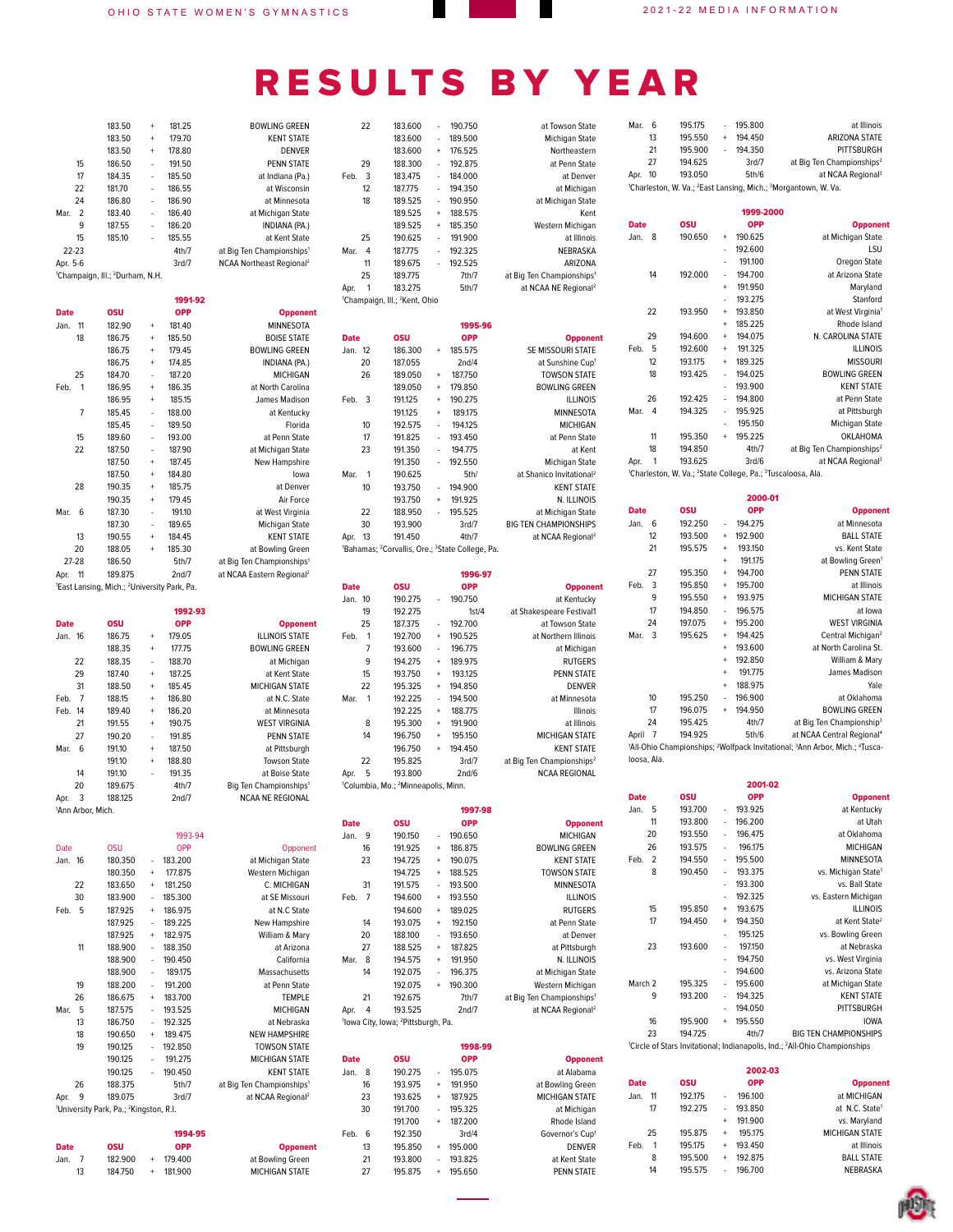| March 2                           | 195.100    | ł,                               | 195.550                                                                               | <b>DENVER</b>                                                                                         |                                  |                                                                                             |                                  | 2011-12    |                                    |
|-----------------------------------|------------|----------------------------------|---------------------------------------------------------------------------------------|-------------------------------------------------------------------------------------------------------|----------------------------------|---------------------------------------------------------------------------------------------|----------------------------------|------------|------------------------------------|
| 4                                 | 195.825    | $\ddot{}$                        | 194.325                                                                               | West Virginia                                                                                         | <b>Date</b>                      | osu                                                                                         |                                  | <b>OPP</b> | <b>Opponent</b>                    |
|                                   |            | $\ddot{\phantom{1}}$             | 194.150                                                                               | Kentucky                                                                                              | 7<br>Jan.                        | 195.375                                                                                     | $\ddot{}$                        | 195.075    | at Minnesota                       |
|                                   |            | $\ddot{}$                        | 189.550                                                                               | George Wash.                                                                                          | 13                               | 195.175                                                                                     | ÷,                               | 195.500    | at Michigan                        |
| 18                                | 195.150    | $\ddot{}$                        | 193.00                                                                                | at George Wash.                                                                                       | 21                               | 195.900                                                                                     | $\ddot{}$                        | 188.900    | <b>GEORGE WASHINGTON</b>           |
|                                   |            | $\ddot{\phantom{1}}$             | 187.075                                                                               | Rhode Island                                                                                          | 27                               | 195.625                                                                                     | $\ddot{}$                        | 193.500    | at Pittsburgh                      |
| 24                                | 195.825    | $\bf{+}$                         | 195.325                                                                               | Kent State <sup>1</sup>                                                                               | Feb.<br>$\overline{4}$           | 195.575                                                                                     | Ĭ.                               | 195.700    | at Illinois                        |
|                                   |            | $\ddot{}$                        | 192.425                                                                               | at Bowling Green <sup>1</sup>                                                                         | 10                               | 196.125                                                                                     | $\ddot{}$                        | 194.425    | <b>IOWA</b>                        |
| 31                                | 194.025    |                                  | 4th/7                                                                                 | Big Ten Championships <sup>2</sup>                                                                    | 12                               | 195.450 1st/4                                                                               |                                  |            | Ohio State Quad                    |
| April<br>- 8                      | 194.650    |                                  | 5th/6                                                                                 | NCAA Regional <sup>3</sup>                                                                            | 18                               | 197.625                                                                                     | $\ddag$                          | 195.450    | <b>DENVER</b>                      |
|                                   |            |                                  |                                                                                       | <sup>1</sup> All-Ohio Championships; <sup>2</sup> University Park, Pa.; <sup>3</sup> Tuscaloosa, Ala. | 25                               | 196.025                                                                                     | $\ddot{}$                        | 195.000    | <b>PENN STATE</b>                  |
|                                   |            |                                  |                                                                                       |                                                                                                       | March <sub>2</sub>               | 196.925                                                                                     | $\ddot{}$                        | 195.775    | <b>KENT STATE</b>                  |
|                                   |            |                                  | 2007-08                                                                               |                                                                                                       | 10                               | 195.750                                                                                     | $\ddag$                          | 194.475    | at North Carolina                  |
| <b>Date</b>                       | <b>OSU</b> |                                  | <b>OPP</b>                                                                            | <b>Opponent</b>                                                                                       | 17                               | 196.700                                                                                     | L,                               | 196.825    | OKLAHOMA                           |
| 11<br>Jan.                        | 193.850    | $\ddot{}$                        | 190.800                                                                               | at Maryland                                                                                           | 24                               | 196.225 2nd/8                                                                               |                                  |            | Big Ten Championships <sup>1</sup> |
| 19                                | 193.450    | $\ddag$                          | 193.125                                                                               | at Illinois                                                                                           | April 7                          | 196.225 2nd/6                                                                               |                                  |            | NCAA Regionals <sup>2</sup>        |
| 26                                | 193.400    |                                  | 193.625                                                                               | N.C. State                                                                                            | 20                               | 196.525 10th/12                                                                             |                                  |            | NCAA Championships <sup>3</sup>    |
| 3<br>Feb.                         | 194.750    |                                  | 195.150                                                                               | at Kent State <sup>1</sup>                                                                            |                                  | <sup>1</sup> lowa City, Iowa; <sup>2</sup> Raleigh, N.C.; <sup>3</sup> Duluth, Ga.          |                                  |            |                                    |
|                                   |            | $\ddag$                          | 190.700                                                                               | Bowling Green <sup>1</sup>                                                                            |                                  |                                                                                             |                                  |            |                                    |
| 9                                 | 195.400    | $\equiv$                         | 195.400                                                                               | at lowa                                                                                               |                                  |                                                                                             |                                  | 2012-13    |                                    |
| 16                                | 194.675    | $\ddot{}$                        | 192.750                                                                               | Pittsburgh                                                                                            | <b>Date</b>                      | <b>OSU</b>                                                                                  |                                  | <b>OPP</b> | <b>Opponent</b>                    |
| 24                                | 194.250    | $\ddot{}$                        | 193.650                                                                               | Penn State                                                                                            | 5<br>Jan.                        | 194.600                                                                                     | $\begin{array}{c} + \end{array}$ | 192.200    | at Bowling Green                   |
| 29                                | 193.725    |                                  | 196.200                                                                               | Michigan                                                                                              | 11                               | 195.000                                                                                     | L,                               | 195.375    | at Oregon State                    |
|                                   |            |                                  | 195.275                                                                               | at Missouri                                                                                           | 19                               | 194.925                                                                                     | $\ddot{}$                        | 194.200    | <b>IOWA</b>                        |
|                                   |            | $\ddag$                          | 191.000                                                                               | California                                                                                            | 25                               | 195.975                                                                                     | ÷,                               | 196.150    | NEBRASKA                           |
| March 9                           | 193.400    |                                  | 195.275                                                                               | Kentucky                                                                                              | Feb.<br>$\overline{2}$           | 194.675                                                                                     |                                  | 195.575    | at Penn State                      |
| 14                                | 194.150    |                                  | 196.175                                                                               | at Arizona State                                                                                      | 8                                | 196.250                                                                                     | ä,                               | 196.925    | <b>MICHIGAN</b>                    |
| 22                                | 194.775    | $\ddot{}$                        | 194.025                                                                               | at West Virginia                                                                                      | 16                               | 195.575                                                                                     | $\ddag$                          | 194.250    | at Michigan State                  |
| 29                                | 194.075    |                                  | 7th/7                                                                                 | Big Ten Championships <sup>2</sup>                                                                    | 23                               | 196.300                                                                                     | $\ddot{}$                        | 195.450    | <b>ILLINOIS</b>                    |
| April 12                          | 195.125    |                                  | 3rd/6                                                                                 | NCAA Regional <sup>3</sup>                                                                            | March3195.950                    |                                                                                             | $\ddot{}$                        | 192.775    | at Illinois State                  |
|                                   |            |                                  |                                                                                       | 1All-Ohio Championships; <sup>2</sup> Ann Arbor, Mich.; <sup>3</sup> Baton Rouge, La.                 | 9                                | 196.850                                                                                     | $^{\mathrm{+}}$                  | 194.300    | <b>BRIDGEPORT</b>                  |
|                                   |            |                                  |                                                                                       |                                                                                                       | 16                               | 195.050                                                                                     | i,                               | 197.225    | at Minnesota                       |
|                                   |            |                                  | 2008-09                                                                               |                                                                                                       | 23                               | 195.950 5th/8                                                                               |                                  |            | Big Ten Championships <sup>1</sup> |
| <b>Date</b>                       | <b>OSU</b> |                                  | <b>OPP</b>                                                                            | <b>Opponent</b>                                                                                       | April 6                          | 196.060 4th/6                                                                               |                                  |            | <b>NCAA REGIONALS</b>              |
| 9<br>Jan.                         | 194.625    |                                  | 195.775                                                                               | at Arkansas                                                                                           | <sup>1</sup> East Lansing, Mich. |                                                                                             |                                  |            |                                    |
| 17                                | 194.750    | $\ddot{}$                        | 190.525                                                                               | MARYLAND                                                                                              |                                  |                                                                                             |                                  |            |                                    |
| 24                                | 194.850    | $\ddot{}$                        | 192.050                                                                               | at Illinois-Chicago                                                                                   |                                  |                                                                                             |                                  | 2013-14    |                                    |
| 31                                | 193.825    |                                  | 195.375                                                                               | <b>MISSOURI</b>                                                                                       | <b>Date</b>                      | <b>OSU</b>                                                                                  |                                  | <b>OPP</b> | <b>Opponent</b>                    |
|                                   |            |                                  | 194.575                                                                               | <b>ILLINOIS</b>                                                                                       | Jan. 11                          | 194.750                                                                                     |                                  | 2nd/3      | OREGON ST., BGSU                   |
|                                   |            | Ĭ.                               | 194.500                                                                               | <b>MICHIGAN STATE</b>                                                                                 | Jan. 19                          | 194.775                                                                                     | $\overline{\phantom{a}}$         | 195.275    | <b>RUTGERS</b>                     |
| $\overline{7}$<br>Feb.            | 195.225    | $\ddot{}$                        | 194.250                                                                               | <b>IOWA</b>                                                                                           | Jan. 25                          | 195.200                                                                                     |                                  | 197.325    | at Michigan                        |
| 15                                | 195.675    |                                  | 196.700                                                                               | at Illinois                                                                                           | Feb. 1                           | 195.625                                                                                     | i,                               | 196.150    | <b>PENN STATE</b>                  |
| 22                                | 194.175    | $\ddot{}$                        | 193.750                                                                               | at Bowling Green                                                                                      | Feb. 7                           | 195.900                                                                                     | ÷,                               | 196.025    | MINNESOTA                          |
| March 1                           | 196.050    |                                  | 196.650                                                                               | at Penn State                                                                                         | Feb. 14                          | 195.275                                                                                     | $\ddot{}$                        | 195.075    | at lowa                            |
|                                   |            |                                  | 196.625                                                                               | Alabama                                                                                               | Feb. 23                          | 195.925                                                                                     |                                  | 3rd/3      | at Illinois w/Central Michigan     |
| $\overline{7}$                    | 196.475    | $\ddag$                          | 192.775                                                                               | <b>GEORGE WASHINGTON</b>                                                                              | March 2                          | 194.950                                                                                     | Ĭ.                               | 196.175    | at West Virginia                   |
| 13                                | 195.825    | $\ddot{}$                        | 195.750                                                                               | at Auburn                                                                                             | March 8                          | 196.600                                                                                     | $\ddot{}$                        | 192.350    | <b>BALL STATE</b>                  |
| 21                                | 195.900    |                                  | 5th/7                                                                                 | Big Ten Championships <sup>1</sup>                                                                    | March 15                         | 195.675                                                                                     |                                  | 4th/4      | at Big Ten Quad                    |
| $\overline{4}$                    | 195.950    |                                  | 3rd/6                                                                                 |                                                                                                       | March 22                         | 196.400                                                                                     |                                  | 6th/8      |                                    |
| April                             |            |                                  |                                                                                       | NCAA Regional <sup>2</sup>                                                                            |                                  |                                                                                             |                                  |            | Big Ten Championships <sup>2</sup> |
|                                   |            |                                  | <sup>1</sup> Champaign, Ill.; <sup>2</sup> Columbus, Ohio; <sup>3</sup> Lincoln, Neb. |                                                                                                       | April 5                          | 195.100                                                                                     |                                  | 4th/6      | <b>NCAA Regional</b>               |
|                                   |            |                                  |                                                                                       |                                                                                                       |                                  | <sup>1</sup> East Lansing, Mich.; <sup>2</sup> State College, Pa.; <sup>3</sup> Athens, Ga. |                                  |            |                                    |
|                                   |            |                                  | 2009-10                                                                               |                                                                                                       |                                  |                                                                                             |                                  |            |                                    |
| <b>Date</b>                       | <b>OSU</b> |                                  | <b>OPP</b>                                                                            | <b>Opponent</b>                                                                                       |                                  |                                                                                             |                                  | 2014-15    |                                    |
| 8<br>Jan.                         | 190.650    |                                  | 194.725                                                                               | at Missouri                                                                                           | <b>Date</b>                      | <b>OSU</b>                                                                                  |                                  | <b>OPP</b> | <b>Opponent</b>                    |
| 16                                | 193.050    |                                  | 196.125                                                                               | OREGON STATE                                                                                          | Jan. 9                           | 194.675                                                                                     |                                  | 190.825    | at Pittsburgh                      |
| 22                                | 194.200    | $\begin{array}{c} + \end{array}$ | 192.250                                                                               | at Pittsburgh                                                                                         | Jan. 17195.025                   |                                                                                             |                                  | 2nd/3      | MICHIGAN, WEST VA.                 |
| 30                                | 191.425    |                                  | 194.875                                                                               | at Michigan State                                                                                     | Jan. 24196.200                   |                                                                                             | $^{\mathrm{+}}$                  | 195.225    | <b>IOWA</b>                        |
| Feb. 6                            | 193.025    | ä,                               | 194.925                                                                               | at lowa                                                                                               | Jan. 31194.550                   |                                                                                             |                                  | 196.325    | at Minnesota                       |
| 13                                | 192.800    |                                  | 195.650                                                                               | at West Virginia                                                                                      | Feb. 6                           | 195.650                                                                                     | $\pmb{+}$                        | 195.200    | at Bowling Green                   |
| 19                                | 193.975    |                                  | 195.850                                                                               | at Kentucky                                                                                           | Feb. 8                           | 194.875                                                                                     | $\ddot{}$                        | 193.800    | <b>RUTGERS</b>                     |
| 21                                | 195.025    | $\bf{+}$                         | 191.750                                                                               | UIC                                                                                                   | Feb. 14195.200                   |                                                                                             | Ĭ.                               | 196.275    | at Penn State                      |
| 27                                | 194.950    | $\ddot{}$                        | 193.850                                                                               | <b>PENN STATE</b>                                                                                     | Feb. 20194.925                   |                                                                                             |                                  | 196.025    | at Boise State                     |
| March 6                           | 194.700    |                                  | 196.300                                                                               | at Illinois                                                                                           | Feb. 28195.650                   |                                                                                             | $\ddot{}$                        | 192.475    | <b>SEMO</b>                        |
| 13                                | 195.525    | $\ddag$                          | 194.725                                                                               | <b>AUBURN</b>                                                                                         | March 7194.775                   |                                                                                             |                                  | 2nd/3      | at Denver w/Air Force              |
| 27                                | 194.700    | 7th/7                            |                                                                                       | <b>BIG TEN CHAMPIONSHIPS</b>                                                                          | March 14                         | 195.250                                                                                     |                                  | $t - 3/5$  | at Big Ten Five-Team <sup>1</sup>  |
| April 9                           | 193.750    | 5th/5                            |                                                                                       | <b>NCAA Central Regionals1</b>                                                                        | March 21                         | 195.250                                                                                     |                                  | 9th/10     | Big Ten Championships <sup>2</sup> |
| <sup>1</sup> University Park, Pa. |            |                                  |                                                                                       |                                                                                                       | April 4                          | 195.650                                                                                     |                                  | 5th/6      | NCAA Regional <sup>3</sup>         |
|                                   |            |                                  |                                                                                       |                                                                                                       |                                  | <sup>1</sup> Lincoln, Neb.; <sup>2</sup> Ann Arbor, Mich.; <sup>3</sup> Columbus, Ohio      |                                  |            |                                    |
|                                   |            |                                  | 2010-11                                                                               |                                                                                                       |                                  |                                                                                             |                                  |            |                                    |
| <b>Date</b>                       | <b>OSU</b> |                                  | <b>OPP</b>                                                                            | <b>Opponent</b>                                                                                       |                                  |                                                                                             |                                  | 2015-16    |                                    |
| 8<br>Jan.                         | 194.475    | $\ddot{}$                        | 193.925                                                                               | MINNESOTA                                                                                             | <b>Date</b>                      | <b>OSU</b>                                                                                  |                                  | <b>OPP</b> | <b>Opponent</b>                    |
| 14                                | 193.900    |                                  | 195.925                                                                               | at Oregon State                                                                                       | Jan. 9                           | 194.275                                                                                     | $\ddot{}$                        | 193.275    | at Washington                      |
| 22                                | 195.350    |                                  | 195.350                                                                               | <b>ILLINOIS</b>                                                                                       | Jan. 16195.275                   |                                                                                             | Ĭ.                               | 196.950    | at Michigan                        |
| 30                                | 195.450    | $\ddot{}$                        | 192.650                                                                               | Western Michigan                                                                                      | Jan. 23195.025                   |                                                                                             |                                  | 196.375    | at lowa                            |
|                                   |            | $\ddot{}$                        | 190.400                                                                               | at Bowling Green                                                                                      | Jan. 30194.900                   |                                                                                             |                                  | 196.075    | MINNESOTA                          |
| Feb. 4                            | 195.575    | $\overline{\phantom{a}}$         | 196.375                                                                               | at Denver                                                                                             | Feb. 6                           | 196.350                                                                                     |                                  | 1st/3      | at Rutgers, Yale                   |
| 12                                | 195.600    | $\bf{+}$                         | 195.100                                                                               | <b>WEST VIRGINIA</b>                                                                                  | Feb. 13195.675                   |                                                                                             | $\overline{a}$                   | 195.925    | <b>PENN STATE</b>                  |
| 18                                | 195.200    | $\ddot{}$                        | 192.675                                                                               | <b>MICHIGAN STATE</b>                                                                                 | Feb. 19194.675                   |                                                                                             |                                  | 196.300    | at Boise State                     |

|             | 24             | 195.825                                                                   | $\ddot{}$ | 195.325     | Kent State <sup>1</sup>                                                                               |
|-------------|----------------|---------------------------------------------------------------------------|-----------|-------------|-------------------------------------------------------------------------------------------------------|
|             |                |                                                                           | $+$       | 192.425     | at Bowling Green <sup>1</sup>                                                                         |
|             | 31             | 194.025                                                                   |           | 4th/7       | Big Ten Championships <sup>2</sup>                                                                    |
| April       | 8              | 194.650                                                                   |           | 5th/6       | NCAA Regional <sup>3</sup>                                                                            |
|             |                |                                                                           |           |             | <sup>1</sup> All-Ohio Championships; <sup>2</sup> University Park, Pa.; <sup>3</sup> Tuscaloosa, Ala. |
|             |                |                                                                           |           |             |                                                                                                       |
|             |                |                                                                           |           | 2007-08     |                                                                                                       |
|             |                | <b>OSU</b>                                                                |           | <b>OPP</b>  | <b>Opponent</b>                                                                                       |
| Date        |                |                                                                           |           |             |                                                                                                       |
| Jan.        | 11             | 193.850                                                                   | $\ddot{}$ | 190.800     | at Maryland                                                                                           |
|             | 19             | 193.450                                                                   | $\ddot{}$ | 193.125     | at Illinois                                                                                           |
|             | 26             | 193.400                                                                   | ٠         | 193.625     | N.C. State                                                                                            |
| Feb.        | 3              | 194.750                                                                   | i,        | 195.150     | at Kent State <sup>1</sup>                                                                            |
|             |                |                                                                           | $\ddot{}$ | 190.700     | Bowling Green <sup>1</sup>                                                                            |
|             | 9              | 195.400                                                                   | $\equiv$  | 195.400     | at Iowa                                                                                               |
|             | 16             | 194.675                                                                   | $\ddot{}$ | 192.750     | Pittsburgh                                                                                            |
|             | 24             | 194.250                                                                   | $\ddot{}$ | 193.650     | Penn State                                                                                            |
|             | 29             | 193.725                                                                   | ÷.        | 196.200     | Michigan                                                                                              |
|             |                |                                                                           | ä,        |             |                                                                                                       |
|             |                |                                                                           |           | 195.275     | at Missouri                                                                                           |
|             |                |                                                                           | $\ddot{}$ | 191.000     | California                                                                                            |
| March 9     |                | 193.400                                                                   | ÷.        | 195.275     | Kentucky                                                                                              |
|             | 14             | 194.150                                                                   | ÷,        | 196.175     | at Arizona State                                                                                      |
|             | 22             | 194.775                                                                   | $+$       | 194.025     | at West Virginia                                                                                      |
|             | 29             | 194.075                                                                   |           | 7th/7       | Big Ten Championships <sup>2</sup>                                                                    |
| April 12    |                | 195.125                                                                   |           | 3rd/6       | NCAA Regional <sup>3</sup>                                                                            |
|             |                |                                                                           |           |             | 'All-Ohio Championships; <sup>2</sup> Ann Arbor, Mich.; <sup>3</sup> Baton Rouge, La.                 |
|             |                |                                                                           |           |             |                                                                                                       |
|             |                |                                                                           |           | 2008-09     |                                                                                                       |
|             |                |                                                                           |           |             |                                                                                                       |
| <b>Date</b> |                | <b>OSU</b>                                                                |           | <b>OPP</b>  | <b>Opponent</b>                                                                                       |
| Jan.        | 9              | 194.625                                                                   |           | 195.775     | at Arkansas                                                                                           |
|             | 17             | 194.750                                                                   | $\ddot{}$ | 190.525     | MARYLAND                                                                                              |
|             | 24             | 194.850                                                                   | $\ddot{}$ | 192.050     | at Illinois-Chicago                                                                                   |
|             | 31             | 193.825                                                                   | ÷,        | 195.375     | <b>MISSOURI</b>                                                                                       |
|             |                |                                                                           | ä,        | 194.575     | <b>ILLINOIS</b>                                                                                       |
|             |                |                                                                           | ä,        | 194.500     | <b>MICHIGAN STATE</b>                                                                                 |
| Feb.        | 7              | 195.225                                                                   | $\ddot{}$ | 194.250     | IOWA                                                                                                  |
|             |                |                                                                           |           | 196.700     |                                                                                                       |
|             | 15             | 195.675                                                                   | ÷.        |             | at Illinois                                                                                           |
|             | 22             | 194.175                                                                   | $\ddot{}$ | 193.750     | at Bowling Green                                                                                      |
| March 1     |                | 196.050                                                                   | ÷.        | 196.650     | at Penn State                                                                                         |
|             |                |                                                                           | ÷         | 196.625     | Alabama                                                                                               |
|             | 7              | 196.475                                                                   | $\ddot{}$ | 192.775     | <b>GEORGE WASHINGTON</b>                                                                              |
|             | 13             | 195.825                                                                   | $^+$      | 195.750     | at Auburn                                                                                             |
|             | 21             | 195.900                                                                   |           | 5th/7       | Big Ten Championships <sup>1</sup>                                                                    |
| April       | 4              | 195.950                                                                   |           | 3rd/6       | NCAA Regional <sup>2</sup>                                                                            |
|             |                | 'Champaign, Ill.; <sup>2</sup> Columbus, Ohio; <sup>3</sup> Lincoln, Neb. |           |             |                                                                                                       |
|             |                |                                                                           |           |             |                                                                                                       |
|             |                |                                                                           |           |             |                                                                                                       |
|             |                |                                                                           |           | 2009-10     |                                                                                                       |
| <b>Date</b> |                | <b>OSU</b>                                                                |           | <b>OPP</b>  | <b>Opponent</b>                                                                                       |
| Jan.        | - 8            | 190.650                                                                   |           | 194.725     | at Missouri                                                                                           |
|             | 16             | 193.050                                                                   | ä,        | 196.125     | <b>OREGON STATE</b>                                                                                   |
|             | 22             | 194.200                                                                   | $\ddot{}$ | 192.250     | at Pittsburgh                                                                                         |
|             | 30             | 191.425                                                                   | i,        | 194.875     | at Michigan State                                                                                     |
| Feb.        | 6              | 193.025                                                                   | ä,        | 194.925     | at lowa                                                                                               |
|             | 13             | 192.800                                                                   | ٠         | 195.650     | at West Virginia                                                                                      |
|             |                |                                                                           |           |             |                                                                                                       |
|             | 19             | 193.975                                                                   | ÷,        | 195.850     | at Kentucky                                                                                           |
|             | 21             | 195.025                                                                   | $\ddot{}$ | 191.750     | UIC                                                                                                   |
|             | 27             | 194.950                                                                   | $\ddot{}$ | 193.850     | <b>PENN STATE</b>                                                                                     |
| March 6     |                | 194.700                                                                   | ÷         | 196.300     | at Illinois                                                                                           |
|             | 13             | 195.525                                                                   | $+$       | 194.725     | <b>AUBURN</b>                                                                                         |
|             | 27             | 194.700                                                                   | 7th/7     |             | <b>BIG TEN CHAMPIONSHIPS</b>                                                                          |
| April       | 9              | 193.750                                                                   | 5th/5     |             | NCAA Central Regionals <sup>1</sup>                                                                   |
|             |                |                                                                           |           |             |                                                                                                       |
|             |                | <sup>1</sup> University Park, Pa.                                         |           |             |                                                                                                       |
|             |                |                                                                           |           |             |                                                                                                       |
|             |                |                                                                           |           | 2010-11     |                                                                                                       |
| <b>Date</b> |                | <b>OSU</b>                                                                |           | <b>OPP</b>  | <b>Opponent</b>                                                                                       |
| Jan.        | 8              | 194.475                                                                   |           | + 193.925   | MINNESOTA                                                                                             |
|             | 14             | 193.900                                                                   |           | 195.925     | at Oregon State                                                                                       |
|             | 22             | 195.350                                                                   |           | 195.350     | <b>ILLINOIS</b>                                                                                       |
|             | 30             | 195.450                                                                   |           | $+ 192.650$ | Western Michigan                                                                                      |
|             |                |                                                                           | $\ddot{}$ | 190.400     | at Bowling Green                                                                                      |
| Feb.        | $\overline{4}$ | 195.575                                                                   | ä,        | 196.375     | at Denver                                                                                             |
|             |                |                                                                           |           |             |                                                                                                       |
|             | 12             | 195.600                                                                   | $+$       | 195.100     | <b>WEST VIRGINIA</b>                                                                                  |
|             | 18             | 195.200                                                                   | $\pm$     | 192.675     | <b>MICHIGAN STATE</b>                                                                                 |
|             | 20             | 195.825                                                                   |           | $+ 195.050$ | <b>KENTUCKY</b>                                                                                       |
|             | 26             | 195.900                                                                   |           | $-196.325$  | at Penn State                                                                                         |
|             |                | March 4106 100                                                            |           | 107025      | at Oklahoma                                                                                           |

| 16          | 196.050                               | $\ddot{}$ | 195.225    | at Pittsburgh                                                                                       |
|-------------|---------------------------------------|-----------|------------|-----------------------------------------------------------------------------------------------------|
| 22          | 195.325                               | i.        | 195.875    | at Penn State                                                                                       |
| 28          | 196.375                               | $\ddot{}$ | 195.275    | at Utah State                                                                                       |
| March 8     | 196.650                               | $\ddot{}$ | 195.450    | <b>KENT STATE<sup>2</sup></b>                                                                       |
|             |                                       | $\ddot{}$ | 193.475    | <b>BOWLING GREEN</b>                                                                                |
| 15          | 196.825                               | $+$       | 196.450    | at Kent State                                                                                       |
| 22          | 196.925                               | $+$       | 195.100    | <b>UTAH STATE</b>                                                                                   |
| 29          | 194.975                               |           | 5th/7      | at Big Ten Championship <sup>3</sup>                                                                |
| April 12    | 193.650                               |           | 5th/6      | at NCAA Regionals <sup>4</sup>                                                                      |
|             |                                       |           |            | 'Wolfpack Invitational; Indianapolis, Ind.; <sup>2</sup> All-Ohio Championships; <sup>3</sup> Cham- |
|             | paign, III.; <sup>4</sup> Athens, Ga. |           |            |                                                                                                     |
|             |                                       |           |            |                                                                                                     |
|             |                                       |           |            |                                                                                                     |
|             |                                       |           | 2003-04    |                                                                                                     |
| <b>Date</b> | <b>OSU</b>                            |           | <b>OPP</b> | <b>Opponent</b>                                                                                     |
| 4<br>Jan.   | 193.575                               | +         | 192.825    | <b>KENTUCKY</b>                                                                                     |
| 10          | 193.775                               | $\ddot{}$ | 192.820    | <b>MARYLAND</b>                                                                                     |
|             |                                       | $\ddot{}$ | 193.450    | PITTSBURGH                                                                                          |
| 18          | 195.600                               | $\ddot{}$ | 193.275    | vs. NC State                                                                                        |
|             |                                       | ä,        | 196.250    | at West Virginia                                                                                    |
| 31          | 194.550                               | $\ddot{}$ | 190.175    | <b>ILLINOIS STATE</b>                                                                               |
|             |                                       | ä,        | 194.850    | <b>ILLINOIS</b>                                                                                     |
| Feb.<br>8   | 195.450                               | $\ddot{}$ | 195.375    | vs. Kent State <sup>1</sup>                                                                         |
|             |                                       | $\ddot{}$ | 193.725    | at Bowling Green <sup>1</sup>                                                                       |
| 15          | 193.825                               | ä,        | 197.100    | at Nebraska                                                                                         |

28 194.800 - 195.975 vs. West Virginia

March 5 195.600 - 197.525 at LSU<br>13 195.275 2nd/4 at Eastern Michigan 13 195.275 2nd/4 at Eastern Michigan<br>20 194.450 7th/7 Big Ten Championships<sup>2</sup>

- 196.775 at Michigan State

Big Ten Championships<sup>2</sup>

21 195.950 = 195.950<br>28 194.800 - 195.975

|                        | <sup>1</sup> All-Ohio Championships; <sup>2</sup> Minneapolis, Minn.                       |           |            |                                    |
|------------------------|--------------------------------------------------------------------------------------------|-----------|------------|------------------------------------|
|                        |                                                                                            |           | 2004-05    |                                    |
| <b>Date</b>            | OSU                                                                                        |           | <b>OPP</b> | <b>Opponent</b>                    |
| Jan. 15                | 192.675                                                                                    | -         | 196.025    | <b>MICHIGAN</b>                    |
|                        |                                                                                            | $+$       | 191.550    | <b>MARYLAND</b>                    |
|                        |                                                                                            | ä,        | 193.925    | <b>MINNESOTA</b>                   |
| 22                     | 194.325                                                                                    | ä,        | 194.775    | at Michigan State                  |
| 29                     | 194.775                                                                                    | ä,        | 195.900    | OKLAHOMA                           |
|                        |                                                                                            | $+$       | 188.625    | <b>ILLINOIS STATE</b>              |
| Feb.<br>$\overline{4}$ | 193.000                                                                                    | ä,        | 195.225    | at Kentucky                        |
| 12                     | 195.225                                                                                    | $\ddot{}$ | 191.550    | PITTSBURGH                         |
| 20                     | 194.075                                                                                    | -         | 195.600    | LSU                                |
| 26                     | 191.475                                                                                    | -         | 193.975    | at Penn State                      |
| March <sub>3</sub>     | 190.350                                                                                    | $\ddot{}$ | 187.800    | <b>JAPAN</b>                       |
| 5                      | 193.325                                                                                    | $+$       | 194.775    | ARIZONA                            |
| 12                     | 195.425                                                                                    | i.        | 195.625    | at Illinois                        |
| 19                     | 194.400                                                                                    | $+$       | 192.975    | vs. Bowling Green <sup>2</sup>     |
|                        |                                                                                            | ä,        | 195.375    | at Kent State <sup>2</sup>         |
| 26                     | 192.875                                                                                    | 7th/7     |            | Big Ten Championships <sup>3</sup> |
|                        | <sup>1</sup> Exhibition; <sup>2</sup> All-Ohio Championships; <sup>3</sup> lowa City, lowa |           |            |                                    |

|                        |               |           | 2005-06    |                                                                                                      |
|------------------------|---------------|-----------|------------|------------------------------------------------------------------------------------------------------|
| <b>Date</b>            | OSU           |           | <b>OPP</b> | <b>Opponent</b>                                                                                      |
| $\overline{7}$<br>Jan. | 188.750       | +         | 184.670    | at Ball State                                                                                        |
| 14                     | 190.200       | $\ddot{}$ | 189.375    | <b>KENTUCKY1</b>                                                                                     |
|                        |               | $+$       | 186.700    | <b>BOWLING GREEN!</b>                                                                                |
| 21                     | 192.400       | ä,        | 193.065    | <b>MICHIGAN STATE</b>                                                                                |
| 27                     | 192.000       |           | 195.900    | at Michigan                                                                                          |
| 5<br>Feb.              | 194.500       | ٠         | 195.100    | at West Virginia                                                                                     |
|                        |               | $+$       | 192.250    | lowa                                                                                                 |
|                        |               | $\ddot{}$ | 190.975    | George Washington                                                                                    |
| 11                     | 192.850       | ä,        | 192.925    | at Pittsburgh                                                                                        |
|                        |               | $\ddot{}$ | 190.850    | Maryland                                                                                             |
|                        |               | $+$       | 178.325    | Suny Brockport                                                                                       |
| 18                     | 194.725       | ä,        | 195.725    | at Denver                                                                                            |
| 25                     | 193.675       | ä,        | 196.625    | <b>PENN STATE</b>                                                                                    |
| March 4                | 193.375       | $+$       | 192.875    | <b>ILLINOIS</b>                                                                                      |
| 11                     | 193.900       | ä,        | 195.520    | at Minnesota                                                                                         |
| 25                     | 193.525 5th/7 |           |            | Big Ten Championships <sup>2</sup>                                                                   |
| 8<br>April             | 193.000       | 6th/6     |            | NCAA Region <sup>3</sup>                                                                             |
|                        |               |           |            | <sup>1</sup> All-Ohio Championships; <sup>2</sup> East Lansing, Mich.; <sup>3</sup> Baton Rouge, La. |

|             |         |           | 2006-07    |                   |
|-------------|---------|-----------|------------|-------------------|
| <b>Date</b> | OSU     |           | <b>OPP</b> | <b>Opponent</b>   |
| -13<br>Jan. | 193.625 | $\ddot{}$ | 185.325    | <b>Ball State</b> |
| 21          | 193.250 | ä,        | 194.625    | at NC State       |
|             |         | ٠         | 193.750    | lowa              |
|             |         | ٠         | 197.250    | Georgia           |
| 27          | 194.850 | $\ddot{}$ | 194.425    | Michigan State    |
|             |         | $\ddot{}$ | 190.125    | Illinois-Chicago  |
| 3<br>Feb.   | 194.000 | ä,        | 194.950    | at Illinois       |
| 10          | 194.975 | $\ddot{}$ | 184.150    | Air Force         |
| 18          | 195.025 | $\ddot{}$ | 191.875    | at Pittsburgh     |
| 24          | 194.825 |           | 196.450    | at Penn State     |
|             |         |           |            |                   |

 + 191.625 PITTSBURGH 19 194.900 5th/7 Big Ten Championships<sup>1</sup><br>April 2 195.350 3rd/6 **RCAA** Regionals<sup>2</sup> NCAA Regionals<sup>2</sup>

|         | 21                    | 195.025    | $\ddot{}$ | 191.750    | UIC                                 |
|---------|-----------------------|------------|-----------|------------|-------------------------------------|
|         | 27                    | 194.950    | $\ddot{}$ | 193.850    | <b>PENN STATE</b>                   |
| March 6 |                       | 194.700    | ä,        | 196.300    | at Illinois                         |
|         | 13                    | 195.525    | $\ddot{}$ | 194.725    | <b>AUBURN</b>                       |
|         | 27                    | 194.700    | 7th/7     |            | <b>BIG TEN CHAMPIONSHIPS</b>        |
| April   | 9                     | 193.750    | 5th/5     |            | NCAA Central Regionals <sup>1</sup> |
|         | 'University Park, Pa. |            |           |            |                                     |
|         |                       |            |           | 2010-11    |                                     |
| Date    |                       | <b>OSU</b> |           | <b>OPP</b> | <b>Opponer</b>                      |
| Jan.    | 8                     | 194.475    | $\ddot{}$ | 193.925    | <b>MINNESOTA</b>                    |
|         | 14                    | 193.900    | ä,        | 195.925    | at Oregon State                     |
|         | 22                    | 195.350    |           | 195.350    | <b>ILLINOIS</b>                     |
|         | 30                    | 195.450    | $\ddot{}$ | 192.650    | Western Michigan                    |
|         |                       |            | $\ddot{}$ | 190.400    | at Bowling Green                    |
| Feb.    | $\overline{a}$        | 195.575    | ä,        | 196.375    | at Denver                           |
|         | 12                    | 195.600    | $\ddot{}$ | 195.100    | <b>WEST VIRGINIA</b>                |
|         | 18                    | 195.200    | $\ddot{}$ | 192.675    | <b>MICHIGAN STATE</b>               |
|         | 20                    | 195.825    | $\ddot{}$ | 195.050    | <b>KENTUCKY</b>                     |
|         | 26                    | 195.900    | ä,        | 196.325    | at Penn State                       |
|         | March4196.100         |            | ä,        | 197.025    | at Oklahoma                         |
|         |                       |            | $\ddot{}$ | 195.400    | <b>Illinois</b>                     |
|         |                       |            | $\ddot{}$ | 193.425    | Texas Women's University            |
|         | 12                    | 196.100    | $\bf{+}$  | 193.325    | <b>MISSOURI</b>                     |
|         |                       |            | $\pm$     | 101625     | <b>DITTCRIIDGH</b>                  |

<sup>1</sup> Minneapolis, Minn.; <sup>2</sup> Ann Arbor, Mich.

| Jdl  | at Dowlling Green        |
|------|--------------------------|
| Fe   | at Denver                |
| Fe   | <b>WEST VIRGINIA</b>     |
| Fe   | <b>MICHIGAN STATE</b>    |
| Fe   | <b>KENTUCKY</b>          |
| Ma   | at Penn State            |
| Ma   | at Oklahoma              |
| Ma   | <b>Illinois</b>          |
| Ap   | Texas Women's University |
| 11.1 | 110001101                |

| <u>JUIL JIIJT.JJV</u> |         |     | .         | <u>ut miniuuvuu</u>                |
|-----------------------|---------|-----|-----------|------------------------------------|
| Feb. 6                | 195.650 | $+$ | 195.200   | at Bowling Green                   |
| Feb. 8                | 194.875 | $+$ | 193.800   | <b>RUTGERS</b>                     |
| Feb. 14195.200        |         |     | 196.275   | at Penn State                      |
| Feb. 20194.925        |         |     | 196.025   | at Boise State                     |
| Feb. 28195.650        |         | $+$ | 192.475   | SEMO                               |
| March 7194.775        |         |     | 2nd/3     | at Denver w/Air Force              |
| March 14              | 195.250 |     | $t - 3/5$ | at Big Ten Five-Team <sup>1</sup>  |
| March 21              | 195.250 |     | 9th/10    | Big Ten Championships <sup>2</sup> |
| April 4               | 195.650 |     | 5th/6     | NCAA Regional <sup>3</sup>         |
|                       |         |     |           |                                    |

|                |                                                             |     | 2015-16    |                                    |
|----------------|-------------------------------------------------------------|-----|------------|------------------------------------|
| <b>Date</b>    | osu                                                         |     | <b>OPP</b> | <b>Opponent</b>                    |
| Jan. 9         | 194.275                                                     | $+$ | 193.275    | at Washington                      |
| Jan. 16195.275 |                                                             |     | 196.950    | at Michigan                        |
| Jan. 23195.025 |                                                             | ٠   | 196.375    | at lowa                            |
| Jan. 30194.900 |                                                             |     | 196.075    | MINNESOTA                          |
| Feb. 6         | 196.350                                                     |     | 1st/3      | at Rutgers, Yale                   |
| Feb. 13195.675 |                                                             |     | 195.925    | <b>PENN STATE</b>                  |
| Feb. 19194.675 |                                                             |     | 196.300    | at Boise State                     |
| Feb. 27195.800 |                                                             |     | $t-1st/3$  | <b>EMU. PITTSBURGH</b>             |
| Mar. 6         | 195.975                                                     |     | 2nd/3      | at WVU. Bowling Green              |
| Mar. 12196.100 |                                                             |     |            | 3rd/5BIG TEN FIVE-TEAM MEET        |
| Mar. 19195.875 |                                                             |     | t-5th/10   | Big Ten Championships <sup>1</sup> |
| Apr. 2         | 194.775                                                     |     | 5th/6      | NCAA Regional <sup>2</sup>         |
|                | <sup>1</sup> Lincoln, Neb.; <sup>2</sup> Minneapolis, Minn. |     |            |                                    |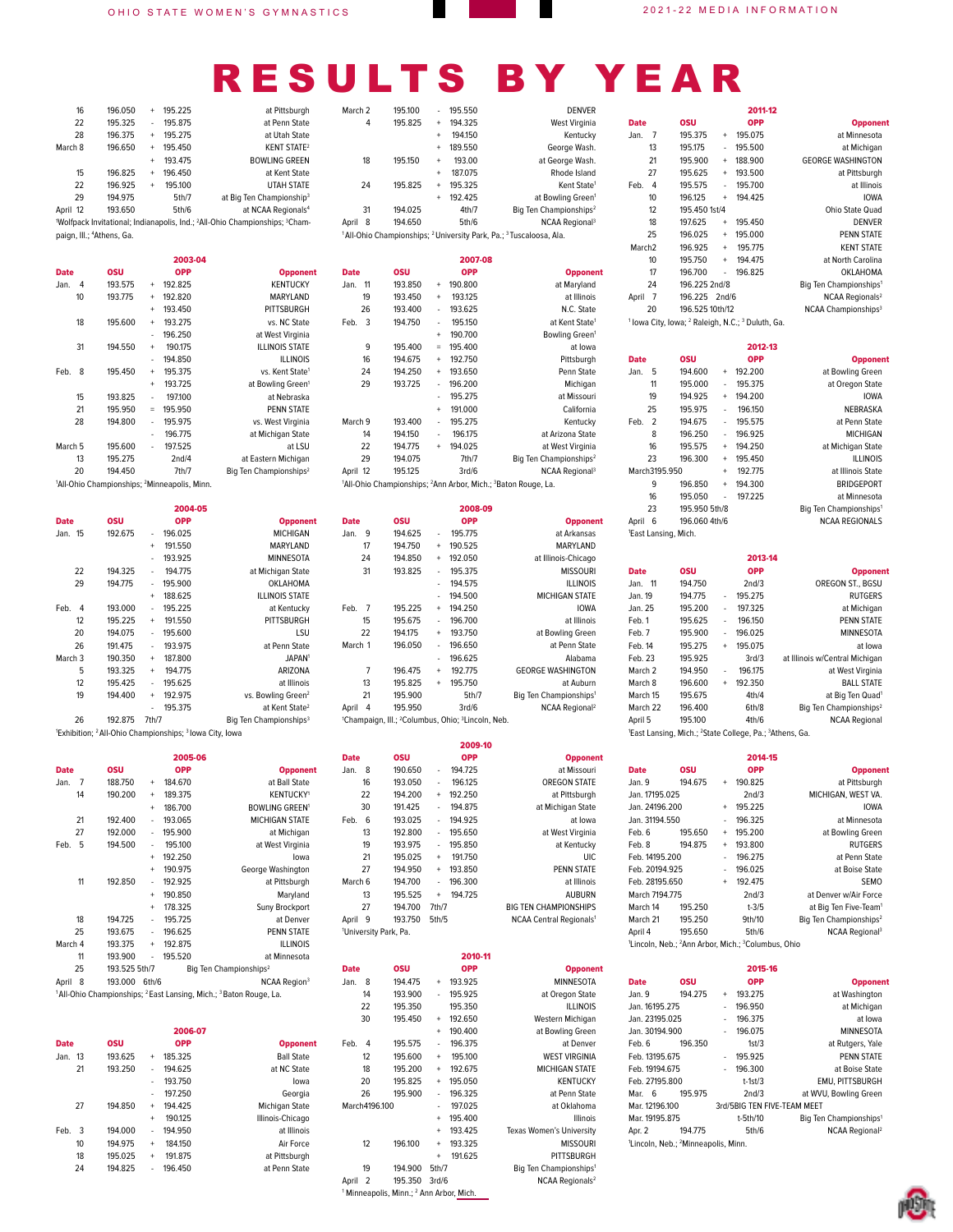|                |         | 2016-17                                                                                   |                                    |
|----------------|---------|-------------------------------------------------------------------------------------------|------------------------------------|
| <b>Date</b>    | osu     | <b>OPP</b>                                                                                | <b>Opponent</b>                    |
| Jan.7          | 194.375 | 192.800<br>$+$                                                                            | at Pittsburgh                      |
| Jan. 14195.800 |         | 1st/4                                                                                     | MICH. WASH. KENT ST.               |
| Jan. 21195.525 |         | $-196.175$                                                                                | <b>IOWA</b>                        |
| Jan. 28196.450 |         | $-196.800$                                                                                | at Minnesota                       |
| Feb. 4         | 195.775 | $+194.300$                                                                                | <b>RUTGERS</b>                     |
| Feb. 11195.950 |         | $+195.850$                                                                                | at Penn State                      |
| Feb. 18196.075 |         | $+195.800$                                                                                | <b>WEST VIRGINIA</b>               |
| Feb. 24195.225 |         | $-196.900$                                                                                | <b>DENVER</b>                      |
| Mar 4          | 195.475 | $-197150$                                                                                 | at Denver                          |
| Mar. 11195.350 |         | 3rd/5Big Ten Five-Team Meet <sup>1</sup>                                                  |                                    |
| Mar. 18195.525 |         | 5th/10                                                                                    | Big Ten Championships <sup>2</sup> |
| Apr. 1         | 195.700 | 5th/6                                                                                     | NCAA Regional <sup>3</sup>         |
|                |         | <sup>1</sup> Champaign, Ill.; <sup>2</sup> Piscataway, N.J.; <sup>3</sup> Champaign, Ill. |                                    |

|                 |            |     | 2017-18                                                                         |                                     |
|-----------------|------------|-----|---------------------------------------------------------------------------------|-------------------------------------|
| <b>Date</b>     | <b>OSU</b> |     | <b>OPP</b>                                                                      | <b>Opponent</b>                     |
| Jan. 6          | 193.200    | ä,  | 196.250                                                                         | at UCLA                             |
| Jan. 13194.925  |            |     | 197.550                                                                         | at Michigan                         |
| Jan. 19195.300  |            | ä,  | 195.725                                                                         | at lowa                             |
| Jan. 27196.775  |            |     | 1st/3MINN. ILL ST.                                                              |                                     |
| Feb. 3          | 195.850    |     | 1st/4                                                                           | at RU, West Chester, UW-WW          |
| Feb. 9          | 196.200    | $+$ | 196.025                                                                         | <b>PENN STATE</b>                   |
| Feb. 17195.725+ |            |     | 193.900WESTERN MICHIGAN                                                         |                                     |
| Feb. 25196.125  |            |     | 1st/3                                                                           | at BGSU, CMU                        |
| March 2         | 195.725    |     | 196.850                                                                         | at Kentucky                         |
| March 11        | 196.525    |     | 2nd/3                                                                           | N.C. STATE, CMU                     |
| March 17        | 195.150    |     | 3rd/5                                                                           | Big Ten Five-Team Meet <sup>1</sup> |
| March 24        | 196.375    |     | 5th/10                                                                          | Big Ten Championships <sup>2</sup>  |
| April 7         | 196.500    |     | 3rd/6                                                                           | NCAA Regional <sup>3</sup>          |
|                 |            |     | 'East Lansing, Mich.; <sup>2</sup> Champaign, Ill.; <sup>3</sup> Columbus, Ohio |                                     |

|                                                                                             |         |     | 2018-19    |                                       |
|---------------------------------------------------------------------------------------------|---------|-----|------------|---------------------------------------|
| <b>Date</b>                                                                                 | osu     |     | <b>OPP</b> | <b>Opponent</b>                       |
| Jan. 5                                                                                      | 194.900 | ä,  | 196.600    | at Georgia                            |
| Jan. 12                                                                                     | 196.025 | $+$ | 194.550    | at NC State                           |
| Jan. 19                                                                                     | 196.075 | $+$ | 194.850    | at Penn State                         |
| Jan. 27                                                                                     | 196.200 | $+$ | 195.225    | at Michigan State                     |
| Feb. 3                                                                                      | 195.00  | $+$ | 194.775    | <b>IOWA</b>                           |
| Feb. 8                                                                                      | 194.250 | ä,  | 195.950    | at Maryland                           |
| Feb. 16                                                                                     | 195.750 |     | 196.400    | NEBRASKA                              |
| Feb. 23                                                                                     | 194.600 |     | 5th/5      | Big Five Meet <sup>1</sup>            |
| March 2                                                                                     | 196.850 |     | 1st/3      | WVU. TEMPLE                           |
| March 9                                                                                     | 195.875 | $+$ | 194.875    | <b>BGSU</b>                           |
| March 17                                                                                    | 194.925 |     | 4th/4      | at WVU. NC State, Penn State          |
| March 23                                                                                    | 195.775 |     | 7th/10     | Big Ten Championships <sup>2</sup>    |
| April 5                                                                                     | 194.725 |     | 4th/4      | NCAA Regional Second Rd. <sup>3</sup> |
| <sup>1</sup> Toldeo, Ohio; <sup>2</sup> University Park, Pa.; <sup>3</sup> Ann Arbor, Mich. |         |     |            |                                       |

|                                                                                                         |         |           | 2019-20    |                                     |  |
|---------------------------------------------------------------------------------------------------------|---------|-----------|------------|-------------------------------------|--|
| <b>Date</b>                                                                                             | OSU     |           | <b>OPP</b> | <b>Opponent</b>                     |  |
| Jan. 11                                                                                                 | 194.025 | $+$       | 193.800    | <b>NC STATE</b>                     |  |
| Jan. 18                                                                                                 | 195.275 | ٠         | 195.450    | at Michigan State                   |  |
| Jan. 25                                                                                                 | 195.500 |           | 1st/3      | MARYLAND, CENTRAL MICH.             |  |
| Feb. 1                                                                                                  | 195.550 | ä,        | 197.400    | <b>MINNESOTA</b>                    |  |
| Feb. 9                                                                                                  | 195.900 | -         | 197.350    | at Michigan                         |  |
| Feb. 14                                                                                                 | 195.350 | $\ddot{}$ | 195.150    | <b>PENN STATE</b>                   |  |
| Feb. 21                                                                                                 | 196.475 |           | 3rd/5      | Big Five Meet <sup>1</sup>          |  |
| Feb. 28                                                                                                 | 194.675 |           | 4th/4      | at Mizzou, Minn., Lindenwood        |  |
| March 8                                                                                                 | 195.700 |           | 2nd/3      | at Arizona, Bridgeport              |  |
| March 14                                                                                                | N/A     |           |            | PITT <sup>*</sup>                   |  |
| March 21                                                                                                | N/A     |           |            | Big Ten Championships <sup>12</sup> |  |
| April 4                                                                                                 | N/A     |           |            | <b>NCAA Regionals</b> <sup>*</sup>  |  |
| <sup>1</sup> Toldeo, Ohio; <sup>2</sup> Columbus, Ohio; $\hat{ }$ canceled due to the COVID-19 pandemic |         |           |            |                                     |  |

|             |            | 2020-21                                                                                          |                                       |
|-------------|------------|--------------------------------------------------------------------------------------------------|---------------------------------------|
| <b>Date</b> | <b>OSU</b> | <b>OPP</b>                                                                                       | <b>Opponent</b>                       |
| Jan. 16     | 196.00     | 197.225<br>ä,                                                                                    | at Michigan                           |
| Jan. 23     | 193.800    | 196.550<br>ä,                                                                                    | at lowa                               |
| Jan. 30     | 195.325    | 2nd/3                                                                                            | at Michigan State, Nebraska           |
| Feb. 7      | 196.375    | 1st/3                                                                                            | MICHIGAN STATE, ILLINOIS              |
| Feb. 14     | 195.950    | 194.050<br>$+$                                                                                   | at Rutgers                            |
| Feb. 21     | 196.400    | 1st/3                                                                                            | at Penn State, Maryland               |
| Feb. 26     | 195.275    | 4th/5                                                                                            | Big Five Meet <sup>1</sup>            |
| March 7     | 196.000    | 2nd/4                                                                                            | MICH., RUTGERS, PSU                   |
| March 20    | 195.225    | 8th/10                                                                                           | Big Ten Championships <sup>2</sup>    |
| April 2     | 196.525    | 2nd/4                                                                                            | NCAA Regional Second Rd. <sup>3</sup> |
| April 3     | 195.625    | 4th/4                                                                                            | NCAA Regional Final <sup>3</sup>      |
|             |            | <sup>1</sup> College Park, Md.; <sup>2</sup> Minneapolis, Minn.; <sup>3</sup> Morgantown, W. Va. |                                       |